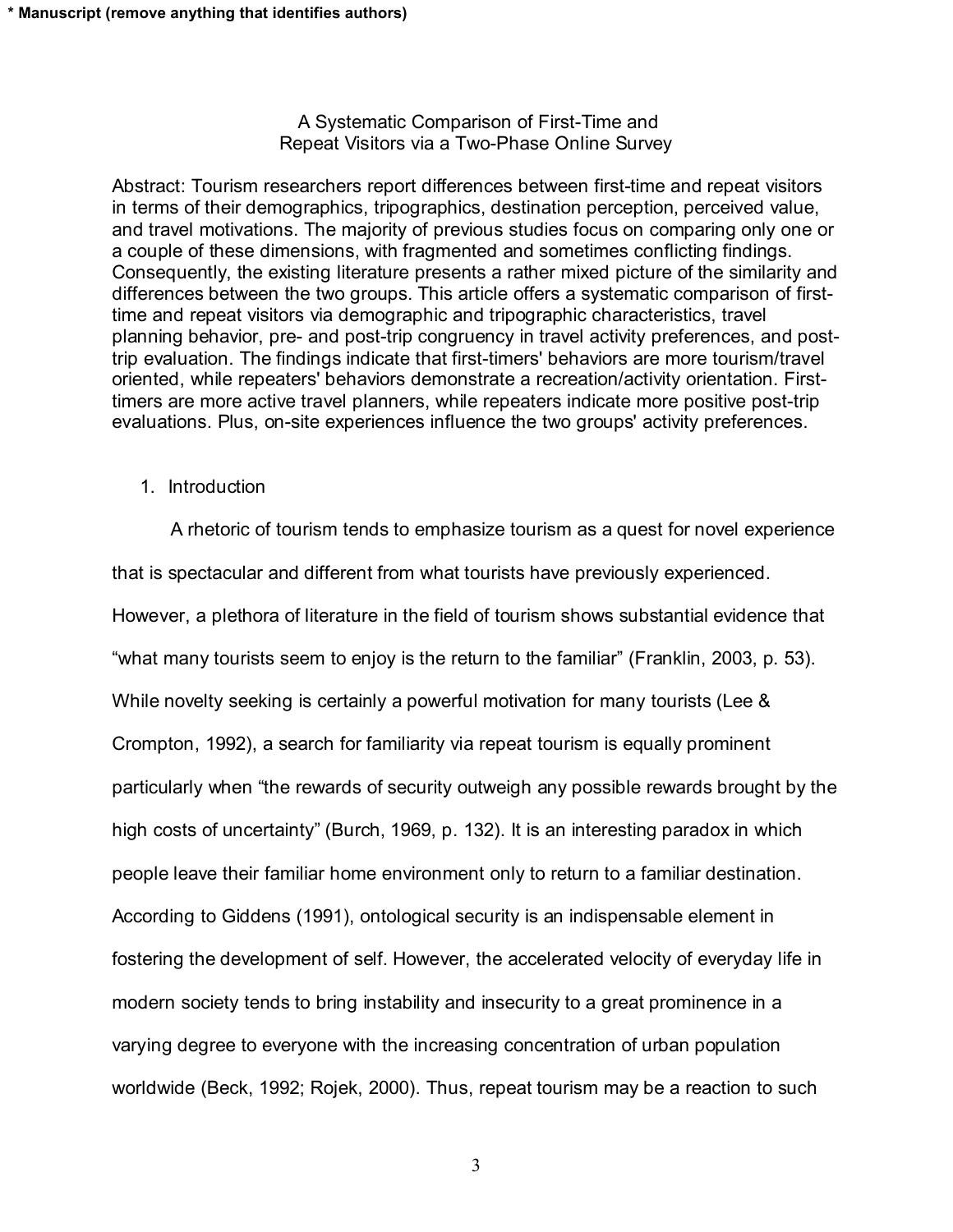characteristics of modernity. A need for stability and continuity may spur a number of individuals to become repeat tourists who enjoy familiarity with the destination for either (or both) aesthetic reasons (sentimentality, memory, a sense of belonging) or utilitarian reasons (better knowledge of geographic area for selected tourism activities). On the other hand, tourists who visit the destination for the first time may be seen differently in a sense that they are driven more by novelty than by familiarity. Given that underlying motivating forces dictate actual on-site behaviors (Crompton, 1979), there is theoretical reason to believe that repeaters and first-time visitors are different in various aspects. The interesting juxtaposition between familiarity seeking tourists and novelty seeking tourists is implicitly reflected in a line of empirical studies in the tourism literature, namely a comparative study of repeat tourists and first-time tourists.

The differences between first-time and repeat visitors are receiving renewed interests among tourism researchers (Anwar & Sohail, 2004; Fallon & Schofield, 2004; Hughes & Morrison-Saunders, 2002; Kemperman, Joh, & Timmermans, 2003; Shanka & Taylor, 2004). Understanding their differences is of vital importance in developing effective tourism marketing and management strategies as well as in building travel motivation and decision-making theories (Lau & McKercher, 2004; Oppermann, 1997; Petrick, 2004). Specifically, information regarding tourists' status as first-time or repeat visitors can be useful in market segmentation (Formica & Uysal, 1998), signaling destination familiarity (Tideswell & Faulkner, 1999), and determining a destination's position in its life cycle (Oppermann, 1998a; Priestley & Mundet, 1998).

A number of researchers in the field of tourism have reported the differences between first-timers and repeaters. The most notable differences include demographics,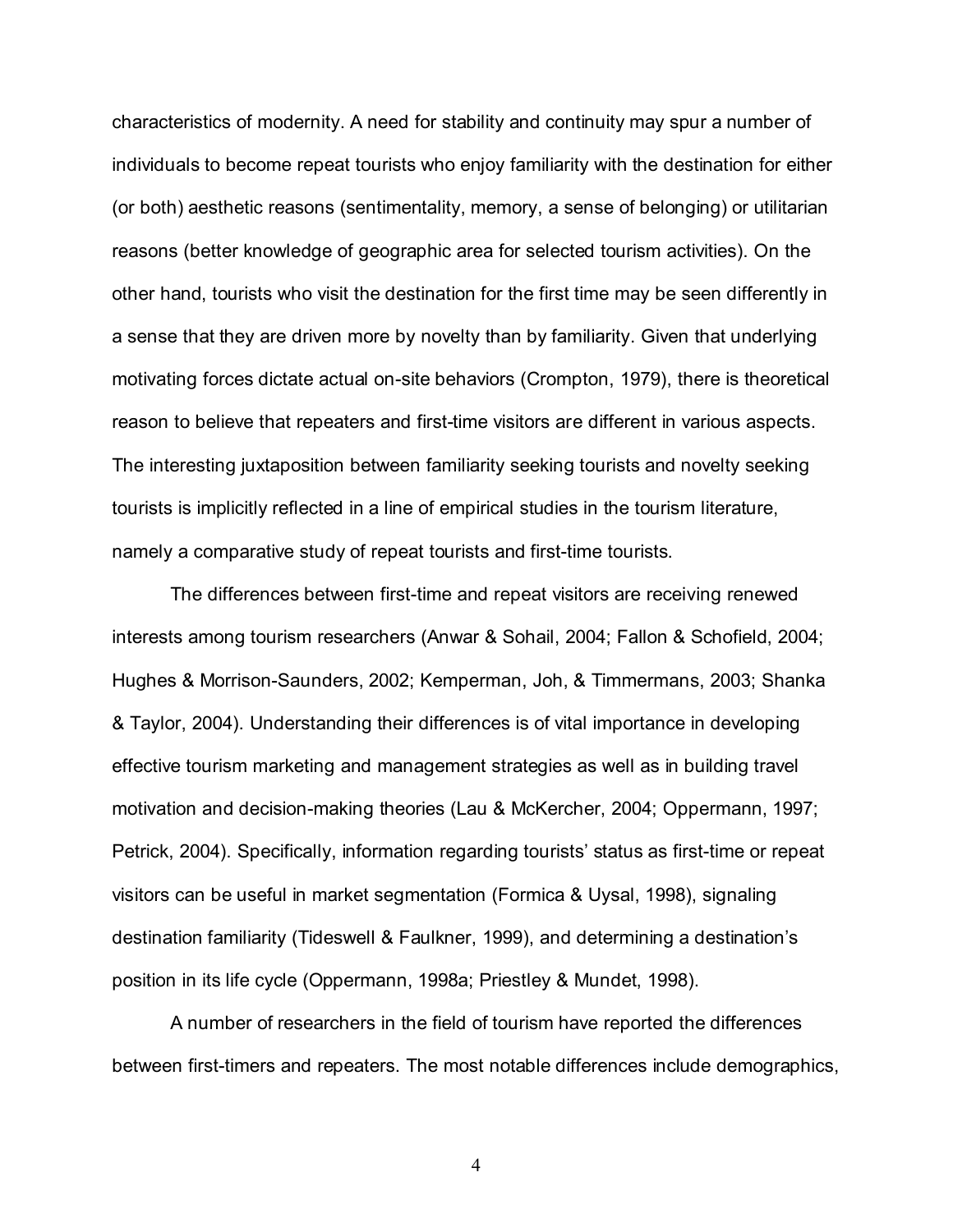tripographics, destination perceptions, perceived value, and travel motivations (Fakeye & Crompton, 1991; Gitelson & Crompton, 1984; Lau & McKercher, 2004; McKercher & Wong, 2004; Oppermann, 1998a; Petrick, 2004; Shanka & Taylor, 2004). Collectively, the previous literature suggests that first-time visitors are more likely to be younger and less likely to visit friends/family than repeat visitors (Gitelson & Crompton, 1984; Lau & McKercher, 2004). First-timers typically explore a destination widely and participate in a variety of activities, with particular interest in large-icon attractions and events (Lau & McKercher, 2004). First-timers also tend to have shorter stays at a destination (Lau & McKercher, 2004; Oppermann, 1998), and have more complex and differentiated images of destinations than repeat visitors (Fakeye & Crompton, 1991).

In comparison to first-timers, repeat visitors have drawn even more research attention, owing to the tradition of loyalty and repurchase behavior studies in this field. Repeat visitors are destination-aware tourists whose expectations are based on previous experiences, while first-timers have to rely solely on external information (McKercher & Wong, 2004; Reid & Reid, 1993). Previous research suggests that repeaters are less likely to be satisfied (McKercher & Wong, 2004), but have a stronger intention to revisit in the future than first-time visitors (Juaneda, 1996; Petrick & Backman, 2002a; Sonmez & Graefe, 1998). This indicates less persuasion efforts and lower promotional expenditure for destination marketers to secure repeat business than attracting new clientele (Lau & McKercher, 2004). Reid and Reid (1993, p. 3) suggest that repeat visitors represent more than just a stable source of revenues, but also act as information channels that informally link networks of friends, relatives and other potential travelers to a destination.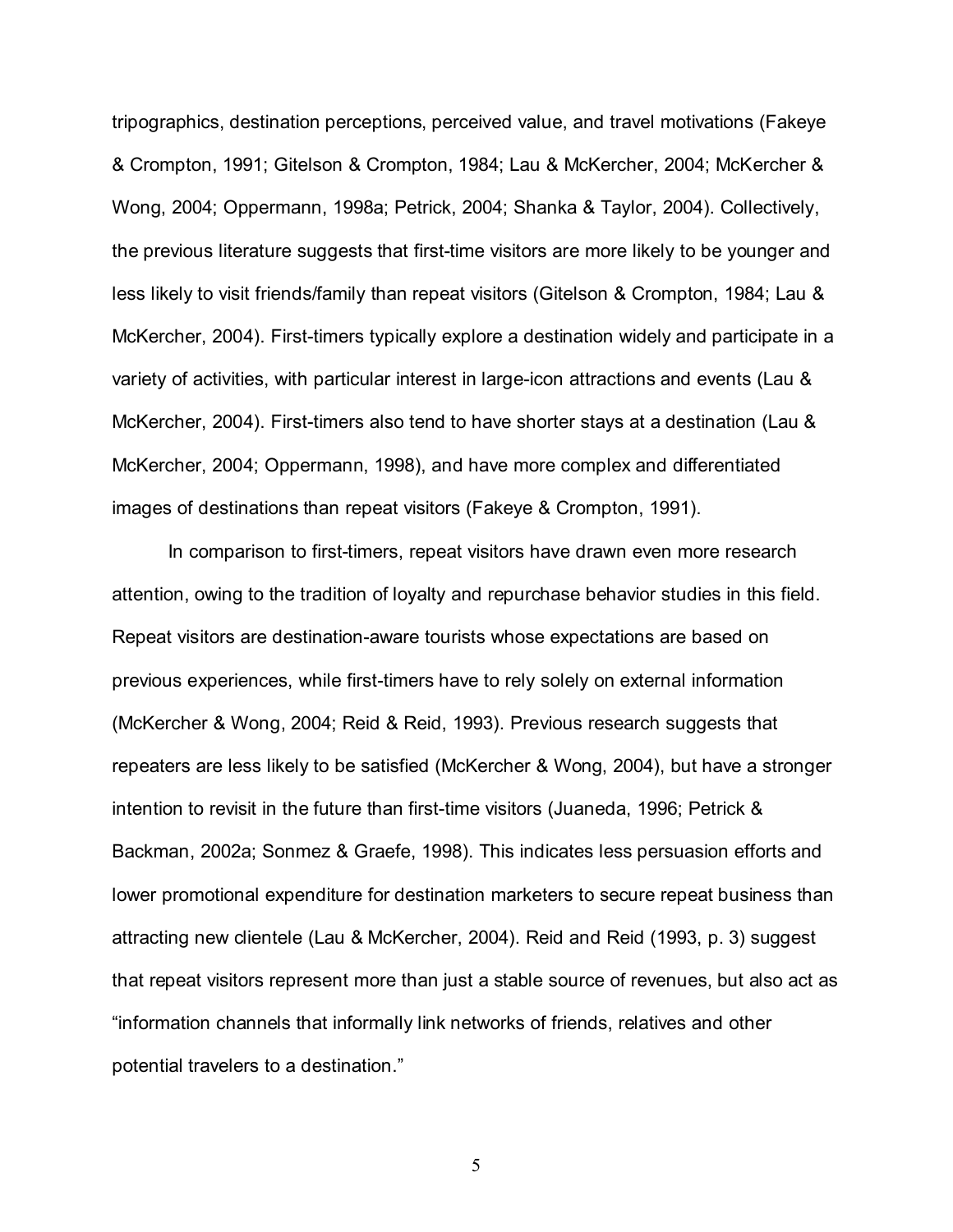Much existing literature on the issue of first-timers and repeaters has utilized onsite tourists as research subjects and employed conventional survey methods, such as interviews and self-administered questionnaire surveys. These methods might not have helped identify the underlying causes of the differences, which could be embedded in the pre-trip decision-making and post-trip evaluation processes. As Opperman (1997, p. 179-180) advocates, "Given the emerging considerable differences among first-time and repeat visitors one needs to probe deeper to pinpoint the real cause of these differences. Moreover, understanding the differences between first-time and repeat visitors' travel experiences, particularly differences in their pre-travel and post-trip characteristics, is likely relevant for destination managers. This study attempts to provide a more systematic comparison between first-time and repeat visitors via a twophase survey. The pre- and post-trip survey design allows the researchers to identify differences between first-timers and repeaters in terms of their pre-trip planning behavior and post trip evaluation, in addition to traditional comparisons of demographics and tripographics. The study also attempts to respond to Ritchie's (1996) criticism that tourism marketing studies are inattentive to travelers' post-trip thoughts.

Evidently, tourism destinations are not the only study contexts for the comparisons between first-timers and repeaters. Other study settings include cruising (Petrick, 2004), whitewater rafting (Fluker & Turner, 2000), festival attendance (Anwar & Sohail, 2004), and so on. While the present study focuses primarily on visiting a destination, findings from other travel and leisure contexts also seem to be important for the more enriched interpretation of the present study results.

2. Literature Review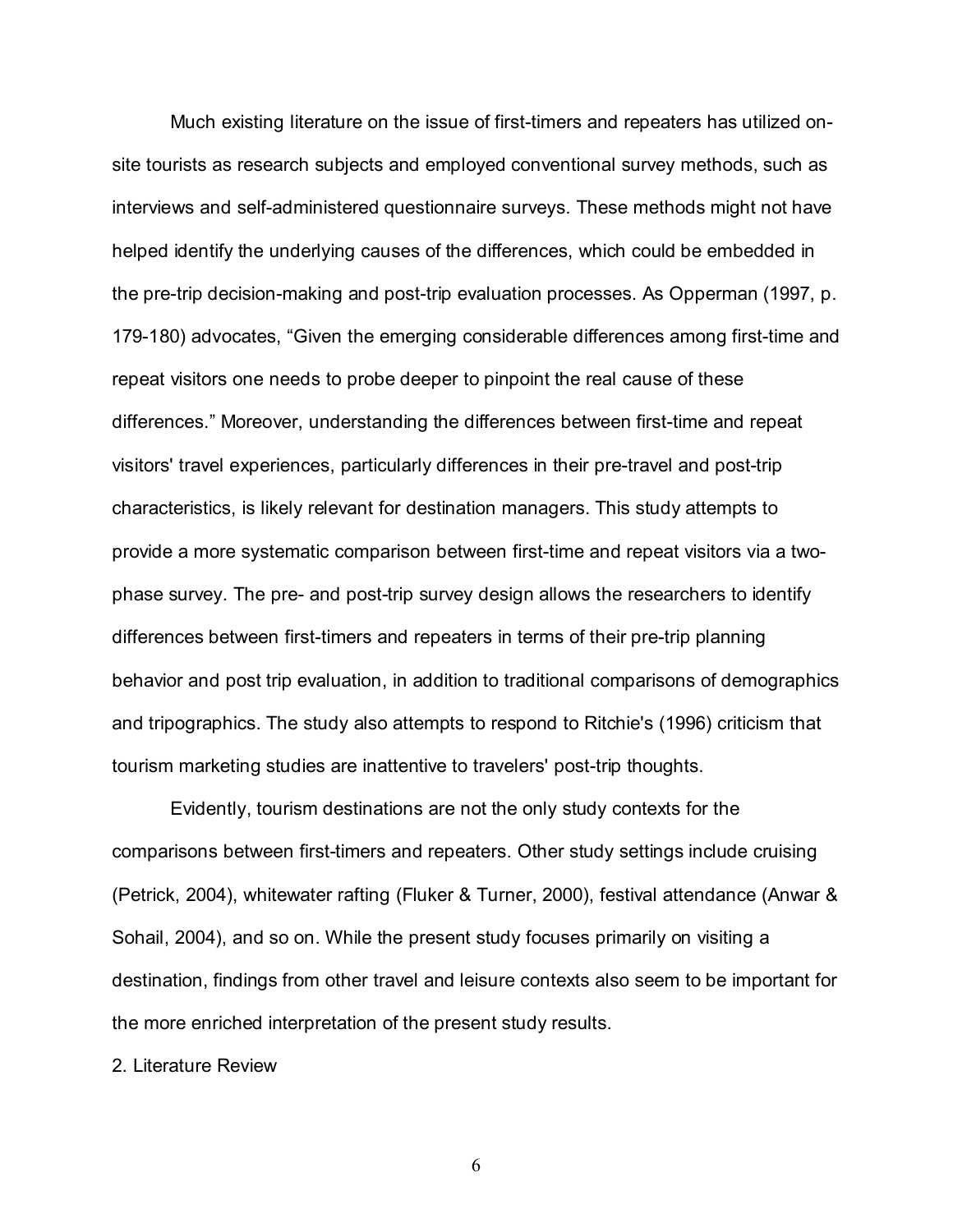#### 2.1. Generic Differences between First-Timers and Repeaters

Recent studies (Lau & McKercher, 2004; McKercher & Wong, 2004; Oppermann, 1998a; Reid & Reid, 1993) have identified a number of differences (e.g., travel characteristics, motivations, destination images, perceived values, and post-trip evaluation) in relation to first-time and repeat visitors. The most frequently examined variable may be the underlying travel motivation between these two segments. Consistently, relaxation and familiarity were identified as the most distinctive motivations for repeat tourists, while novelty and new cultural experiences the most crucial motivations for first-timers (Gitelson & Crompton, 1984; Hughs & Morrison-Saunders, 2002). Fluker and Turner (2000) also found significant differences in needs and motivations, but fewer differences in expectations between first-time and repeat whitewater rafters. They reported that first-time rafters focused more on the action of whitewater rafting per se by seeking a new experience and exploring adventure alternatives, and were more willing to take risks to accomplish these goals. Repeaters, on the other hand, were more likely to seek relaxation, the ancillary benefits of whitewater rafting, and had more realistic expectations.

Tourist activities and behaviors appear to reflect these differed motivations (relaxation and social needs for repeat visitors and novelty for first-time visitors) between the two groups. In terms of intended activities, most findings seem to suggest that repeat visitors prefer to participate in more social activities such as shopping, dinning, and visiting friends and relatives, while first-time visitors seem to enjoy visiting major-iconic attractions that may help satisfy novelty seeking motivations (Anwar & Sohail, 2004; Fallon & Schofield, 2004; Lau & McKercher, 2004). The trip characteristics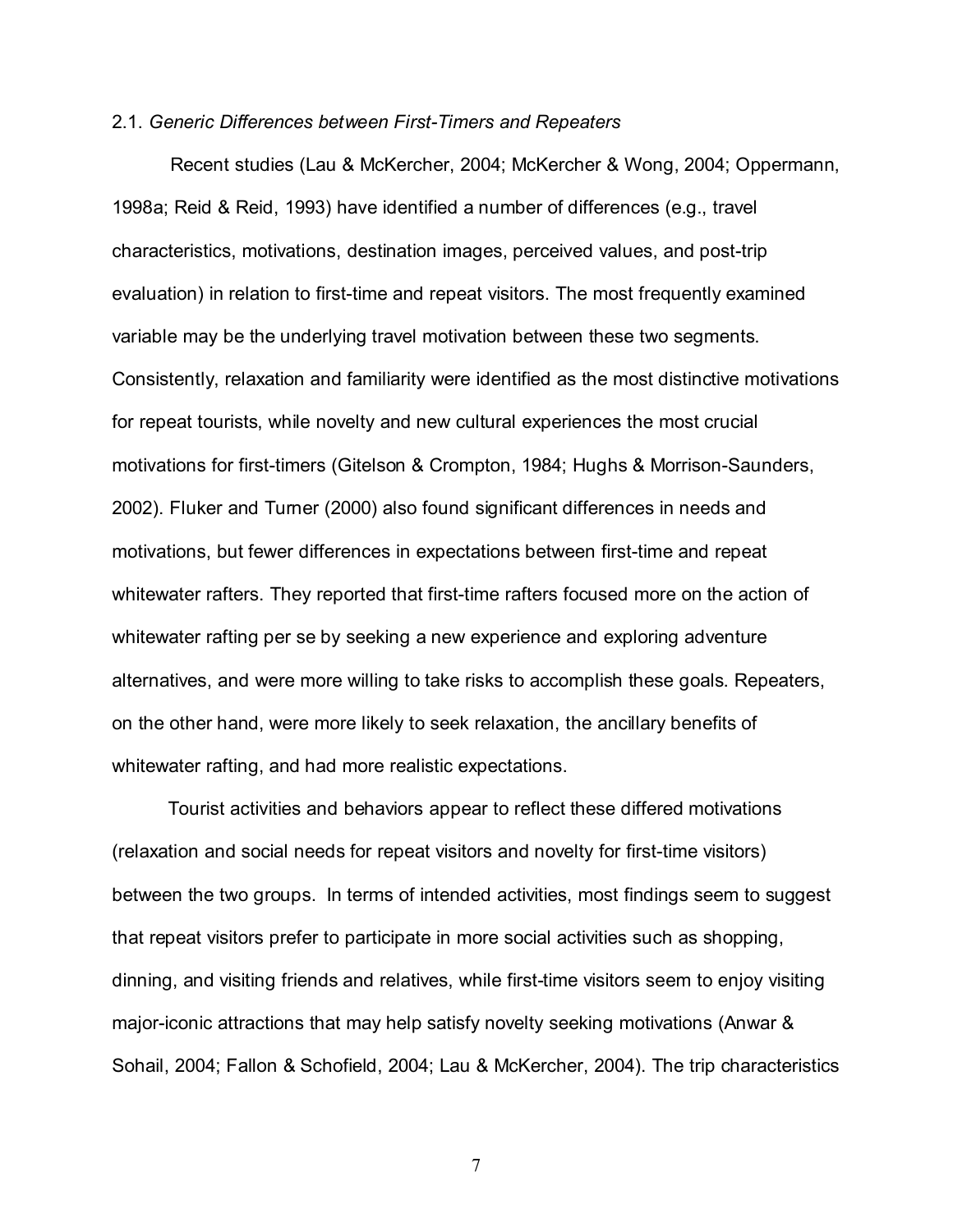of the two groups implicitly reflect the inherent differences in their motivation to visit the selected destination. Opperman's (1997) study of tourists to New Zealand showed that first-time visitors tended to spend more money, but stay shorter than repeat visitors. In addition, first-time visitors tended to explore the destination extensively while repeat visitors visited a smaller number of attractions but spent time more intensively. Lau and McKercher (2004) found similar results in their study of tourists to Hong Kong. Firsttime tourists in Hong Kong were more likely to be active tourists who enjoyed a wide variety of activities and explored the territory extensively (e.g., joining commercial tours and visiting icon attractions), while repeat visitors tended to stick to a few specific activities and attractions. Wang (2004) also showed that repeat visitors from Mainland China to Hong Kong were more likely to stay longer, take fewer activities and be involved in local life-related activities than first-time visitors.

Reid and Reid (1993) maintain that destination knowledge accumulated via previous visitation tends to affect perceptions of a place. Fakeye and Crompton's (1991) study of prospective, first-time, and repeat visitors to the Lower Rio Grande Valley in Texas confirmed this postulation. They identified a significant difference in destination image between first-timers and repeaters. This is probably because repeat visitors typically develop their images out of previous actual experiences while first-time visitors establish their images of the destination through information obtained from external sources (e.g., tourism suppliers, travel intermediaries, and friends and relatives). Accordingly, first-time tourists identified natural and cultural amenities and accommodations as more important image components, whereas repeat tourists found some factors associated with social opportunities such as food, friendly people, bars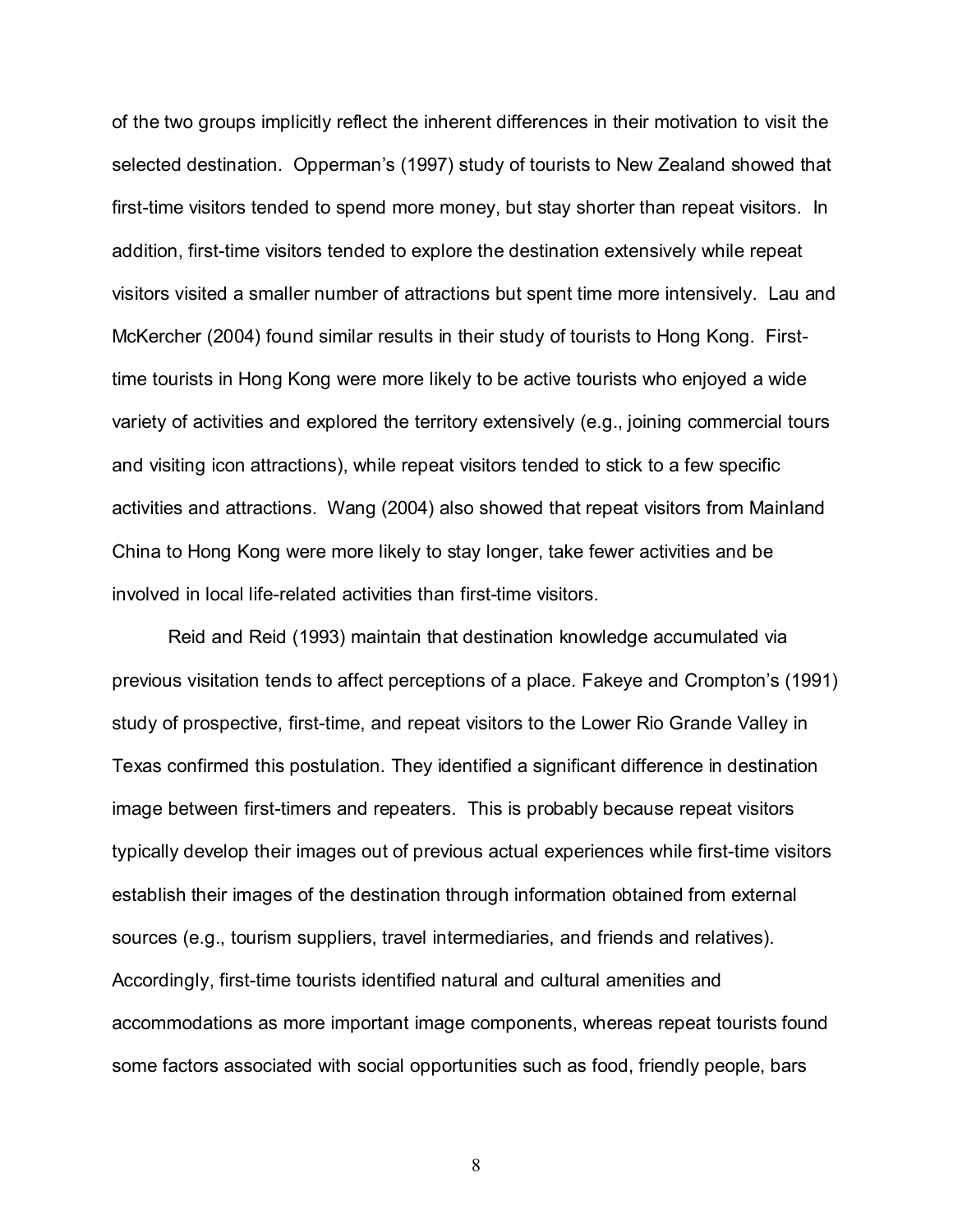and evening entertainments more important than other image components (Fakeye & Crompton, 1991). Other studies also identified significant differences between the two groups in terms of their destination perceptions (Anwar & Sohail, 2004).

#### 2.2. Travel Planning Behaviors and Post-Trip Evaluations

The tourism literature suggests that previous destination experience (and familiarity) significantly impacts tourists' decision making process (Gursoy & McCleary, 2004; Oppermann, 1998b; Prentice & Andersen, 2000; S. Stewart & Vogt, 1999). Tourists' prior experience serves as a major information source in travel planning (Andereck and Caldwell 1993; Assael 2004; Fodness and Murray 1997; Woodside and Dubelaar 2002). For instance, prior experience and familiarity with the destination affects travel planners' use of promotional literature (Etzel & Wahlers, 1985), amount of time spent in planning (Zalatan, 1996), and perceptions of risk (Roehl & Fesenmaier, 1992). Following the case-based planning theory, S. Stewart and Vogt (1999) maintain that previous experience with a destination makes a difference in tourists' planning efficiency. Repeat tourists tend to make more congruent plans than first-time visitors, and are less likely to change their plans because of their experiences with the destination. It seems tourist' familiarity with a destination can reduce risks involved in their travel decision and related information search efforts. Havitz and Dimanche (1999) postulate that this is the result of decreased level of involvement corresponding to accumulated experience.

However, recent studies reveal some counter-intuitive results. According to Shanka and Taylor (2004), repeat visitors utilize a wider variety of information sources than first-time visitors. In a similar vein, Lehto et al. (2004) report that tourists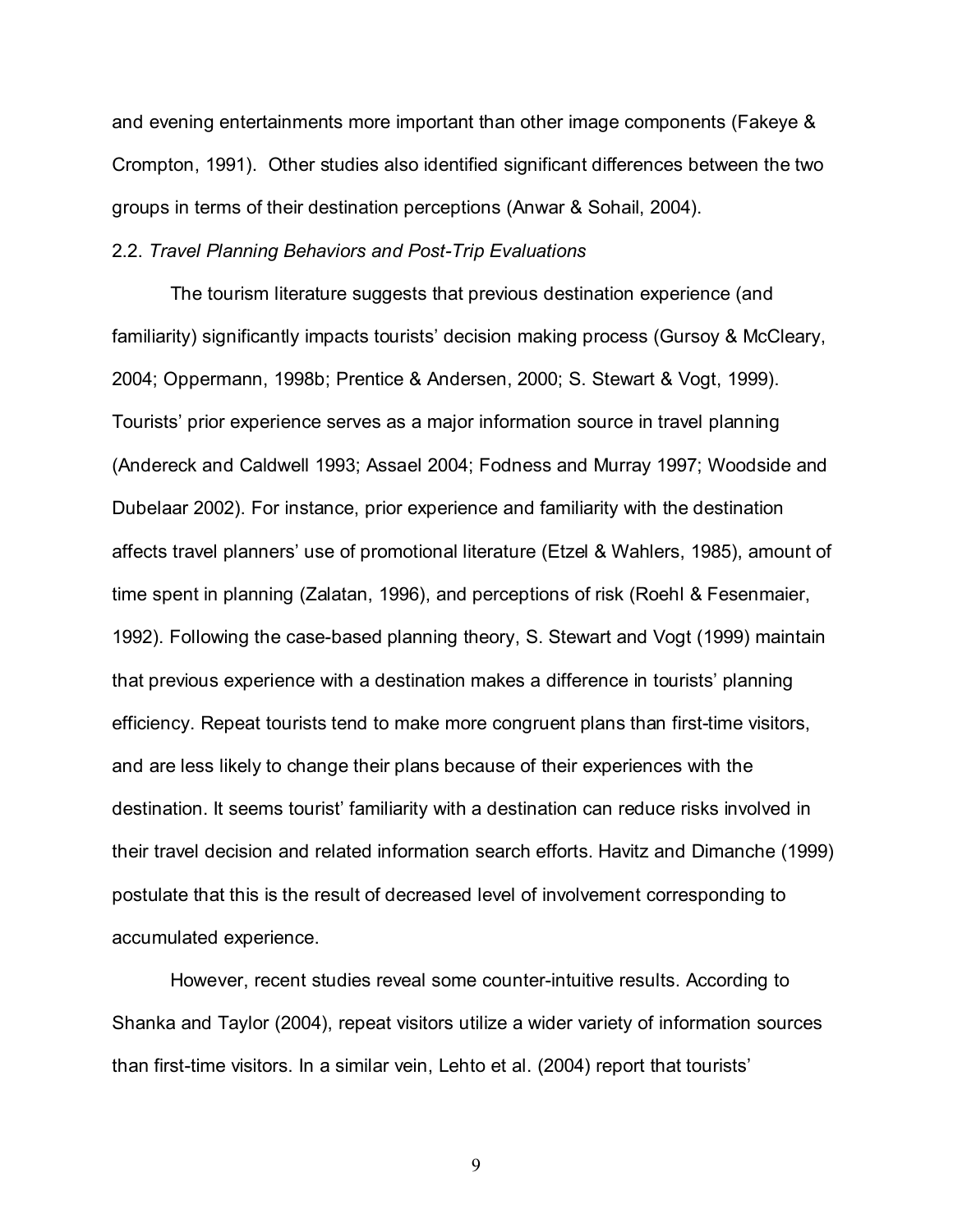information search efforts do not necessarily decrease as their experiences with a specific destination increase. These rather unexpected results suggest that some tourists do not reduce their information gathering efforts even when it is a destination they have previously visited. Contrary to the general risk reduction hypothesis, previous experience with the destination may lead to a more diversified and detailed demand for information and activities sought (Opperman 1997). Kemperman et al. (2003) also suggest that the information sources differentially utilized by the two groups may also contribute to the different behavioral patterns between them.

Stewart and Vogt's (1999) finding that tourists tend to over plan their trips, and previous visitation history influence tourists' planning efficiency, has also been challenged. March and Woodside (2005) argued that tourists realized consumption behaviors could be greater in number than planned. Further, their comparison between first-time, moderately-experienced, and heavy-experienced tourists suggested that previous destination experience did not significantly influence the incongruence between planned and realized spending or length-of-stay.

The influence of tourists' actual on-site experience on their post-trip evaluation is another key dimension to understanding differences between first-time and repeat tourists. Tourists' post-trip evaluations are of importance for destination marketers because such evaluations may directly influence their repurchase behavior (Petrick, Morais, & Norman, 2001). Some researchers suggest that repeat visitors require less marketing persuasion to return to the destination in the future than first-time visitors (Reid & Reid, 1993). In regard to satisfaction, the results are rather inconsistent. While some studies show that first-timers are more easily satisfied with a destination than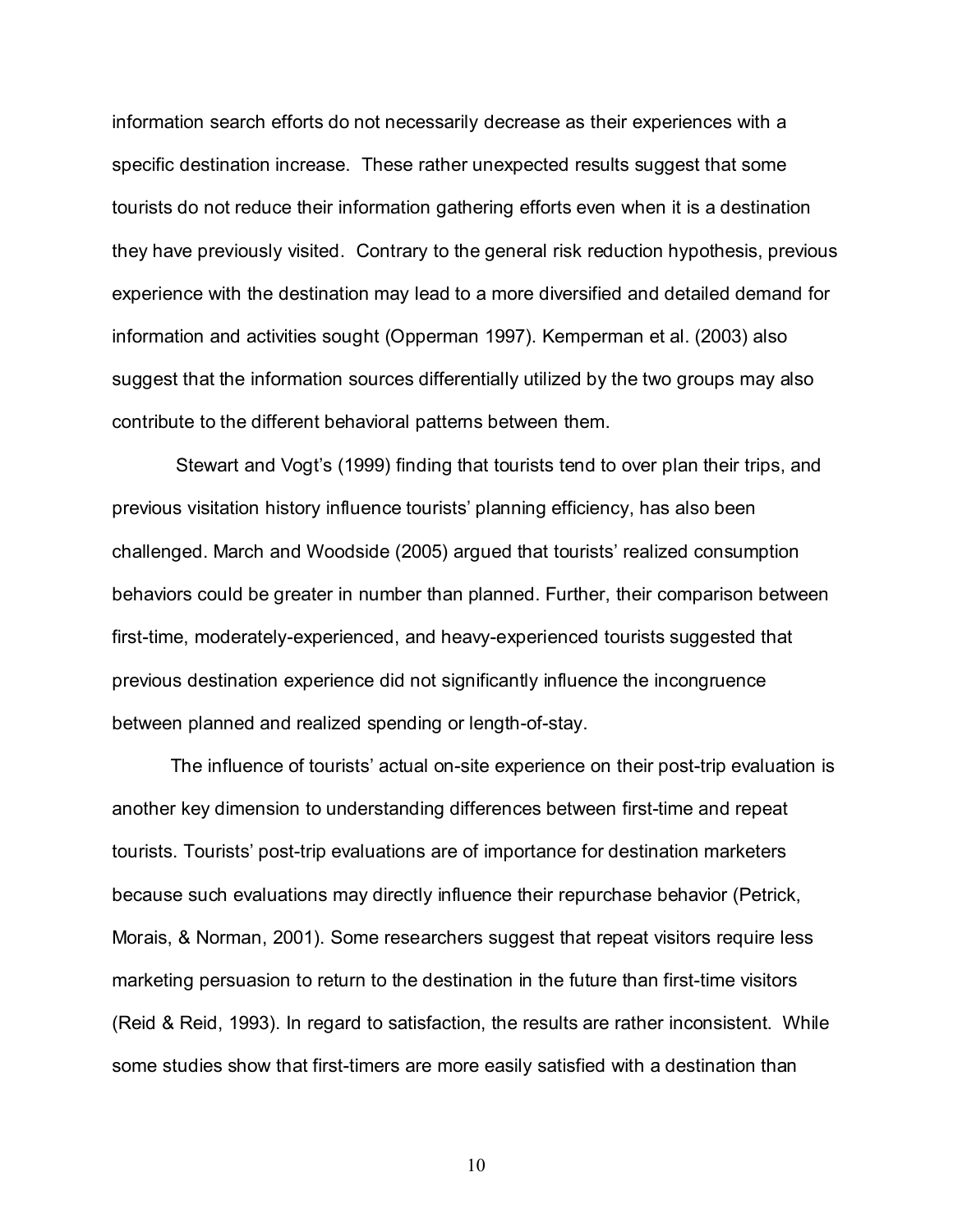repeaters (Anwar & Sohail, 2004), others report that repeaters indicate a higher level of satisfaction than first-time visitors (Mohr, Backman, Gahan, & Backman, 1993). Thus, the question regarding who is more receptive to satisfaction is inconclusive at this stage. As a result, recent studies have started focusing more on identifying factors that differentially affect the level of satisfaction between the two groups than simple comparison of satisfaction. For instance, Fallon and Schofield (2004) revealed that different hierarchies of factors might account for the overall satisfaction of first-time visitors and repeat visitors. That is, different destination attributes function disproportionately in satisfying first-time and repeat visitors. They reported secondary attractions, such as shopping and dinning opportunities, were the single most influential factor contributing to the differences between first-time and repeat tourists.

The significantly positive relationship between satisfaction and revisit intention has been repeatedly confirmed in the marketing and tourism literature (Baker & Crompton, 2000; Cronin Jr., Brady, & Hult, 2000; Cronin Jr. & Taylor, 1994). However, the findings within the context of first-time and repeat visitation studies are not as consistent as one might expect. A majority of studies in the field indicate that repeat visitors are more likely to revisit the destination than first-time visitors (Gyte & Phelps, 1989; Juaneda, 1996; Petrick & Backman, 2002a; Petrick et al., 2001; Sonmez & Graefe, 1998). However, repeaters might have a lower level of satisfaction because of higher expectations in some cases (Anwar & Sohail, 2004; McKercher & Wong, 2004). This means that satisfaction may not be directly correlated with revisit intention. When controlling the characteristics of destination (e.g., developed destinations and less developed destinations), the level of positive correlation between satisfaction and revisit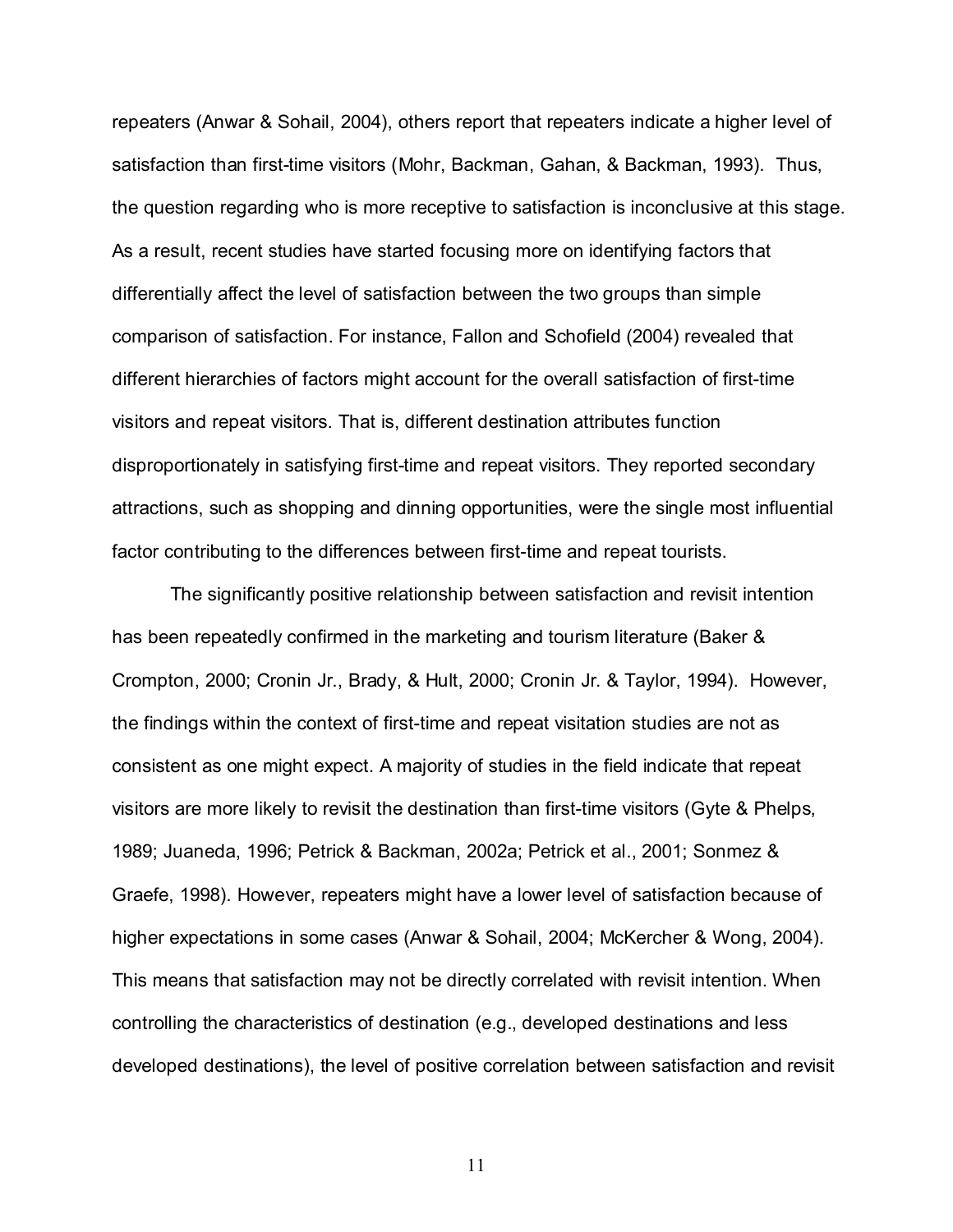intention may change. Indeed, Kozak (2001) found that this satisfaction-revisit intention relationship was weaker in less developed destinations than mature destinations.

In summary, the literature does not necessarily provide a consistent account of the similarities or differences in travel planning and post-trip evaluations between firsttimers and repeaters, although there is some degree of consistency in terms of their tripographic and demographic characteristics. On one hand, first-timers are said to be more active travel planners holding lower expectations, due to lack of familiarity with the destination. On the other hand, repeaters may actively seek information and be more easily satisfied because of their commitment to the destination. It is difficult for the authors of this paper to make any firm and meaningful hypotheses based on prior research. Consequently, the present study is guided by the following research questions:

RQ1: What are the major differences between first-time and repeat visitors' travel planning characteristics?

RQ2: How congruent are first-time and repeat visitors' pre- and post-trip activity preferences?, and

RQ3: What are the major differences between first-time and repeat visitors' posttrip evaluations?

#### Study Methods

The present study is part of a larger project, which benchmarks the advertising effectiveness of a number of American state tourism websites, as well as the consumption patterns of the website visitors. The project started in the Fall of 2001, with one state, and has since grown to nearly twenty states. Development of all survey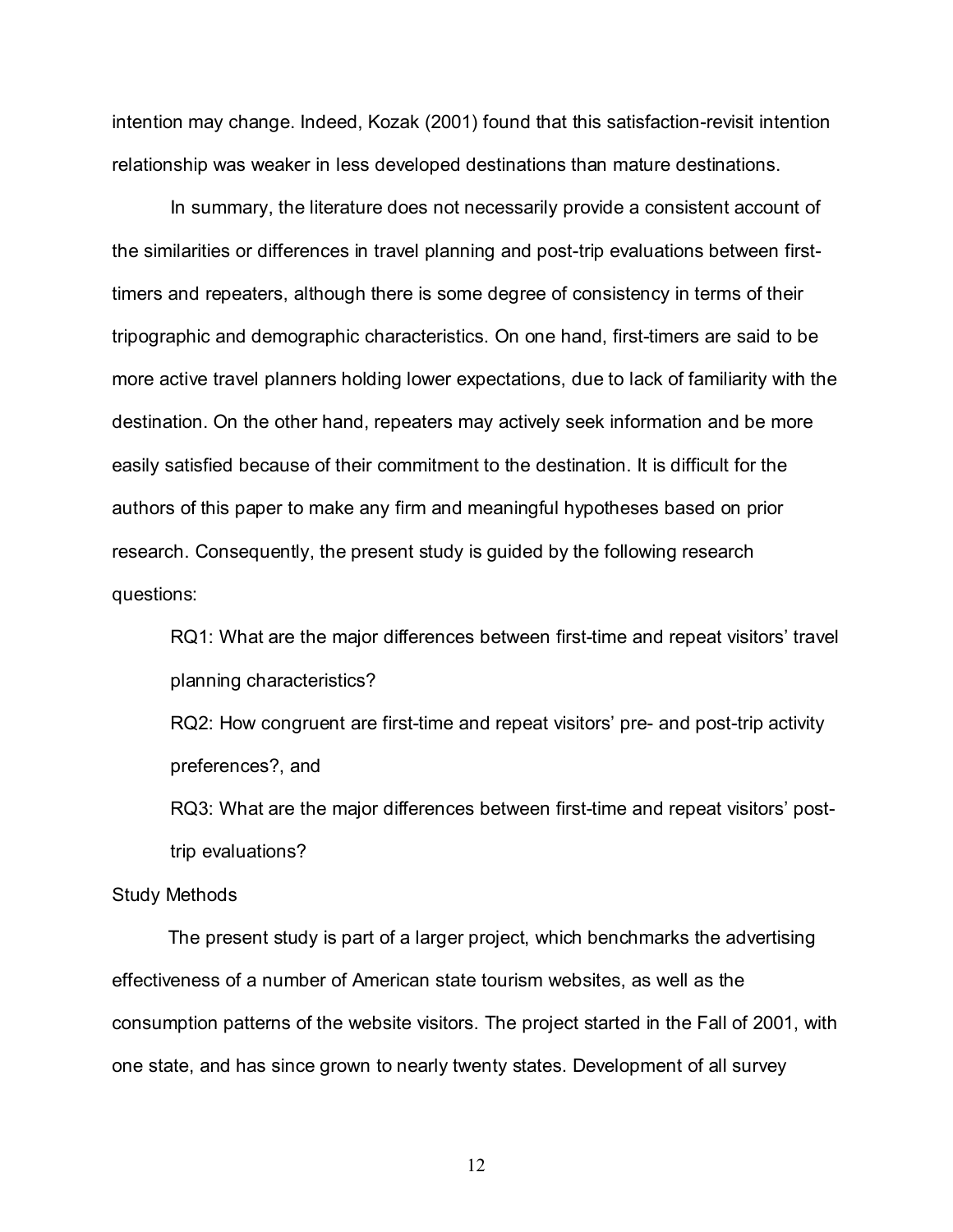questions followed Nominal Group Technique (NGT) procedures. Directors of research, or an expert representative, for each state's tourism department participated in this procedure. Only questions that most project partners felt important were included in the final online surveys.

The study was conducted in two phases. The first phase examined visitors overall evaluations of the state tourism websites, and profiled their preferences and demographics. In order to collect the data, each state placed links on their homepages to lead to the survey, such that they could continually receive feedback from their website. At the end of the phase one survey, respondents were asked if they would agree to take a follow-up survey (i.e., the phase two survey). If they agreed to participate, they were asked to give their email address.

The phase two survey was conducted six months after the phase one survey was completed. The goal of this phase was to examine whether those website users (who responded to the first survey) actually visited the state or not, and the reasons behind their decisions. Phase one respondents who had given us their email addresses were sent an initial email asking whether or not they have visited the state (whose website they had visited initially) within the past six months. Website users who had visited the respective state within the past six months (since their initial inquiry) were directed to one online survey (Visitor Survey), while non-visitors were sent to another (Non-Visitor Survey). Later, two rounds of reminding emails were sent, one and two weeks respectively after the initial email.

The present study used phase one data collected between July 1, 2003 and June 30, 2004, and the visitor section of the phase two data collected between July 1,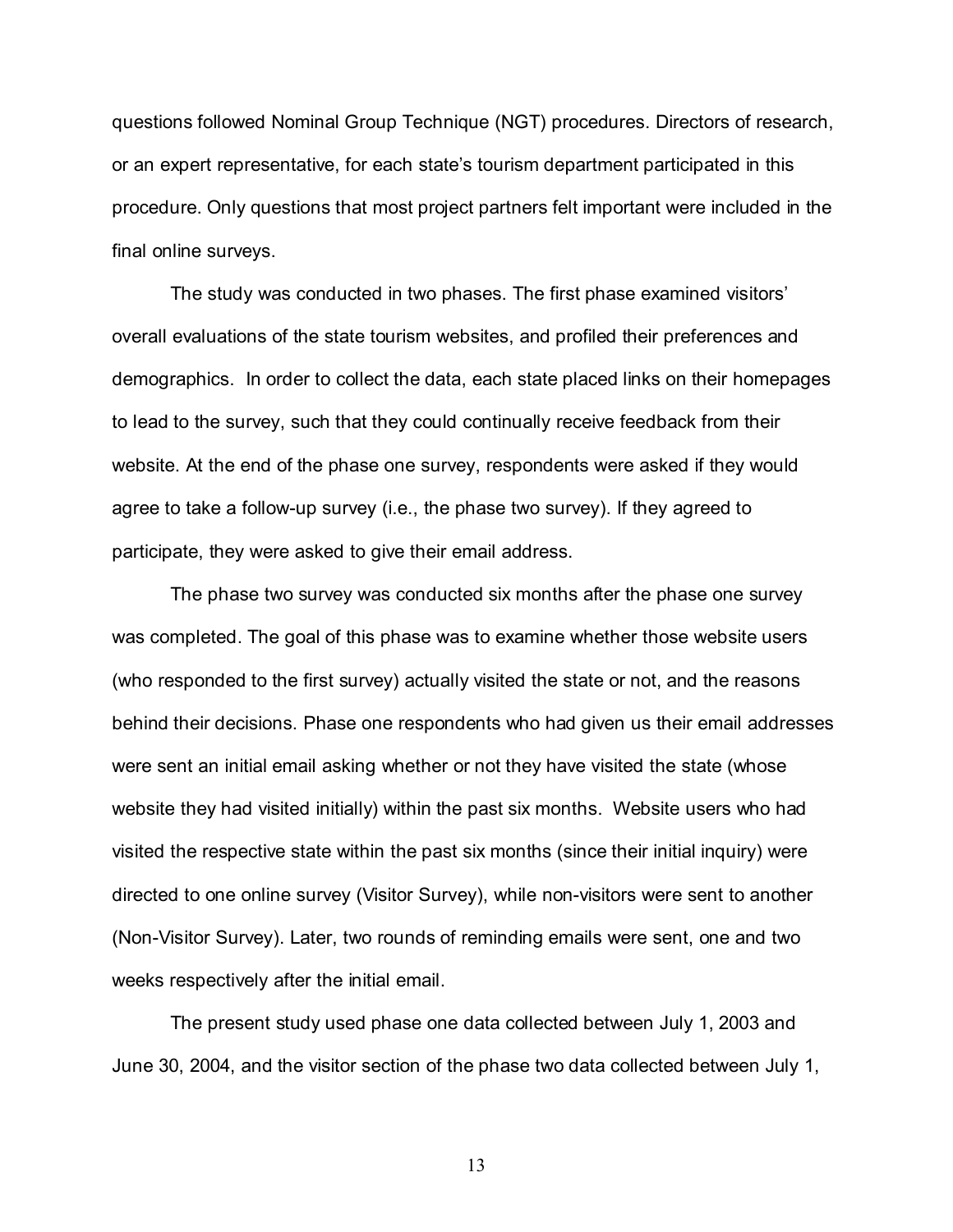2004 and December 31, 2004, from 14 state tourism websites including Arkansas, Arizona, Connecticut, Delaware, Georgia, Louisiana, Maryland, Missouri, New Mexico, Nevada, Pennsylvania, Texas, Washington, and Wyoming. During this period, phase one generated a total of 38,065 responses, and phase two visitor data consisted of 2,583 responses. By definition, responses to the phase one survey reflect tourists travel planning characteristics, while the visitor survey for phase two reports actual travel behavior and post-trip evaluation.

For the purpose of this study, it was necessary to match respondents of the phase one survey with their follow-up survey. However, to protect respondents anonymity, the online study does not allow the researchers to collect any identifying information. To solve this problem, the same general demographic questions were asked in both phase one and phase two surveys. An index was created to match the individuals' responses to phase one and phase two surveys via their demographics. The index contained information regarding one's zip code, age, gender, education level, and the state website visited. It was assumed that if a phase two response contained the same information regarding zip code, age, gender, education level, and the state tourism websites they visited, as a phase one response, the two responses were from the same individual. Admittedly, this approach does not completely rule out the possibility that two different individuals may coincidentally share these same characteristics, though the chance of this occurring is quite low.

In this study, a first-time visitor was operationally defined as those who had not traveled to the state before, indicated travel planning as their main reason to visit the website (in phase one), and later traveled to the state destination. A repeater, on the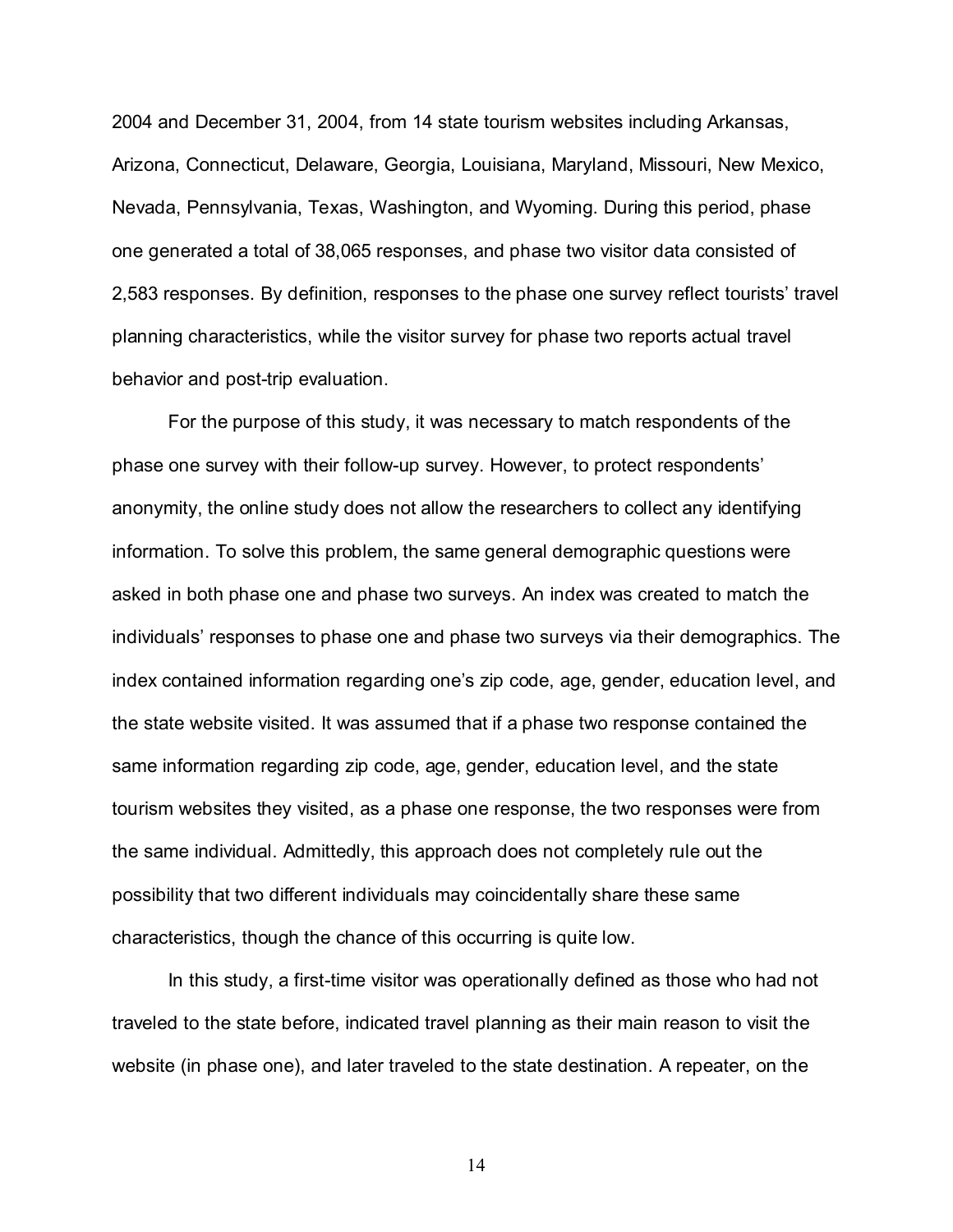other hand, refers to those who have traveled to the state in the past 3 years, visited the website for travel planning, and finally made their trip. Two screening questions were hence used to identify the status of respondents ("Have you ever traveled to STATE NAME before?" and "Why did you visit our Web Site?"). A total of 1016 valid responses were identified, with 780 (76.8%) categorized as repeaters and 236 (23.2%) as firsttimers.

#### 4. Data Analysis & Results

As mentioned previously, the literature related to differences between first-time visitors and repeaters has reported conflicting results. Therefore, basic statistical tests were utilized for exploratory purposes: Chi-square was used to test the association of nominal variables and the two groups, while Gamma was additionally used to test the level of association between ordinal variables. Gamma is known to be the best ordinal level measurement with straightforward limit  $(+1 \text{ to } -1)$  and PRE (proportional reduction in error) interpretation (Blalock, 1979). Further, adjusted standardized residual was used to indicate the deviations of the observed values from the expected values. An absolute value that is larger than 2 indicates marked deviation (SPSS, 1999). For variables measured with Likert-type scales, independent t-tests were used to test the differences between the two groups.

The primary focus of the present study is to compare first-time and repeat visitors in terms of their travel planning, pre- and post-trip congruency in travel activity preferences, and post-trip evaluation. In addition, the first phase of data analysis involves general comparisons on demographic and travel characteristics, to be used as baseline information of first-timers and repeaters.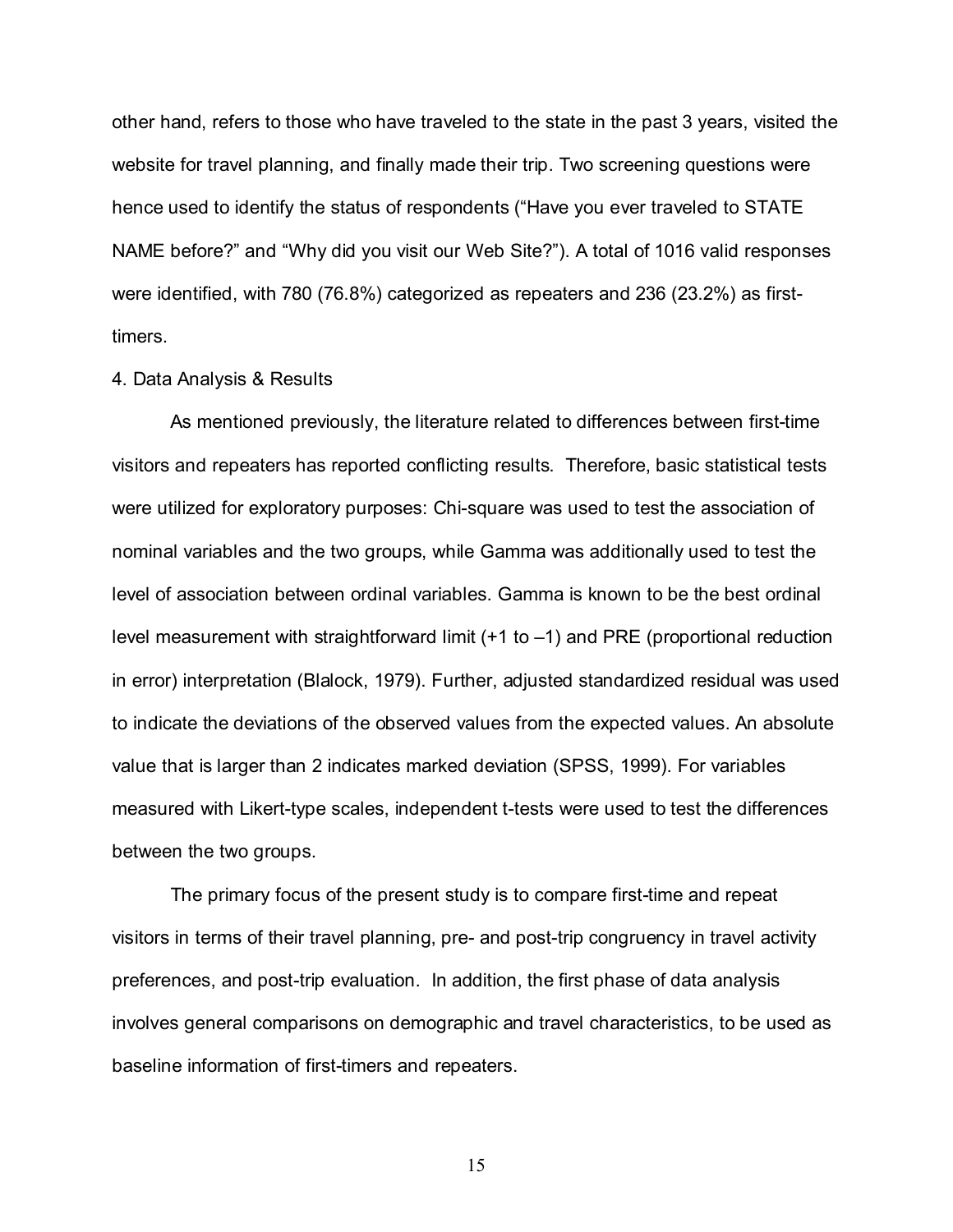### 4.1. General Demographic and Tripographic Profile:

Consistent with previous studies (Gitelson & Crompton, 1984; Lau & McKercher, 2004), first-timers were found to be significantly younger (p=.001) than repeaters. They were also more likely to be single (p=.016). There were no statistically significant differences (p>.05) between the two groups in terms of gender, education, and income (see Table 1). This is consistent with McKercher and Wong's (2004) findings that few demographic differences among visitors could actually be attributed to the firsttimer/repeater differences.

# INSERT TABLE 1 ABOUT HERE

Tripographics (travel characteristics) in this study included purpose of travel, mode of transportation, length of stay, distance of travel, and individual daily expenditures<sup>1</sup>. Consistent with previous studies, repeaters seemed to be more likely to visit friends and families than first-timers (Gitelson & Crompton, 1984; Lau & McKercher, 2004). They were also more likely to take weekend getaways. There were no significant differences (p>.05) for length of stay between the two groups. First-timers were more likely to be long-haul tourists ( $p$ < 001). More first-timers ( $p$ < 001) planned to fly to their state destinations, while more repeaters preferred driving. Although the overall differences between first-timers' and repeaters' individual daily expenditures were negligible, first-timers spent significantly more money in transportation and accommodations than repeaters (see Table 2).

#### INSERT TABLE 2 ABOUT HERE

<sup>&</sup>lt;sup>1</sup> We calculated "Individual Daily Expenditure" (S) with the following formula: S= Total or category expenditure / [(1+ Number of Travel Parties)\* Length of Stay]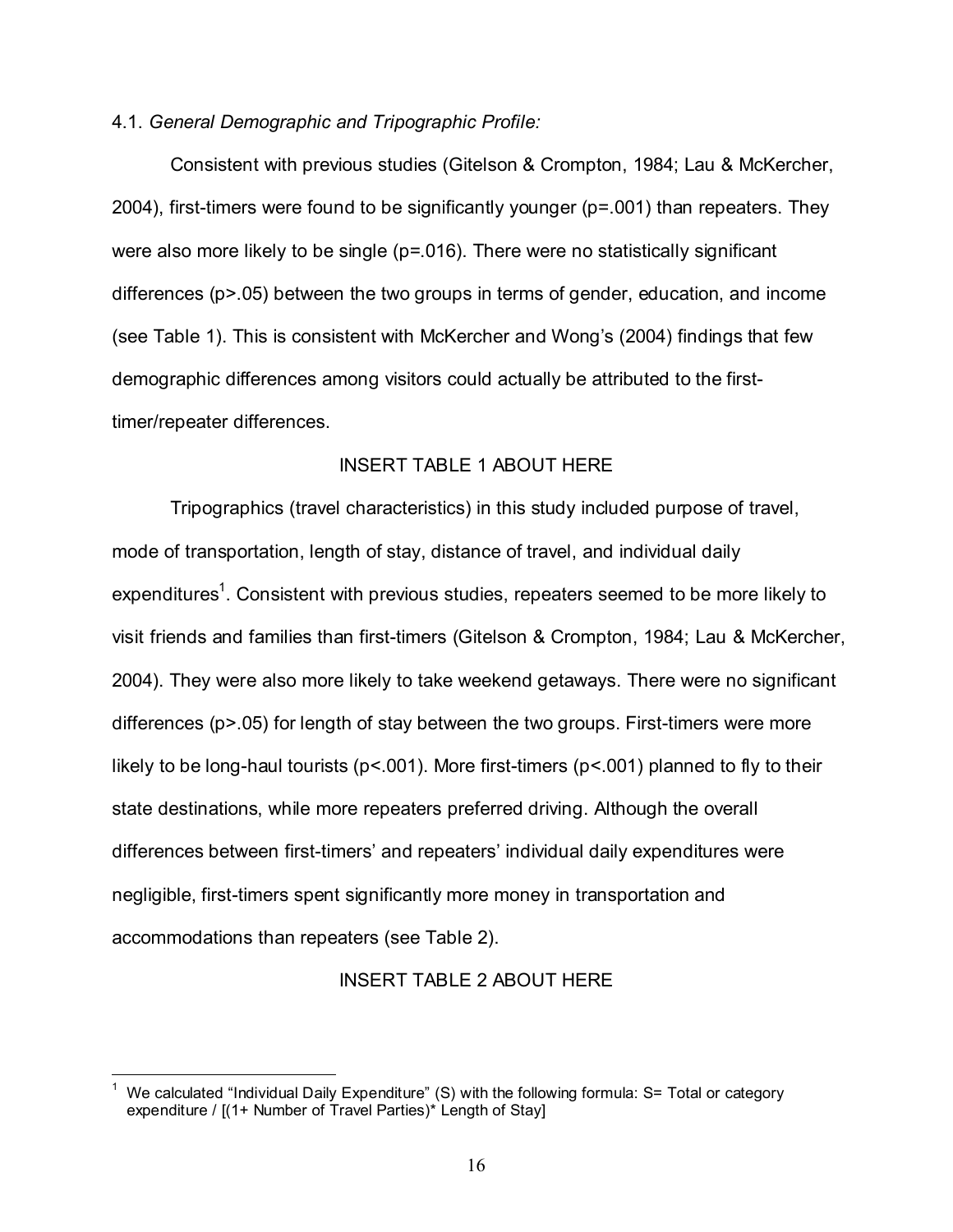#### 4.2. Research Question Analysis

Research question one (RQ1) examined differences between first-time and repeat visitors' travel planning characteristics. Tourists' travel planning characteristics were measured in terms of the timing of their planning, useful information types, and influential factors related to their vacation. Specifically, in phase one, respondents were asked whether they were planning a visit to or within the state "within the next week," "within the next month," "within the next 2 to 3 months," "between 3 and 6 months," or "more than 6 months time." In Phase Two, after their trip, respondents were asked to recall "what information on the website was most valuable to you on your vacation," and "which of the following [factors] influenced your decision to visit STATE NAME."

The results (see Table 3) revealed that first-timers planned their visit significantly more in advance (Gamma=.19, p=.001). Regarding useful information, first-timers mainly found information about maps and transportation to be more valuable for their travel decision, while repeaters rated information regarding local events as more important (p=.004). Additionally, more first-timers considered friends and family (p<.001), climate ( $p = .001$ ), and travel agents ( $p < .001$ ) to be critical factors influencing their travel decisions, while repeaters showed more concern for costs (p<.001).

### INSERT TABLE 3 ABOUT HERE

Research question two (RQ2) asked how congruent first-time and repeat visitors travel activity preferences were before and after their trips. S. Stewart and Vogt (1999) raised a similar issue, and found that repeaters tended to have a higher level of planbehavior congruency. That is, repeaters are more likely to stick to their original travel plan, while first-timers actuate fewer activities than they plan for. In this study,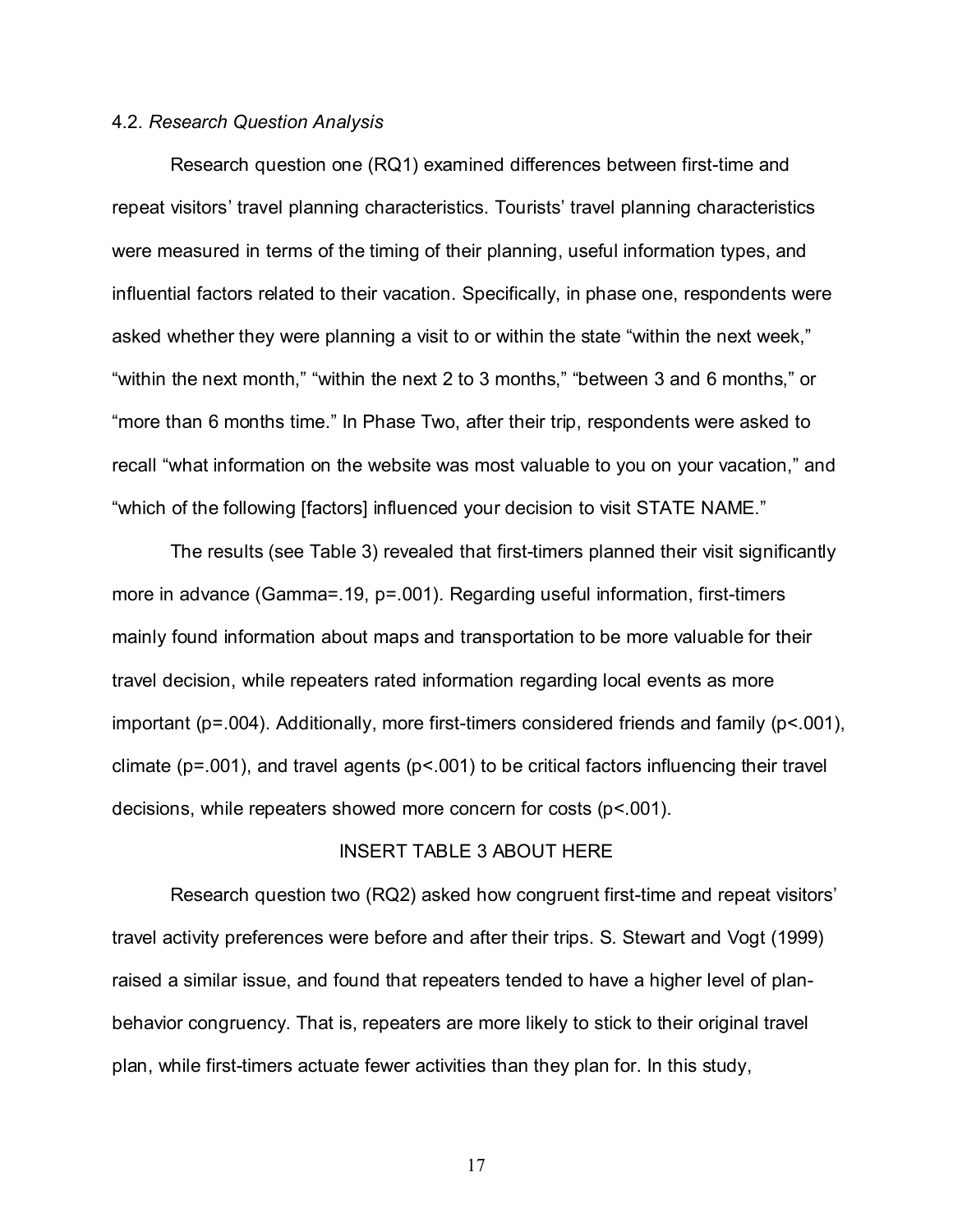respondents' stated interest in travel activities before (phase one responses) and after their trip (phase two responses) was the point of comparison. Profiling tourists' activity preference was deemed important in that it may help destination marketers understand and predict tourists' future travel-related activities.

A pre-developed list of activities was presented to the respondents in both phases, and they were asked to check all activities they were interested in. Congruency refers to a respondent's consistency in choosing or not choosing certain activities. Consequently, respondents were classified into four groups, two of which were "congruent" groups comprising those who consistently stated that they were interested or not interested in certain activities. Using "casino gaming" as an example, the "N-N" group refers to the group of tourists who consistently indicated no interest in gaming  $(i.e., choosing "No" in both pre- and post-trip survey); and the "Y-Y" group refers to the$ group of tourists who consistently showed interest in gambling (i.e., choosing "Yes" in both pre- and post-trip survey). There are also two "incongruent" groups, comprised of those who either indicated no interest in the activity before the trip, but showed interest after the trip, or vice versa. To continue the example on "casino gaming," the "N-Y" group refers to the group of tourists who indicated no interest in gaming before the trip, but showed interest after the trip (i.e., choosing "No" in pre- trip survey, and "Yes" in post-trip survey); while the "Y-N" group refers to the group of tourists who indicated interest in gambling before the trip, but showed no interest after the trip (i.e., choosing "Yes" in pre- trip survey, and "No" in post-trip survey). It was assumed that at least some of the incongruence would be the result of respondents' on-site experiences. In other words, if a respondent showed no interest in a certain activity in phase one, but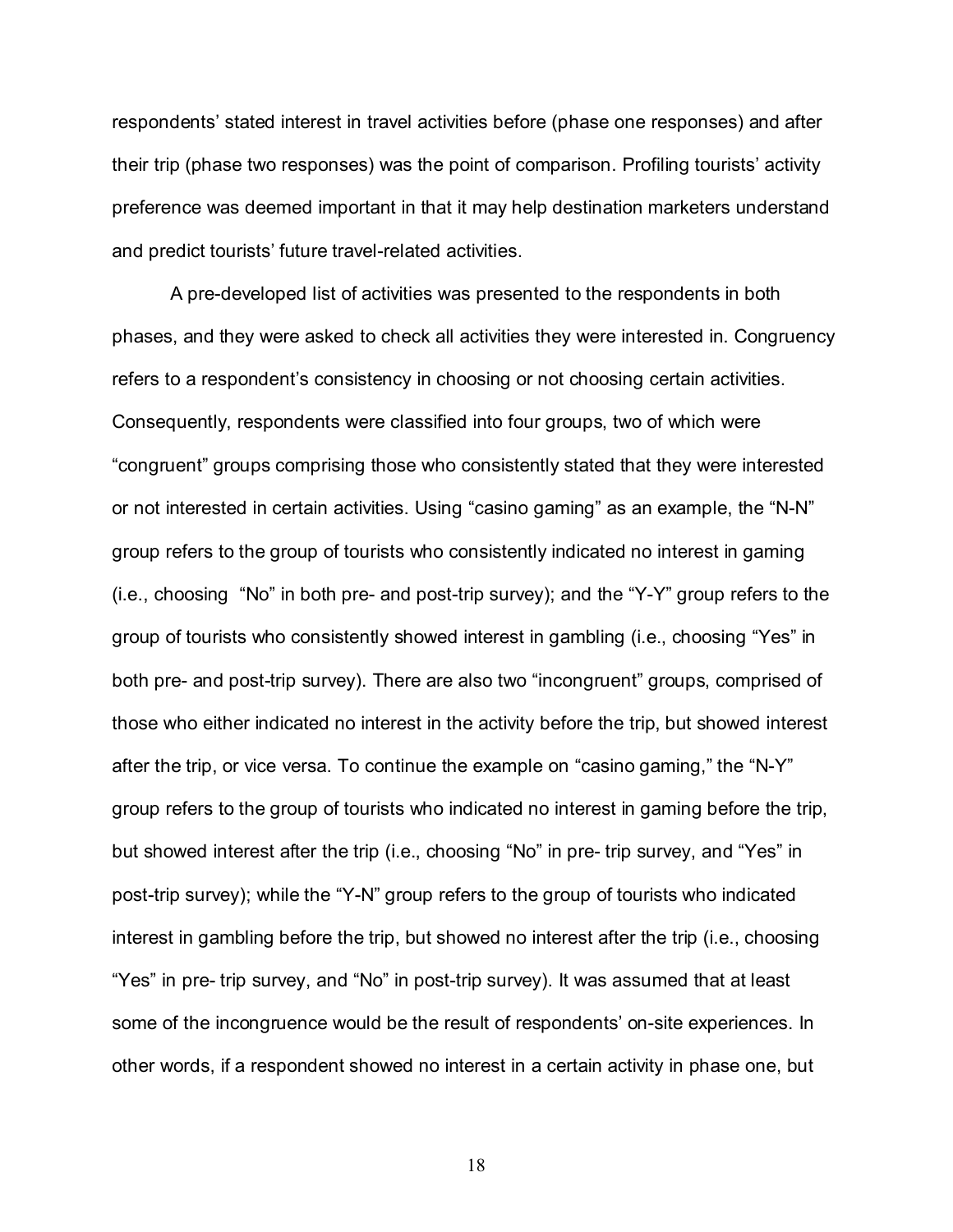indicated interests in that activity in phase two, the change of mind could be the result of their travel experiences.

As Table 4 shows, there were significant differences between repeaters and firsttimers in four activities— visiting friends and family, general sightseeing, general entertainment, and casino gaming. Overall, first-time visitors showed more preference incongruence in casino gaming and general entertainment, while repeat visitors were more incongruent in general sightseeing and VFR. Meanwhile, repeaters were more consistently interested in visiting family and friends, and casino gaming. Conversely, first-timers were more consistently interested in general sightseeing than repeaters. Further, a significantly larger portion of first-timers indicated a declining interest toward general entertainment after the trip. Plus, there was no difference between the two groups in terms of the number of congruent activity preferences as both groups averaged 11.3 congruent activities.

### INSERT TABLE 4 ABOUT HERE

Research question three (RQ3) examined the differences between first-time and repeat visitors' post-trip evaluations. Tourists' post-trip evaluations were measured in terms of their intentions to return, word-of-mouth, and satisfaction. Respondents intention to return/travel to the state was measured by their probability of visit within the next two years, on a seven-point scale ("1"="0% chance" to "7" = "100% chance"). Word-of-mouth was measured by asking how the respondents will talk to others about the state as a leisure travel destination, on a 7-point scale anchored by "extremely" negatively" and "extremely positively." Consistent with previous literature (Oliver, 1993; Petrick & Backman, 2002b), tourists' satisfaction was measured at both the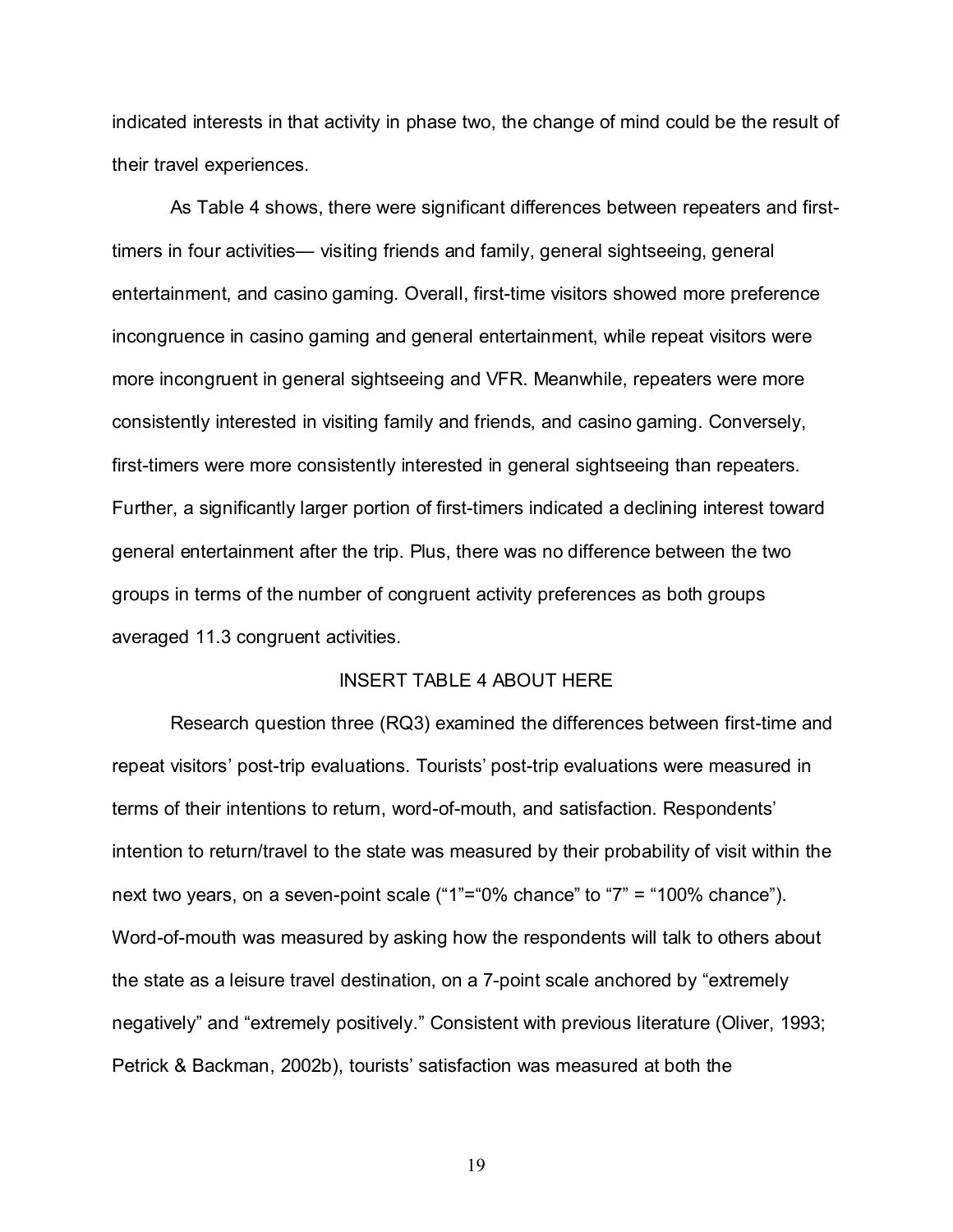global/overall and attribute/transactional level. These were all measured on a 5-point scale anchored by "very satisfied" and "very dissatisfied." A "did not experience" option was also provided. Attribute satisfaction was measured in terms of how satisfied tourists were with attractions, transportation, accommodations, restaurants, and entertainment.

As shown in Tables 5 and 6, repeaters evaluated their trips more positively than first-timers. They indicated a significantly higher probability of returning in the next 2 years (p<.001), and were more likely to give positive word-of-mouth (p=.001). Moreover, except for transportation and entertainment (where no difference was identified), repeaters were significantly more satisfied with attractions (p=.02), accommodations  $(p=0.0024)$ , restaurants ( $p<0.001$ ), and their overall experience ( $p<0.001$ ).

# INSERT TABLE 5 ABOUT HERE

#### INSERT TABLE 6 ABOUT HERE

#### 5. Discussion & Implications

Building on extant literature, the present investigation compared first-time and repeat visitors in five aspects— demographic and tripographic characteristics, travel planning behavior, pre- and post-trip congruency in travel activity interested, and posttrip evaluation (see Table 7 for a summary of the findings of the present study, compared with previous findings). Consistent with previous studies (Gitelson & Crompton, 1984; Lau & McKercher, 2004), this study found that first-timers tended to be younger and single, and were more likely to be long-haul tourists (p<.001). Repeaters, on the other hand, were more likely ( $p < 001$ ) to travel to visit friends and families, and take weekend getaways. Correspondingly, more first-timers (p<.001) planned to fly to their state destinations, while more repeaters preferred driving. This implies that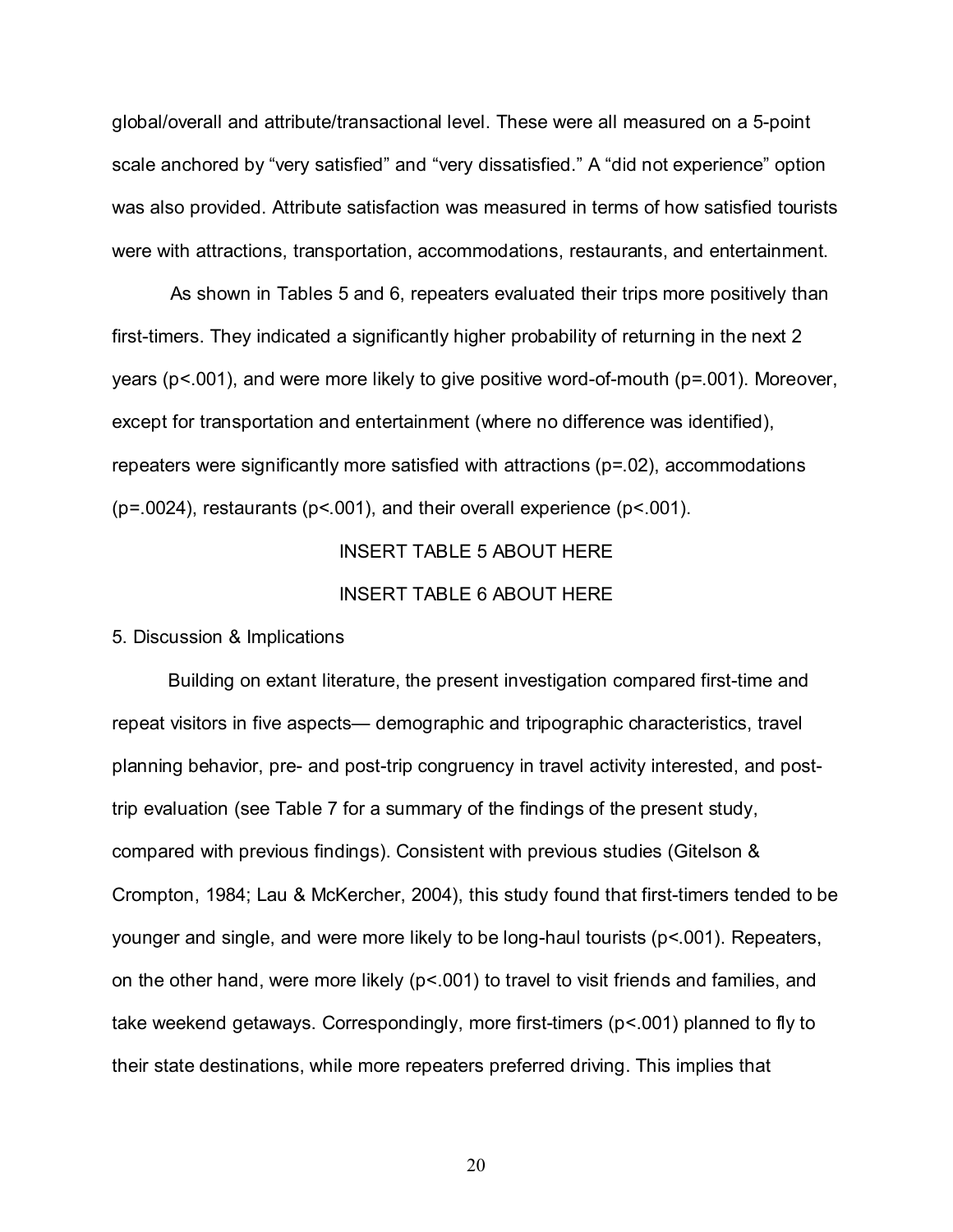repeaters are more likely to be a drive market (nearer) while first-timers are more likely to be traveling from a further distance. It is evident that distance is a critical factor affecting some visitors' decision to return to a destination (i.e., becoming repeaters), and others' not to do so. Whether travel distance may account for other behavioral differences between the two groups deserves more attention in future research. For destination managers, this finding suggests they may want to target those first-timers who live close to the destination, as they are more likely to be repeaters in the future.

### INSERT TABLE 7 ABOUT HERE

Findings of the study further show that first-timers appear to be active travel planners who start collecting information much earlier. Their travel planning behavior as well as their travel consumption patterns, seem to be "tourism/travel" oriented, meaning that most of their decision activities and money are spent on travel arrangements (i.e., travel and accommodations). They also rely more on their friends and family, as well as professionals to make their travel decision.

In contrast, repeaters seem to rely more on their own experiences to make travel decisions than other information sources, hence spent much less time in planning. Many of them travel to visit friends and relatives, or simply for a short break. Their visits are hence more "recreation/activity" oriented. In other words, they travel less within the destination, have more specific plans for what to do on site, and are more cost sensitive. From a marketing perspective, these findings can help destination managers and marketers better customize their offerings to different customer groups. For instance, as repeat visitors like to explore the destination more thoroughly, destination marketers should put more efforts into disseminating information related to their less known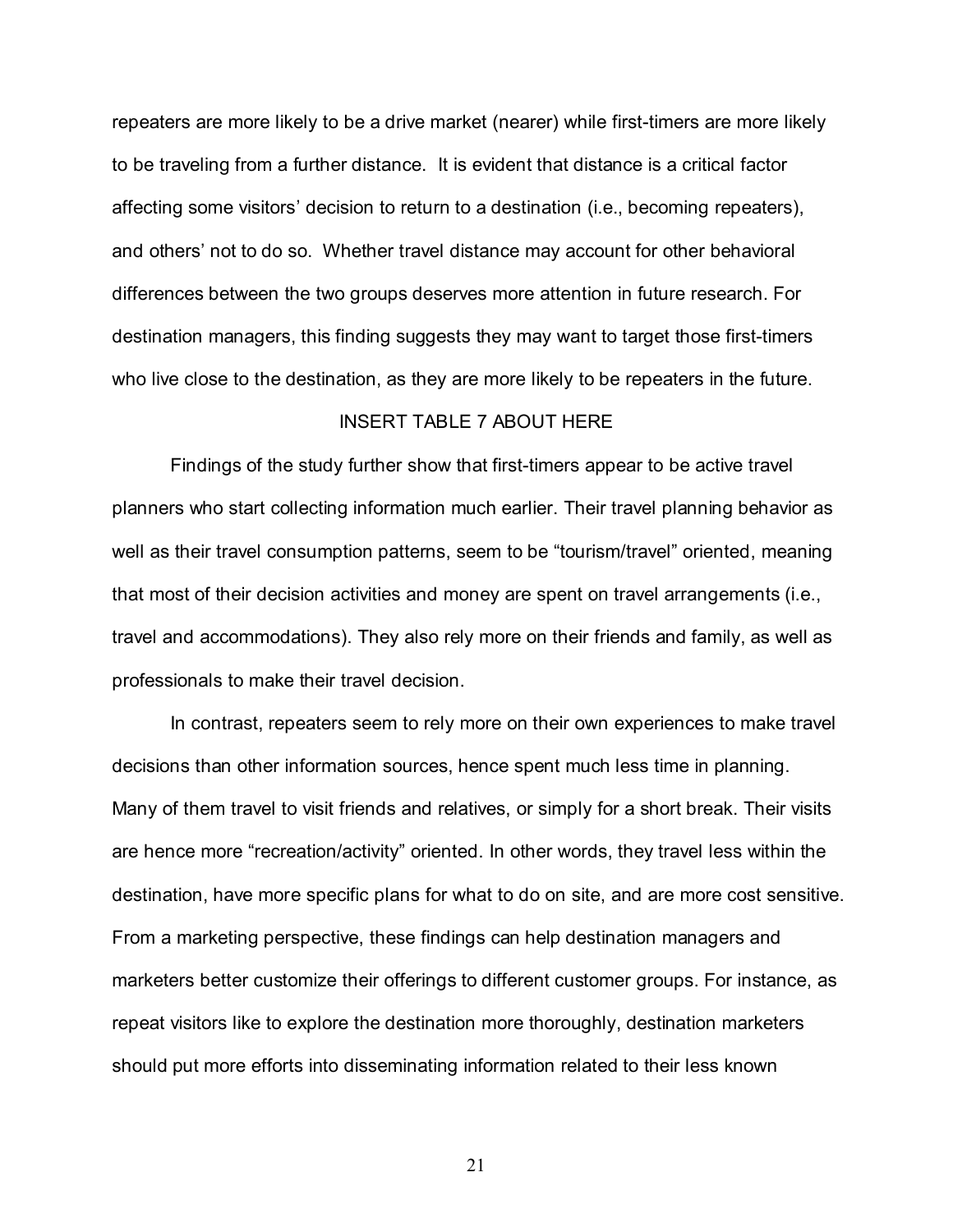attractions and diverse recreation opportunities (such as local events) to repeaters, and attempt to facilitate such trips. Additionally, how to satisfy the information needs of different segments remains to be a challenge for destination website marketers. Destination marketers may find it useful to provide separate websites or links for firsttimers (who presumably know less about the destinations and are more interested in hallmark attractions) and repeaters (who typically seek more information regarding local life and recreational opportunities). For instance, New York City's website now provides a page for first-timers (http://www.nycvisit.com/content/index.cfm?pagePkey=1150). Further, special needs of niche markets, such as novelty seekers (those whose major travel motivation is to seek novelty, arousal, and intensity of experience (Galloway & Lopez, 1999; T. Lee & Crompton, 1992), and experience collectors (i.e., those who have visited many destinations, with little experience on any one) (Petrick et al., 2001; Schreyer, Lime, & Williams, 1984; Williams, Schreyer, & Knopf, 1990), should be given extra consideration.

As for the pre- and post-trip congruency of travel activity preferences, this study identified four groups of travelers in terms of their interests in travel activities. Intuitively, it seems that destination marketers can develop more effective strategies for those who show consistent interest in certain travel activities because their behavioral intentions are more predictable. Another group (i.e., the N-Y group), whose activity interests may be inspired by their on-site experiences, could be a potentially profitable market for destinations. There is also a group of travelers who may have a declining interest in certain travel activities after their trip. It is imperative for destination marketers to understand the reasons behind this decline in interest in order to better design their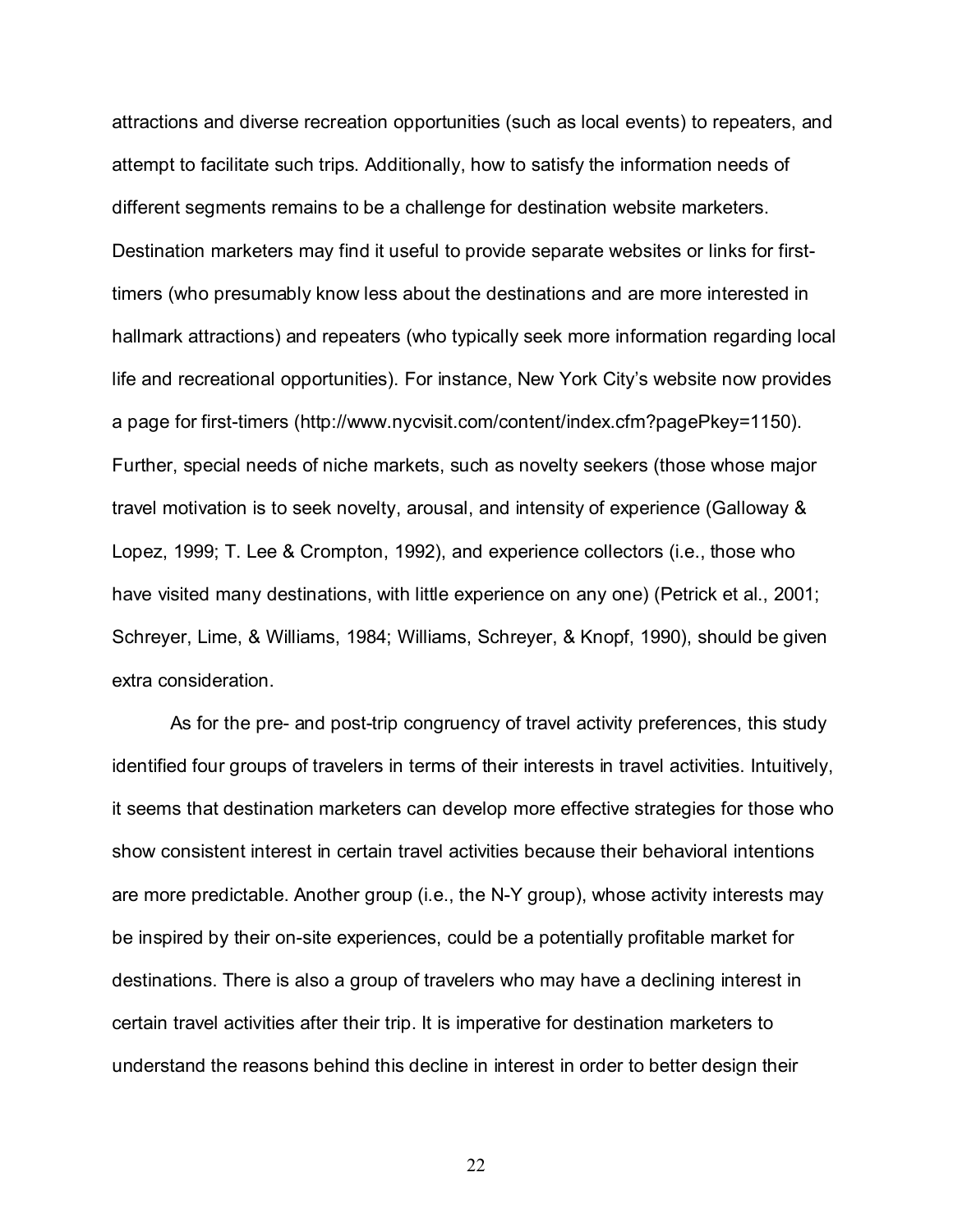offerings. Finally, there is a group of travelers who are consistently disinterested in certain activities. This group might not be a justifiable target market for those activities. Identifying these groups may assist DMOs in making their marketing efforts more effective, as destination managers can make a more informed decision in allocating the finite marketing resources to different target markets. More research is needed to better understand each of these groups.

Similar to the past results, the present study showed that repeaters had a stronger intention to return and were more likely to give positive word-of-mouth (Kozak, 2001; Petrick & Backman, 2002). Consistent with Mohr et al. (1993), this study reported that repeaters had a higher level of satisfaction than first-timers. Intuition and theory had previously led researchers to expect that first-time visitors are easier to be satisfied, due to a typically lower expectation (Anwar & Sohail, 2004; McKercher & Wong, 2004). However, it merits attention that the present project was conducted under a different time frame than others. Many previous studies have measured real-time satisfaction (on-site), while the present study reported post hoc satisfaction based on tourists recollection. As W. Stewart and Hull (1992) suggested, visitors' satisfaction suffers certain levels of decay over time. Thus, findings of this study do not necessarily conflict with previous studies. It is possible that first-timers' satisfaction starts higher, but decays faster as a result of cognitive dissonance (Festinger, 1957). In contrast, repeaters satisfaction may be more stable than first-timers, due to a longer history and more interaction with the destination (see Figure 1 for a postulated relationship). This phenomenon warrants further study.

### INSERT FIGURE 1 ABOUT HERE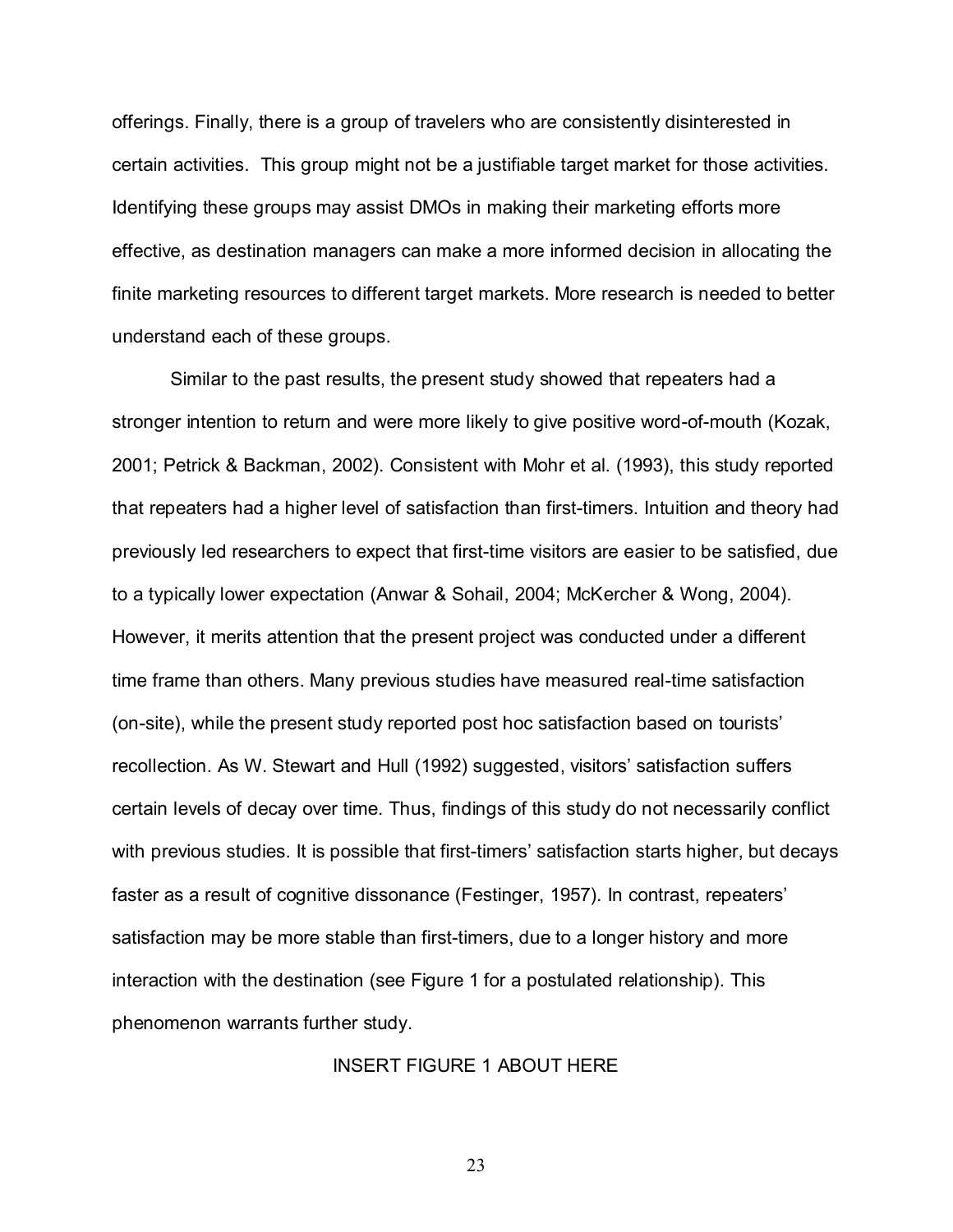Another possible explanation is that repeaters, owing to their prior experiences with the destination, tend to hold more realistic expectations (Fluker & Turner, 2000), while first-timers may be misled by illusion created by destination promotions. Firsttimers' pre-trip expectations are built entirely through the external information (Assael, 2004). If tourism marketers overly exaggerate the experiences their destination can provide, first-timers may establish some unreasonable expectations, which may lead to a higher level of incongruence between their expectations and actual experiences. Such inconsistency may result in dissatisfaction, and negatively influence the probability of future visits and word of mouth (Oliver 1980). The fact that 96.1 percent of respondents indicated in the phase two survey that the state tourism websites failed to provide a clear picture to them, or "did not match reality" seems to support this conjecture. Therefore, destination marketers should present more realistic information in their promotions. Plus, follow-up marketing efforts should be made to maintain a positive impression of the destination.

#### 6. Limitations and Future Research

This study has several limitations which require a cautious judgment in generalizing the results. First and foremost, this study suffers coverage error (Hwang & Fesenmaier, 2004), as most online surveys do. Hwang and Fesenmaier (2004) suggest that this bias comes from several sources. First, the self-reported responses are provided on a voluntary basis, which inherently biases certain populations who either preferred the survey objects (i.e., travel), or the online survey method per se. Also, there is still a portion of the general population who do not have access to the Internet. As a result, better-educated, higher-income, and younger individuals have a better chance of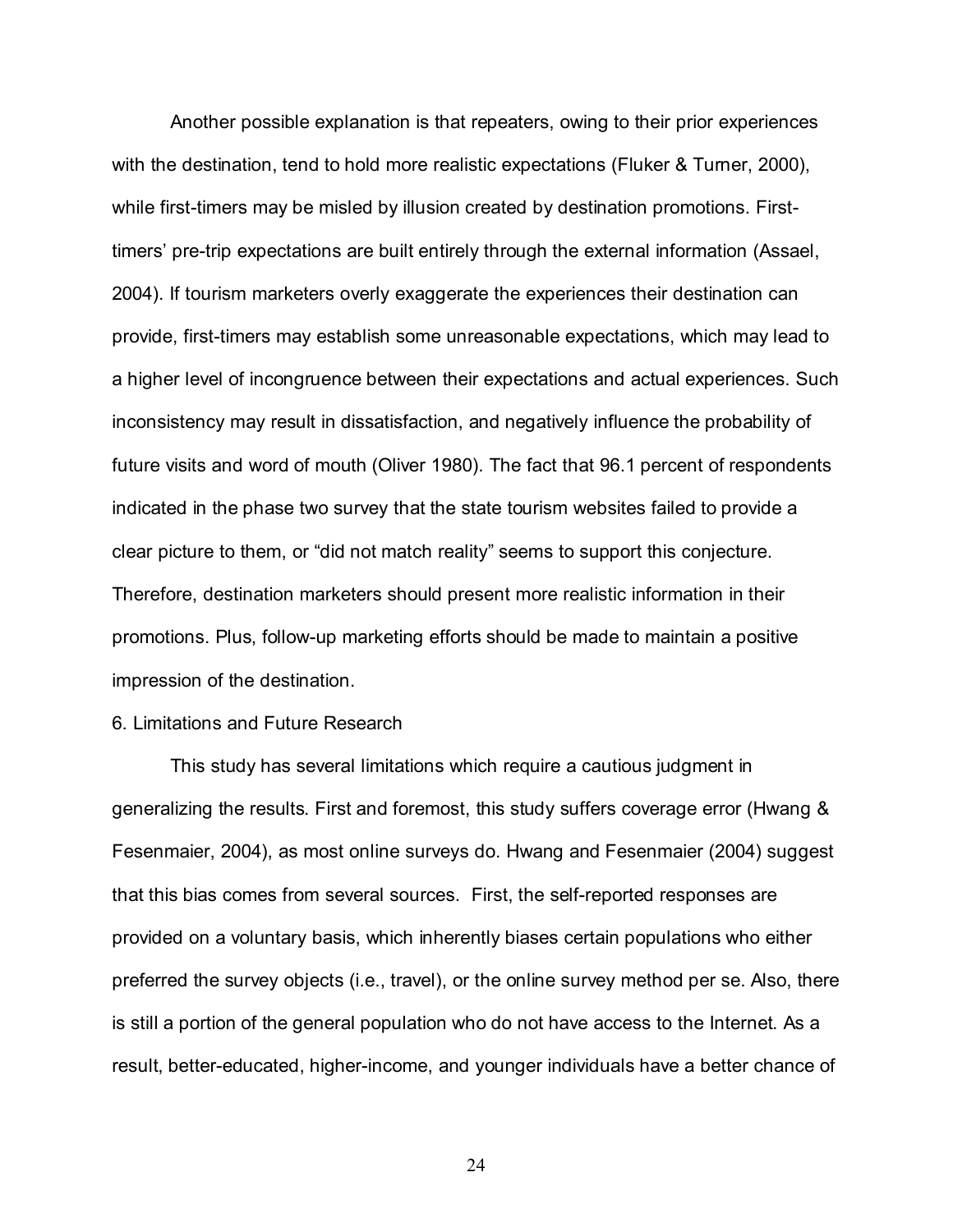responding to online surveys. Further, there is no general and reliable sampling frame for online surveys. In the present case, there is a possibility that an individual may have visited one or several of the fourteen state tourism websites, left different email addresses, and then submitted duplicated responses without being detected.

This study is further limited by the way the sample was identified. Although the use of an index containing five types of demographic information largely removed pure chance of coincidence, this resulted in a small sample of paired-responses in comparison to the original sample size. To solve this problem, a new survey system is under development for this project, which will match same individual's responses without violating the anonymity issue.

This study is also limited by failing to control factors such as state and seasonal differences due to sample size (particularly the small number of first-time visitors) and confidentiality. McKercher and Wong (2004) argued that differences between tourist segments might be the effect of either tourists' diverse experience levels or the nature of destinations in their vacation route. In this study, each state differs substantially in their offerings (i.e., not all attractions/activities are equally available in the 14 states), and such differences may influence visitors' expectations and other behavioral characteristics. For instance, Tourist A keeps visiting Nevada because of his involvement with gambling, while Tourist B returns to Texas to visit new cities. Although they both are repeat visitors, they might demonstrate different travel planning behavior. Thus, ideally, a state-by-state breakout would provide more useful information on the topics in discussion.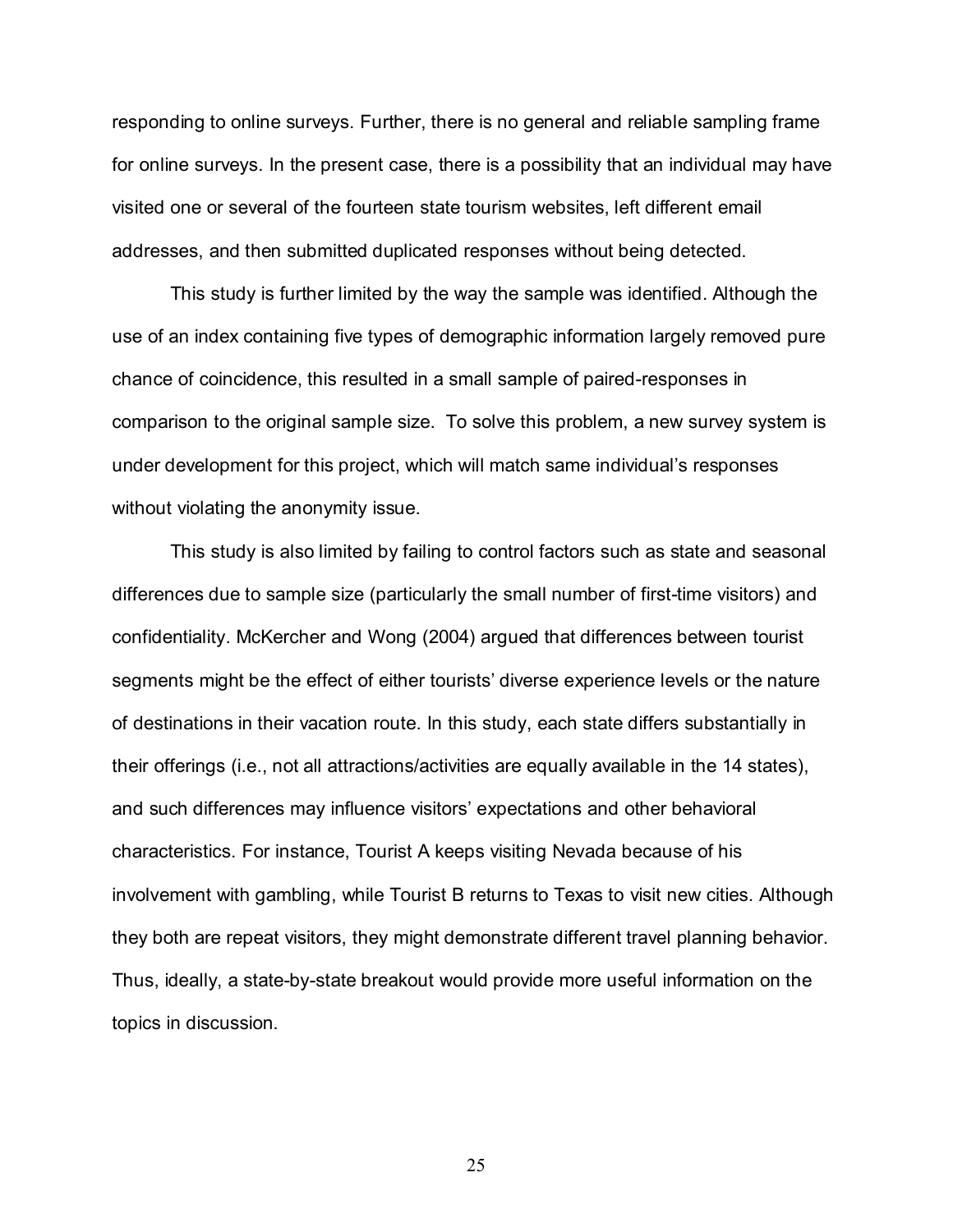Another limitation of this study is that the researchers do not know the travel history of respondents. The fact that they are first-time visitors to one state does not necessarily mean that they are inexperienced in traveling. The concept of travel career ladder may play a mediating role in understanding the differences between the firsttimers and repeaters. Future research should examine the travel histories of repeaters vs. first-timers to better understand the influence of travel history.

One of the strengths and weaknesses of this study is that practitioners (i.e., state tourism directors involved in the NGT process) played an active role in designing the questionnaires. Involving practitioners in academic research design, or pursuing a theory-in-use approach (Zaltman, Lemasters, & Heffring, 1982), will generate fruitful and meaningful results. Admittedly, this also results in some differences in the way questions were framed as opposed to traditional academic approaches. This presents another limitation of the study.

As for future research, more detailed comparisons investigating firsttimer/repeater differences across different types of destinations, different purposes of visit, and in different cultures, will assist in making the present findings more generalizable. Further, future studies should be hypothesis-driven with the knowledge on this issue accumulated. From a methodological perspective, unstructured interviews, focus groups, and other qualitative approaches may provide more interesting insights, allowing for a richer understanding of both first-timers' and repeaters' decision-making processes.

It is clear that comparing first-time and repeat visitors is not for the sake of comparison or segmentation per se. The theoretical importance of identifying first-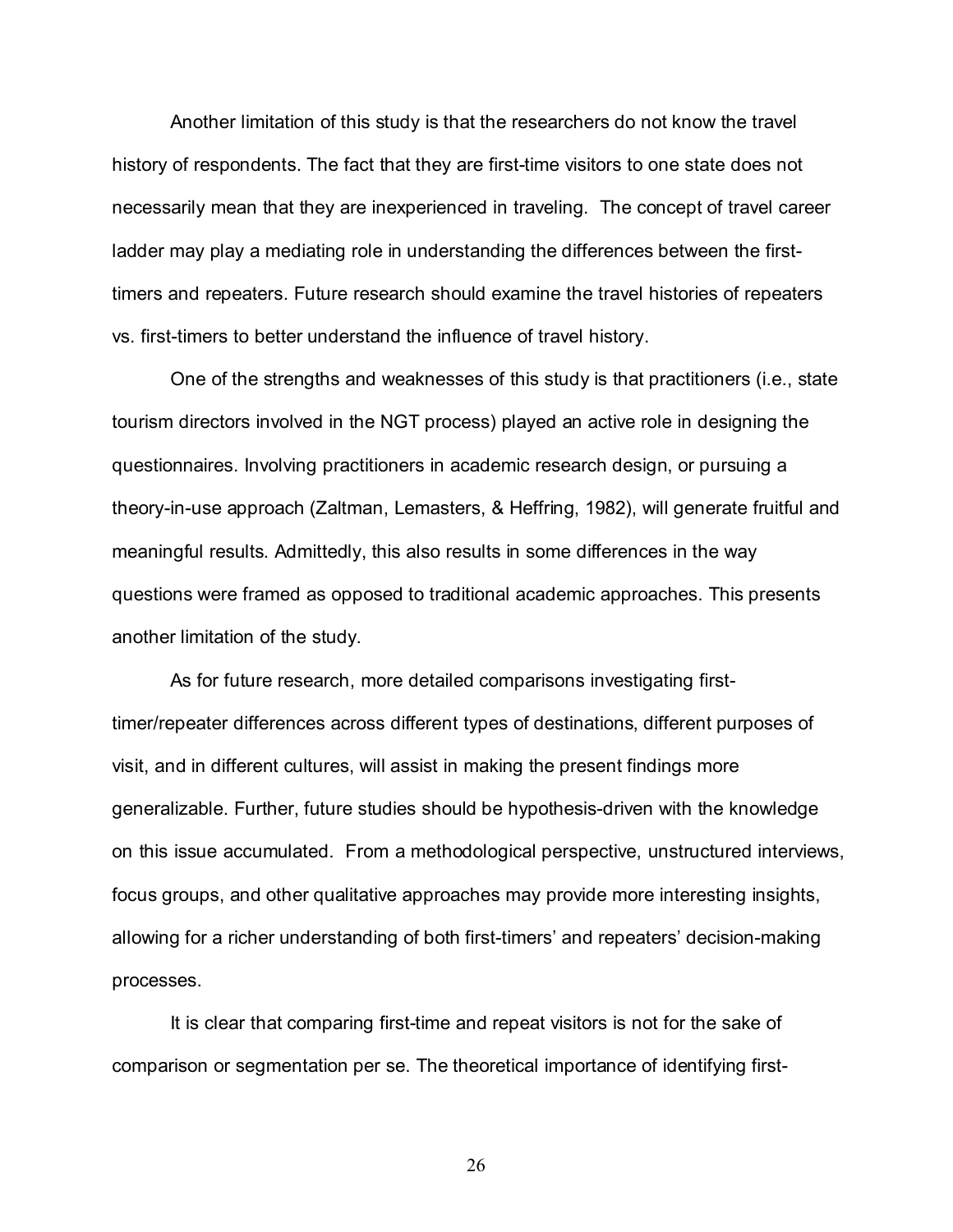timer/repeater differences lies in its conceptual association with studies on motivation, destination loyalty, the impact of prior experiences on travel decision, and the prediction of future behavior. Recent studies on destination loyalty (G. Lee, 2001; Niininen & Riley, 2003; Oppermann, 1999, 2000; Yoon & Uysal, 2005) imply a first-timer $\rightarrow$  repeater  $\rightarrow$ destination loyal visitor sequence. However, mechanisms underlying this loyalty formation process are still largely unknown. Future studies on first-timer/repeater comparisons should emphasize the antecedents, moderators, and consequences of this process.

A somewhat overlooked topic in first-timer/repeater studies is the concept of involvement, which refers to an unobservable state of motivation, arousal or interest toward a product (Havitz & Dimanche, 1997). The finding that first-timers are more active planners implies that they are more involved in travel decision than repeaters. At first sight, it appears to contradict Lehto et al's (2004) empirical findings while supporting Havitz and Dimanche's (1999) conjecture that "contrary to intuition which suggests that involvement levels rise over time, first-time buyers of a service may be in a high involvement situation whereas repeat buyers' involvement levels may be lower. Loyal participants who have already experienced the search, purchase, and recollection phases might be less involved, especially with respect to importance and risk, than are novice buyers" (p. 136). However, the authors speculate that it is the involvement types (i.e., situational vs. enduring), not the involvement levels (i.e., high vs. low), that are under play here between first-timers and repeater. That is, first-timers involvement with destination may be better understood via the concept of situational involvement that is evoked by an individual's rather immediate concern for his/her behavior in purchase or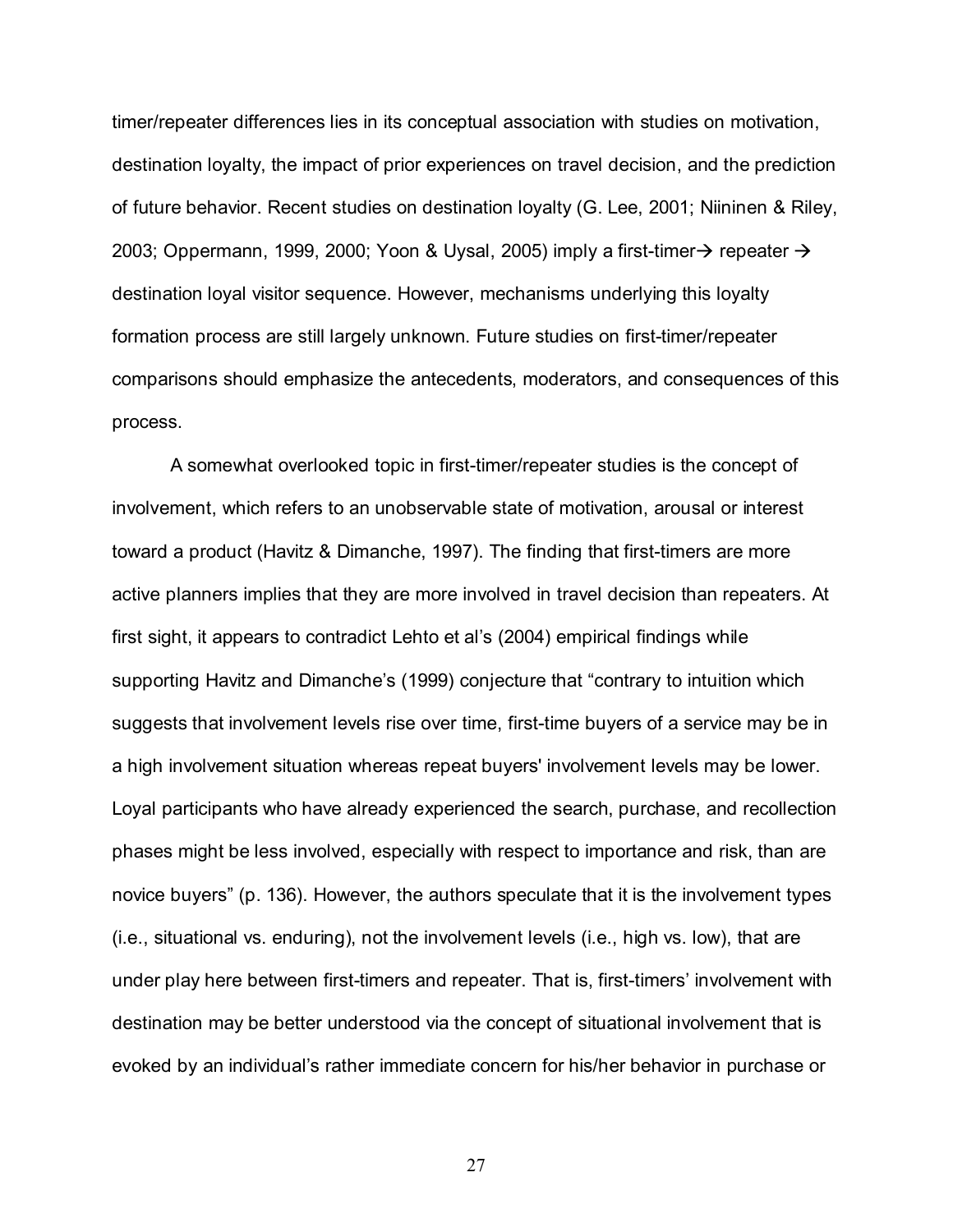decision making process. Repeaters, on the other hand, may be better understood by the concept of enduring involvement that refers to an individual's ongoing orientation towards a product (Houston & Rothschild, 1978). Future study on this issue may shed new light on the causes of first-timer/repeater differences.

#### 7. Conclusion

In the past two decades, numerous studies have examined differences between first-time and repeat visitors. The majority of previous studies have focused only on one or a couple of dimensions of the comparison, with fragmented and sometimes conflicting findings. Thus, existing literature presents a rather mixed picture of the similarities and differences between the two groups. This study systematically compared first-time and repeat visitors via demographic and tripographic characteristics, travel planning behavior, pre- and post-trip congruency in travel activity preferences, and post-trip evaluations. Findings of this study suggested that first-timers behavior is more tourism/travel oriented, while repeaters' behavior demonstrates more of a recreation/activity orientation. First-timers are more active travel planners than repeaters. Repeaters are more positive in post-trip evaluations than first-timers. The onsite experiences have some influence on the two groups' activity preferences. Conceptual implications aside, results of this study should provide important practical guidance for destination marketers.

A final contribution of this study is its research design. The two-phase survey enabled the researchers to draw a more complete picture regarding first-timers' and repeaters' pre- and post-trip behaviors. The fact that practitioners played an active role in designing the questionnaires assists in making the results more relevant to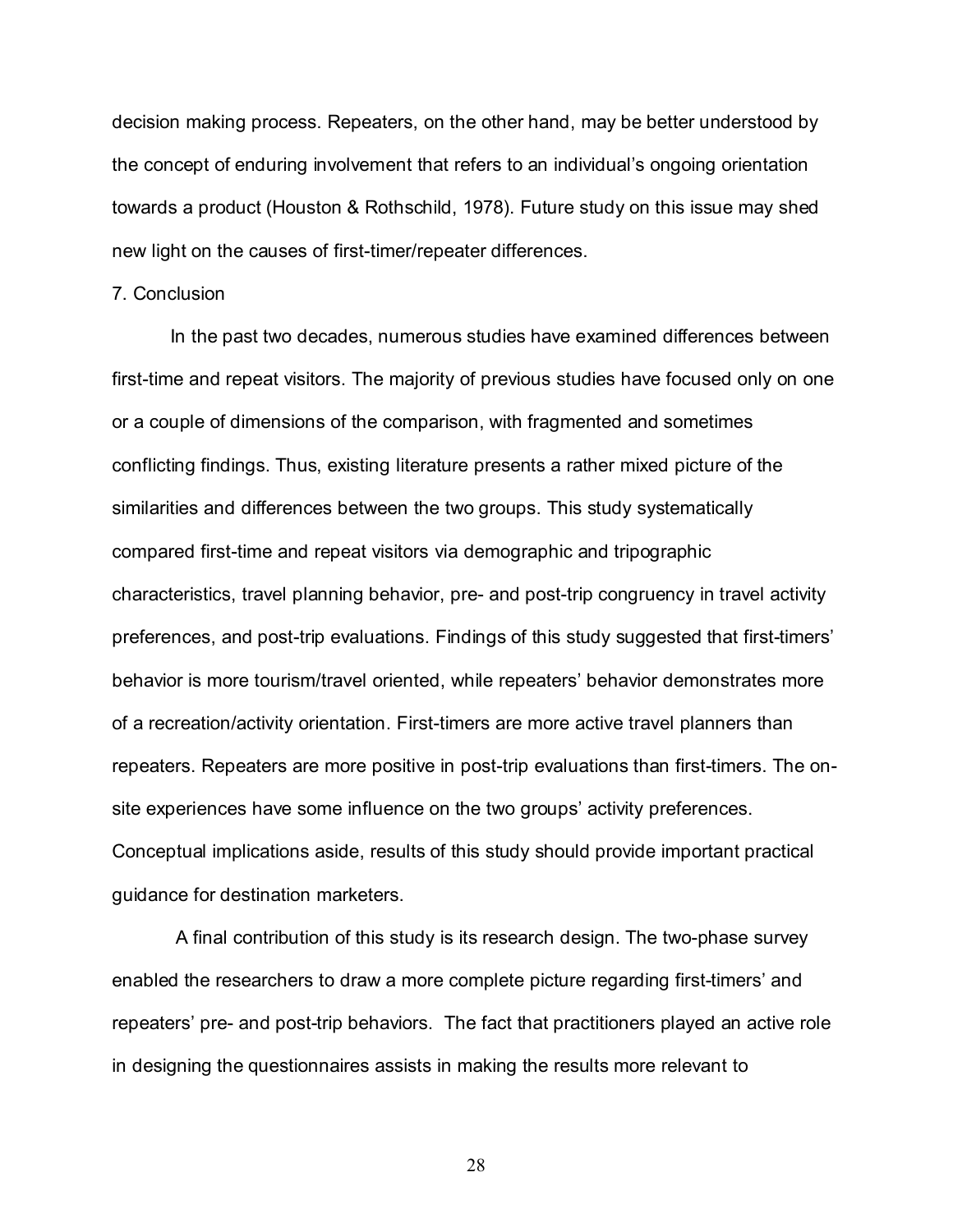destination marketing practices. Therefore, findings from this study may help destination marketers to optimize resource utilization for the long-term viability of their destination.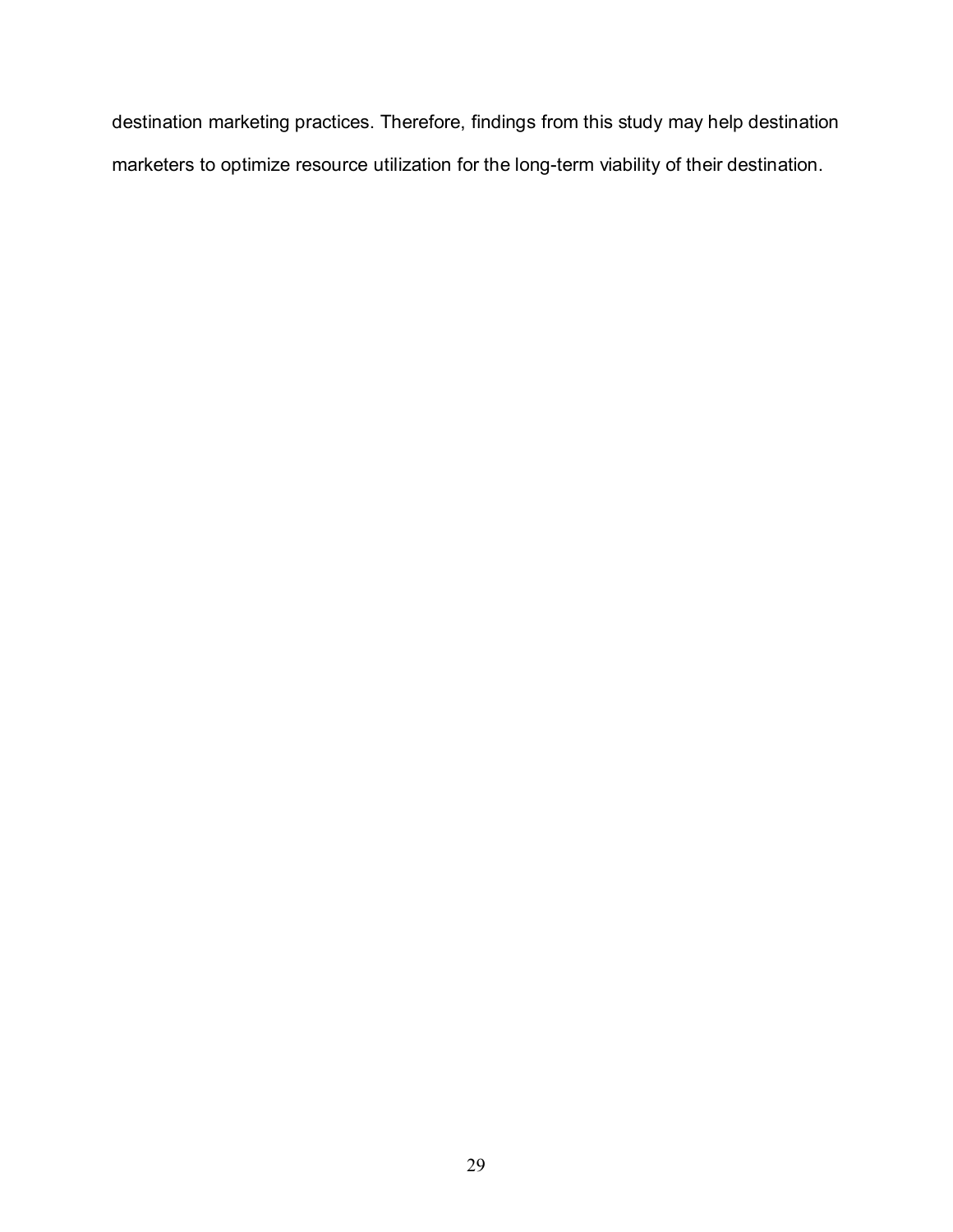# References

- Andereck, K. L., & Caldwell, L. L. (1993). The influence of tourists' characteristics on ratings of information sources for an attraction. Journal of Travel & Tourism Marketing, 2(2/3), 171-189.
- Anwar, S. A., & Sohail, M. S. (2004). Festival tourism in the United Arab Emirates: Firsttime versus repeat visitor perceptions. Journal of Vacation Marketing, 10(2), 161- 170.
- Assael, H. (2004). Consumer behavior: A strategic approach. Boston: Houghton Mifflin.
- Baker, D. A., & Crompton, J. L. (2000). Quality, satisfaction and behavioral intentions. Annals of Tourism Research, 27(3), 785-804.
- Beck, U. (1992). Risk Society. London: Sage.
- Burch, W.R. (1969). The social circles of leisure: Competing explanations. Journal of Leisure Research, 1, 125-147.
- Blalock, H. M. J. (1979). Social Statistics (Revised 2nd ed.). New York: McGraw-Hill.
- Crompton, J. (1979). Motivations for pleasure vacations. Annals of Tourism Research, 6, 408-424
- Cronin Jr., J. J., Brady, M. K., & Hult, G. T. M. (2000). Assessing the effects of quality, value, and customer satisfaction on consumer behavioral intentions in service environments. Journal of Retailing, 76(2), 193-216.
- Cronin Jr., J. J., & Taylor, S. A. (1994). SERVPERF versus SERVQUAL: Reconciling performance-based and perceptions-minus-expectations measurement of service quality. Journal of Marketing, 58(1), 125-131.
- Etzel, M. J., & Wahlers, R. G. (1985). The use of requested promotional material by pleasure travelers. Journal of Travel Research, 23(4), 2-6.
- Fakeye, P. C., & Crompton, J. L. (1991). Image differences between prospective, firsttime, and repeat visitors to the lower Rio Grande Valley. Journal of Travel Research, 30(2), 10-16.
- Fallon, P., & Schofield, P. (2004). First-time and repeat visitors to Orlando, Florida: A comparative analysis of destination satisfaction. In G. I. Crouch, R. R. Perdue, H. J. P. Timmermans, & M. Uysal (Eds.), Consumer psychology of tourism, hospitality and leisure (pp.203-214.). Wallingford, UK: CABI Publishing.

Festinger, L. (1957). A Theory of Cognitive Dissonance. Evanston, IL: Row-Peterson.

- Fluker, M. R., & Turner, L. W. (2000). Needs, motivations, and expectations of a commercial whitewater rafting experience. Journal of Travel Research, 38(4), 380-389.
- Fodness, D., & Murray, B. (1997). Tourist information search. Annals of Tourism Research, 24(3), 503-523.
- Formica, S., & Uysal, M. (1998). Market segmentation of an international culturalhistorical event in Italy. Journal of Travel Research, 36(4), 16-24.
- Franklin, A. (2003). Tourism: An Introduction. London: Sage.
- Galloway, G., & Lopez, K. (1999). Sensation seeking and attitudes to aspects of national parks: A preliminary empirical investigation. Tourism Management, 20(6), 665-671.
- Giddens, A. (1991). Modernity and Self Identity. Cambridge: Polity.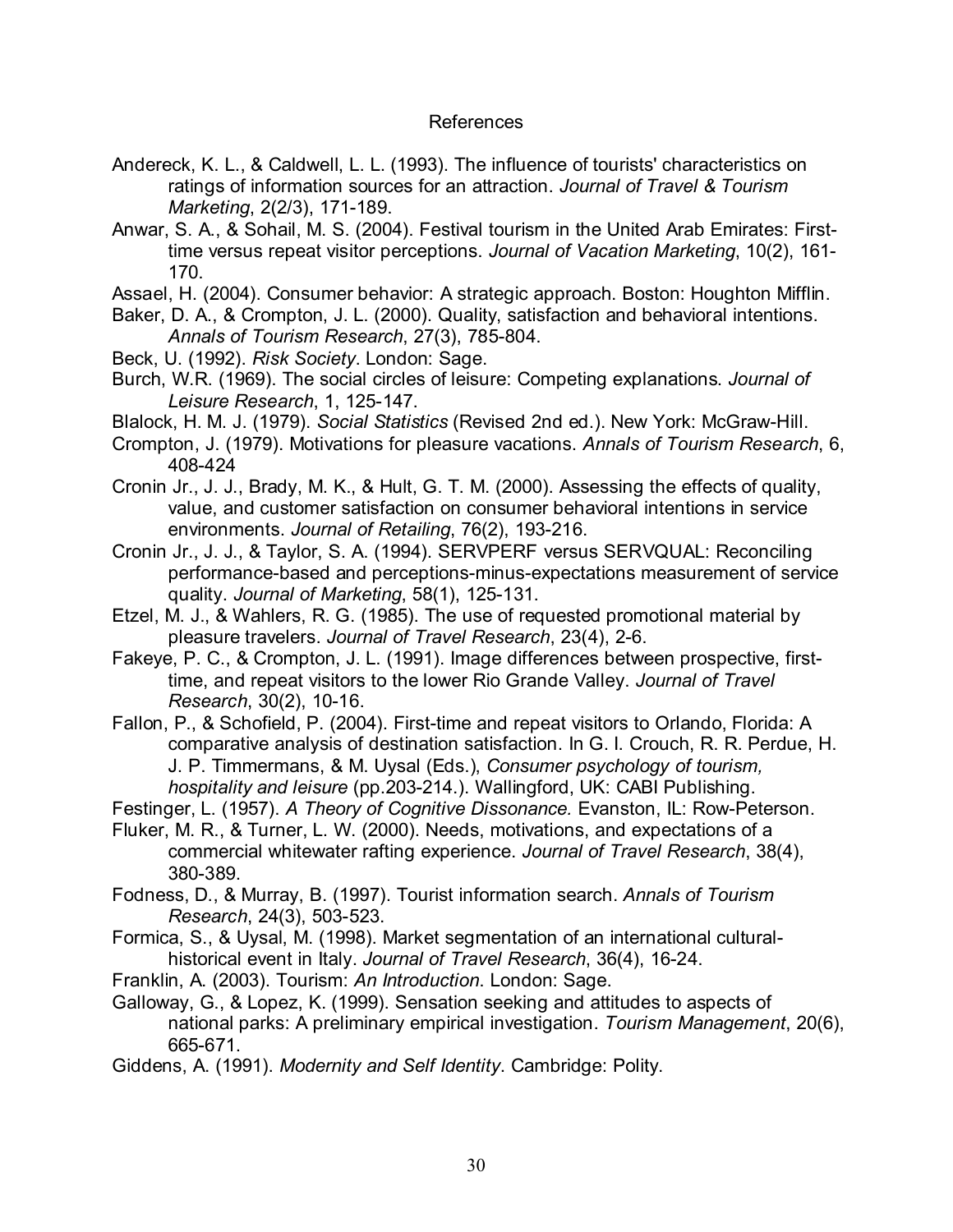Gitelson, R. J., & Crompton, J. L. (1984). Insights into the repeat vacation phenomenon. Annals of Tourism Research, 11(2), 199-217.

- Gursoy, D., & McCleary, K. W. (2004). An integrative model of tourists' information search behavior. Annals of Tourism Research, 31(2), 353-373.
- Gyte, D. M., & Phelps, A. (1989). Patterns of destination repeat business: British tourists in Mallorca, Spain. Journal of Travel Research, 28(1), 24-28.
- Havitz, M., & Dimanche, F. (1997). Leisure involvement revisited: Conceptual conumdrums and measurement advances. Journal of Leisure Research, 29(3), 245-278.
- Havitz, M., & Dimanche, F. (1999). Leisure involvement revisited: Drive properties and paradoxes. Journal of Leisure Research, 31(2), 122-149.
- Hu, Y. Z., & Ritchie, J. R. B. (1993). Measuring destination attractiveness: a contextual approach. Journal of Travel Research, 32(2), 25-34.
- Hughes, M., & Morrison-Saunders, A. (2002). Repeat and first time visitation in an experience specific context: The Valley of the Giants Tree Top Walk. . Journal of Tourism Studies., 13(1), 20-25.
- Hwang, Y. H., & Fesenmaier, D. R. (2004). Coverage error embedded in self-selected internet-based samples: A case study of Northern Indiana. Journal of Travel Research, 42(3), 297-304.
- Houston, M. J., & Rothschild, M. L. (1978). Conceptual and Methodological Perspectives on Involvement. In S. Jain (Ed.), Research Frontiers in Marketing: Dialogues and Directions (pp. 184-187). Chicago: American Marketing Association.
- Juaneda, C. (1996). Estimating the probability of return visits using a survey of tourist expenditure in the Balearic Islands. . Tourism Economics 2(4), 339-352.
- Kemperman, A. D. A. M., Joh, C., & Timmermans, H. J. P. (2003). Comparing first-time and repeat visitors' activity patterns. . Tourism Analysis, 8(2), 159-164.
- Kozak, M. (2001). Repeaters' behavior at two distinct destinations. Annals of Tourism Research, 28(3), 784-807.
- Lau, A. L. S., & McKercher, B. (2004). Exploration versus acquisition: A comparison of first-time and repeat visitors. Journal of Travel Research, 42(3), 279-285.
- Lee, G. (2001). Constructs of tourists' destination loyalty and market segmentation. Unpublished Doctoral Dissertation, Purdue University.
- Lee, T. H., & Crompton, J. (1992). Measuring novelty seeking in tourism. Annals of Tourism Research, 19(4), 732-751.
- Lehto, X. R. Y., O'Leary, J. T., & Morrison, A. M. (2004). The effect of prior experience on vacation behavior. Annals of Tourism Research, 31(4), 801-818.
- March, R., & Woodside, A. (2005). Testing theory of planned versus realized tourism behavior. Annals of Tourism Research, 32(4), 905-924.
- Mazursky, D. (1989). Past experience and future tourism decisions. Annals of Tourism Research, 16(3), 333-344.
- McKercher, B., & Wong, D. Y. Y. (2004). Understanding tourism behavior: Examining the combined effects of prior visitation history and destination status. Journal of Travel Research, 43(2), 171-179.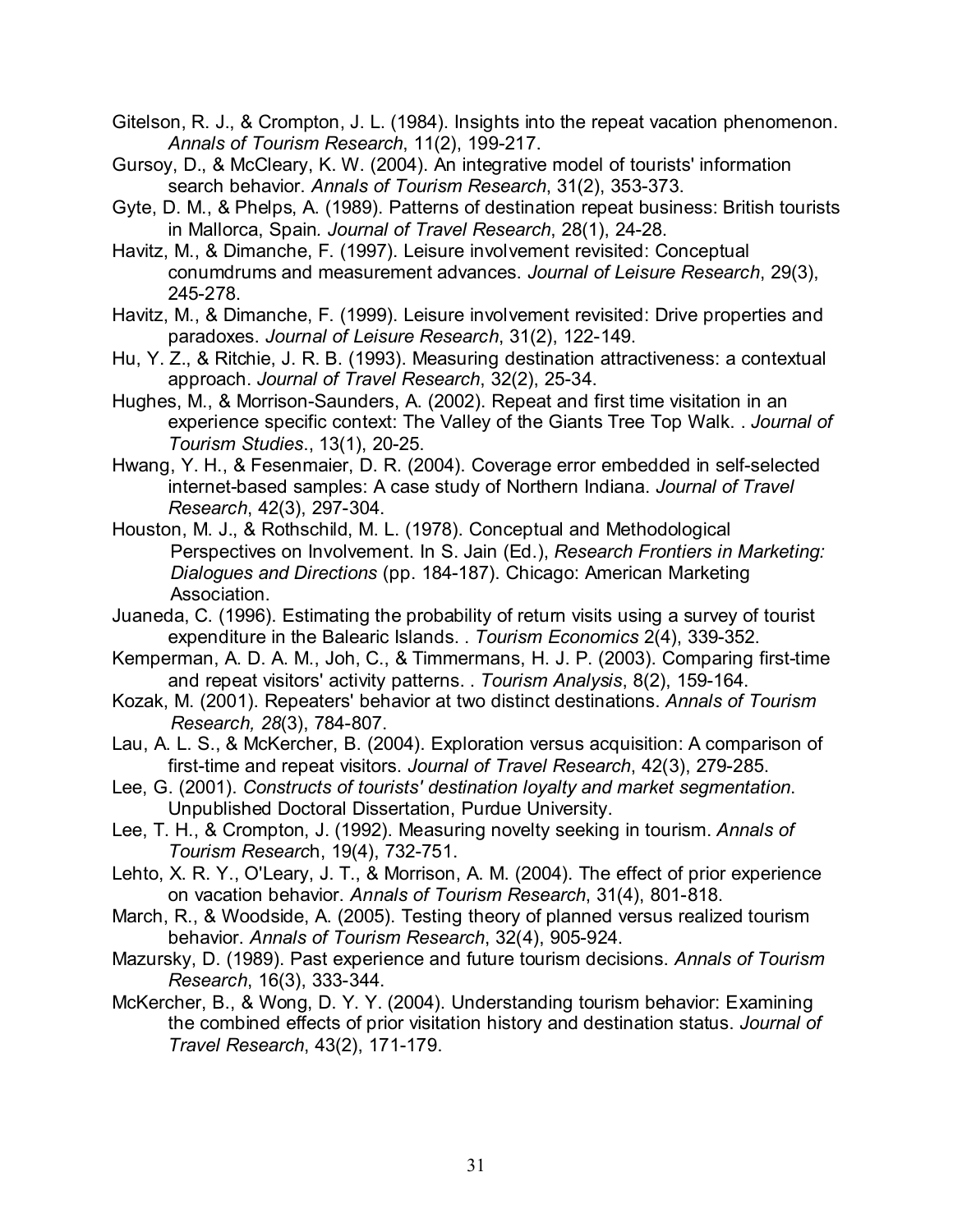- Mohr, K., Backman, K. F., Gahan, L. W., & Backman, S. J. (1993). An investigation of festival motivations and event satisfaction by visitor type. Festival Management and Event Tourism, 1(3), 89-97.
- Niininen, O., & Riley, M. (2003). Towards the conceptualization of tourism destination loyalty. Tourism Analysis, 8(2), 243-246.
- Oliver, R. L. (1980). A Cognitive Model of the Antecedents and Consequences of Satisfaction Decisions. Journal of Marketing Research, 17 (4): 460-69.
- Oliver, R. L. (1993). Cognitive, affective, and attribute bases of the satisfaction response. Journal of Consumer Research, 20(3), 418-430.
- Oppermann, M. (1997). First-time and repeat visitors to New Zealand. Tourism Management, 18(3), 177-181.
- Oppermann, M. (1998a). Destination threshold potential and the law of repeat visitation. Journal of Travel Research, 37(2), 131-137.
- Oppermann, M. (1998b). Travel horizon: A valuable analysis tool? Tourism Management, 19(4), 321-329.
- Oppermann, M. (1999). Predicting destination choice a discussion of destination loyalty. Journal of Vacation Marketing, 5(1), 51-65.
- Oppermann, M. (2000). Tourism destination loyalty. Journal of Travel Research, 39(1), 78-84.
- Petrick, J. F. (2004). First timers' and repeaters' perceived value. Journal of Travel Research, 43(1), 29-38.
- Petrick, J. F., & Backman, S. J. (2002a). An examination of the construct of perceived value for the prediction of golf travelers' intentions to revisit. Journal of Travel Research, 41(1), 38-45.
- Petrick, J. F., & Backman, S. J. (2002b). An examination of the determinants of golf travelers' satisfaction. Journal of Travel Research, 40(3), 252-258.
- Petrick, J. F., Morais, D. D., & Norman, W. C. (2001). An examination of the determinants of entertainment vacationers' intentions to revisit. Journal of Travel Research, 40(1), 41-48.
- Prentice, R., & Andersen, V. (2000). Evoking Ireland Modeling tourist propensity. Annals of Tourism Research, 27(2), 490-516.
- Priestley, G., & Mundet, L. (1998). The post-stagnation phase of the resort cycle. Annals of Tourism Research, 25(1), 85-111.
- Reid, L. J., & Reid, S. D. (1993). Communicating tourism supplier services: building repeat visitor relationships. Journal of Travel & Tourism Marketing, 2(2/3), 3-19.
- Ritchie, B. (1996). Beacons of light in an expanding universe: An assessment of the state-of-the-art in tourism marketing/marketing research. Journal of Travel & Tourism Marketing, 5(4), 49-84.
- Roehl, W. S., & Fesenmaier, D. R. (1992). Risk perceptions and pleasure travel: An exploratory analysis. Journal of Travel Research, 30(4), 17-26.
- Rojek, C. (2000). Leisure and Culture. London: MacMillan Press.
- Schreyer, R., Lime, D. W., & Williams, D. R. (1984). Characterizing the influence of past experience on recreation behavior. Journal of Leisure Research, 16(1), 34-50.
- Shanka, T., & Taylor, R. (2004). Discriminating factors of first-time and repeat visitors to wine festivals. Current Issues in Tourism, 7(2), 134-145.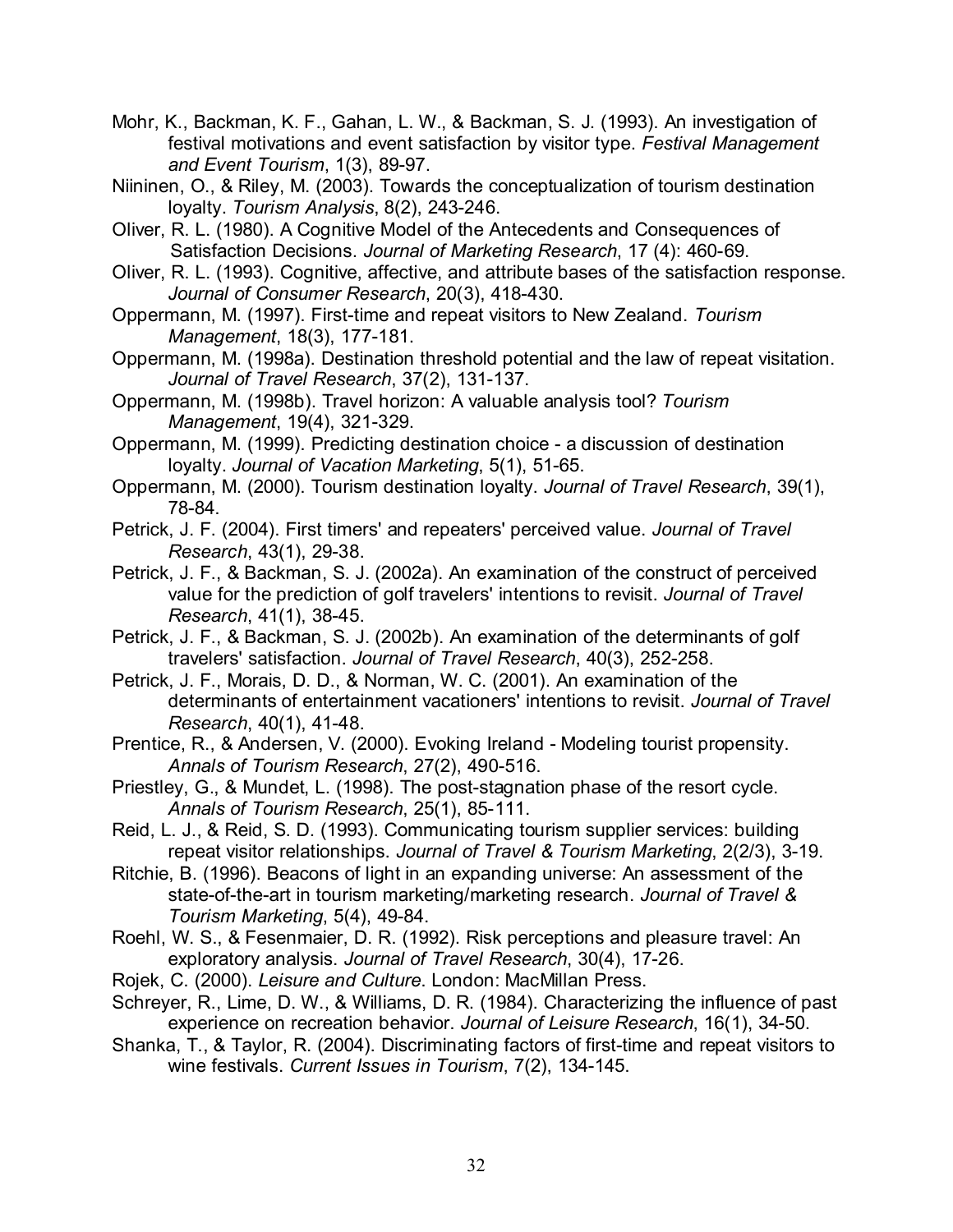- Sonmez, S. F., & Graefe, A. R. (1998). Determining future travel behavior from past travel experience and perceptions of risk and safety. Journal of Travel Research, 37(2), 171-177.
- SPSS Inc. (1999). SPSS Base 9.0 Applications Guide. Chicago: SPSS Inc.
- Stewart, S. I., & Vogt, C. A. (1999). A case-based approach to understanding vacation planning. Leisure Sciences, 21(2), 79-95.
- Stewart, W. P., & Hull, R. B., IV. (1992). Satisfaction of what? Post-hoc versus real time construct validity. Leisure Sciences, 14, 195-209.
- Tideswell, C., & Faulkner, B. (1999). Multidestination travel patterns of international visitors to Queensland. Journal of Travel Research, 37(4), 364-374.
- Tiefenbacher, J. P., Day, F. A., & Walton, J. A. (2000). Attributes of repeat visitors to small tourist-oriented communities. The Social Science Journals, 37(2), 299-308.
- Vogt, C. A., & Andereck, K. L. (2003). Destination perceptions across a vacation. Journal of Travel Research, 41(4), 348-354.
- Wang, D. (2004). Tourist behavior and repeat visitation to Hong Kong. Tourism Geographies, 6(1), 99-118.
- Williams, D. R., Schreyer, R., & Knopf, R. C. (1990). The effect of the experience use history on the multidimensional structure of motivations to participate in leisure activities. Journal of Leisure Research, 22(1), 36-54.
- Woodside, A. G., and Dubelaar, C. (2002). A general theory of tourism consumption systems: A conceptual framework and an empirical exploration. Journal of Travel Research, 41 (2): 120-32.
- Yoon, Y., & Uysal, M. (2005). An examination of the effects of motivation and satisfaction on destination loyalty: A structural model. Tourism Management, 26(1), 45-56.
- Zalatan, A. (1996). The determinants of planning time in vacation travel. Tourism Management, 17(2), 123-131.
- Zaltman, G., Lemasters, K., & Heffring, M. (1982). Theory construction in marketing: Some thoughts on thinking. John Wiley & Sons.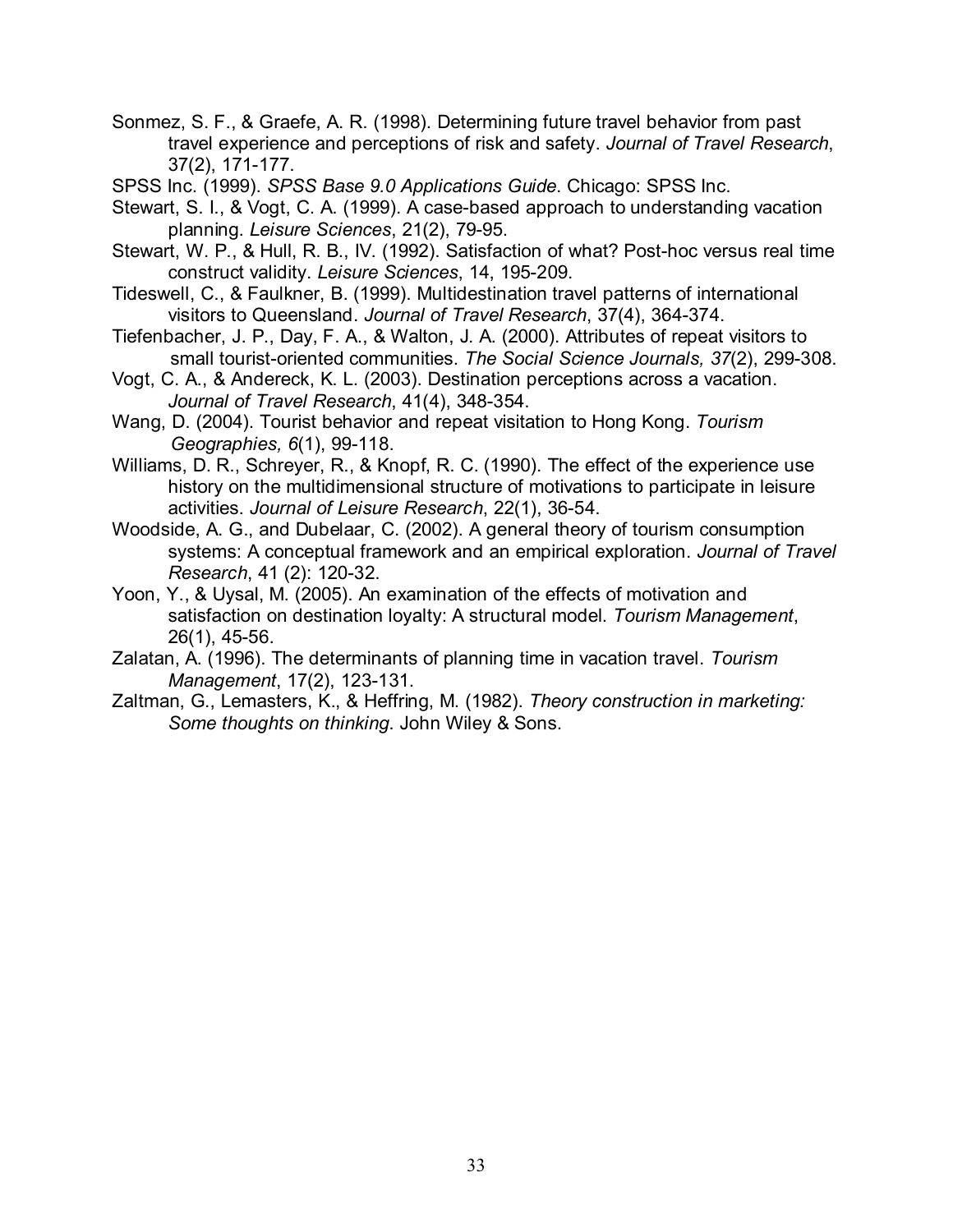|        |                              | Repeater  | <b>First Timer</b> | Overall | $\chi^2$<br>(Gamma) | р           |
|--------|------------------------------|-----------|--------------------|---------|---------------------|-------------|
| Gender |                              |           |                    |         |                     |             |
|        | Male                         | 48.5%     | 44.9%              | 47.6%   |                     | 0.913 0.339 |
|        |                              | $(1.0)^*$ | $(-1.0)$           |         |                     |             |
|        | Female                       | 51.5%     | 55.1%              | 52.4%   |                     |             |
|        |                              | $(-1.0)$  | (1.0)              |         |                     |             |
|        |                              |           |                    |         |                     |             |
|        | <b>Marital Status</b>        |           |                    |         |                     |             |
|        | Married                      | 76.5%     | 74.8%              | 76.1%   |                     | 8.249 0.016 |
|        |                              | (0.5)     | $(-0.5)$           |         |                     |             |
|        | Single                       | 13.2%     | 19.2%              | 14.6%   |                     |             |
|        |                              | $(-2.3)$  | (2.3)              |         |                     |             |
|        | Separated, divorced/ widowed | 10.3%     | 6.0%               | 9.3%    |                     |             |
|        |                              | (2.0)     | $(-2.0)$           |         |                     |             |
|        |                              |           |                    |         |                     |             |
| Age    | 18-24                        | 0.9%      | 2.1%               | 1.2%    | 21.017 0.001        |             |
|        |                              | $(-1.5)$  | (1.5)              |         | $(-0.231)$ <0.001   |             |
|        | 25-34                        | 8.8%      | 14.8%              | 10.2%   |                     |             |
|        |                              | $(-2.7)$  | (2.7)              |         |                     |             |
|        | 35-44                        | 16.3%     | 23.7%              | 18.0%   |                     |             |
|        |                              | $(-2.6)$  | (2.6)              |         |                     |             |
|        | 45-54                        | 35.3%     | 31.4%              | 34.4%   |                     |             |
|        |                              | (1.1)     | $(-1.1)$           |         |                     |             |
|        | 55-64                        | 28.7%     | 21.6%              | 27.1%   |                     |             |
|        |                              | (2.2)     | $(-2.2)$           |         |                     |             |
|        | $65+$                        | 10.0%     | 6.4%               | 9.2%    |                     |             |
|        |                              | (1.7)     | $(-1.7)$           |         |                     |             |
| Income |                              |           |                    |         |                     |             |
|        | Less than 35k                | 10.0%     | 12.1%              | 10.5%   |                     | 3.706 0.592 |
|        |                              | $(-0.8)$  | (0.8)              |         |                     |             |
|        | 35-55k                       | 22.5%     | 18.8%              | 21.6%   |                     |             |
|        |                              | (1.1)     | $(-1.1)$           |         |                     |             |
|        | 55-75                        | 20.5%     | 21.7%              | 20.8%   |                     |             |
|        |                              | $(-0.4)$  | (0.4)              |         |                     |             |
|        | 75-95                        | 20.7%     | 22.7%              | 21.1%   |                     |             |
|        |                              | $(-0.6)$  | (0.6)              |         |                     |             |
|        | 95-115k                      | 12.9%     | 14.5%              | 13.3%   |                     |             |
|        |                              | $(-0.6)$  | (0.6)              |         |                     |             |
|        | 115k or more                 | 13.5%     | 10.1%              | 12.7%   |                     |             |
|        |                              | (1.3)     | $(-1.3)$           |         |                     |             |
|        |                              |           |                    |         |                     |             |
|        | Education                    |           |                    |         |                     |             |
|        | Some High School             | 0.5%      | 0.8%               | 0.6%    |                     | 5.851 0.321 |
|        |                              | $(-0.6)$  | (0.6)              |         |                     |             |
|        | <b>High School Graduate</b>  | 11.8%     | 12.7%              | 12.0%   |                     |             |
|        |                              | $(-0.4)$  | (0.4)              |         |                     |             |
|        | Some College                 | 33.6%     | 26.3%              | 31.9%   |                     |             |

# Table 1. Demographic Comparison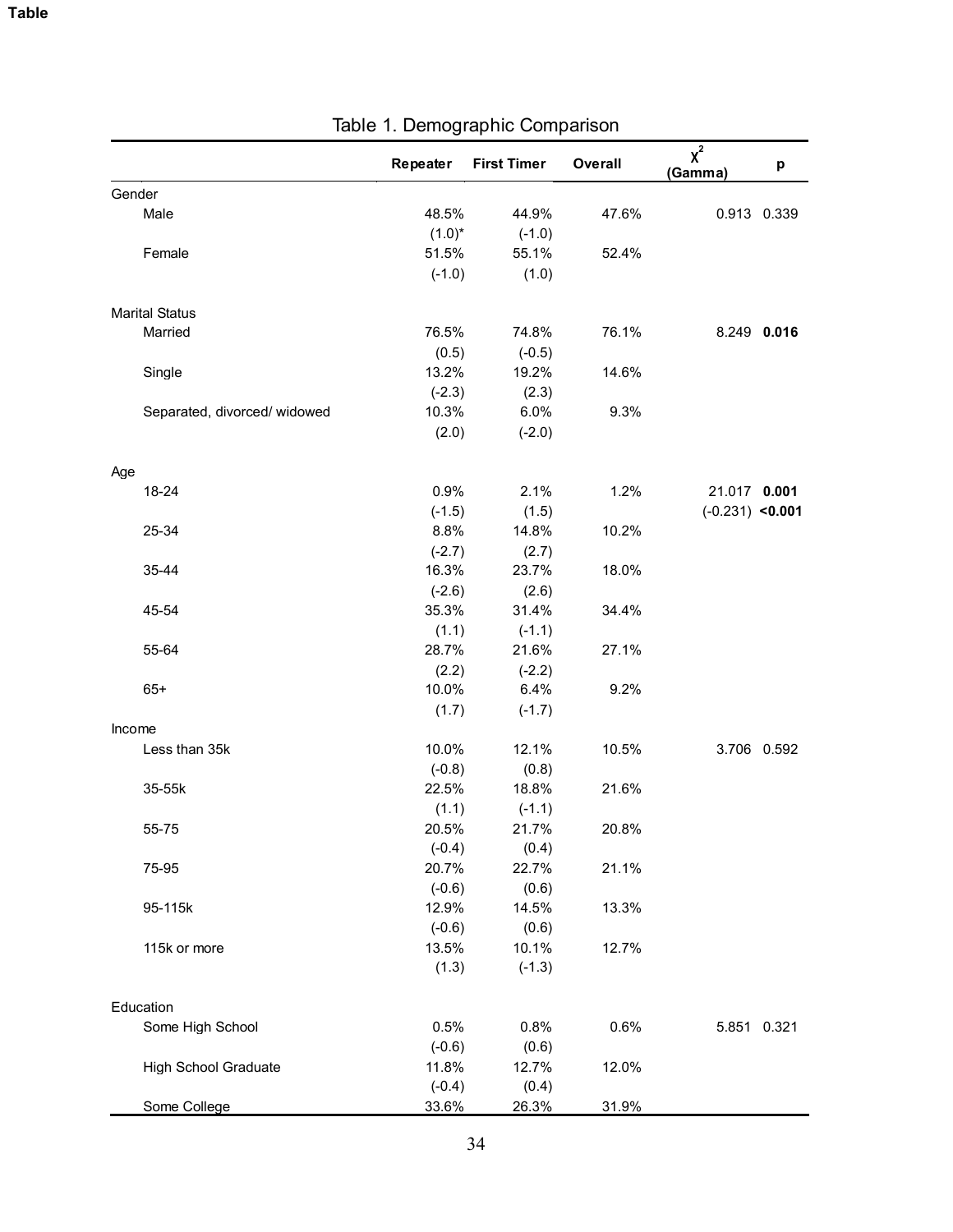|                                  | (2.1)    | $(-2.1)$ |       |
|----------------------------------|----------|----------|-------|
| College Graduate                 | 28.6%    | 34.7%    | 30.0% |
|                                  | $(-1.8)$ | (1.8)    |       |
| Some Graduate School             | $7.7\%$  | 8.1%     | 7.8%  |
|                                  | $(-0.2)$ | (0.2)    |       |
| <b>Completed Graduate School</b> | 17.8%    | 17.4%    | 17.7% |
|                                  | (0.2)    | (-0.2)   |       |

Bold items are significant at p < .05 level

\*Adjusted Standardized Residual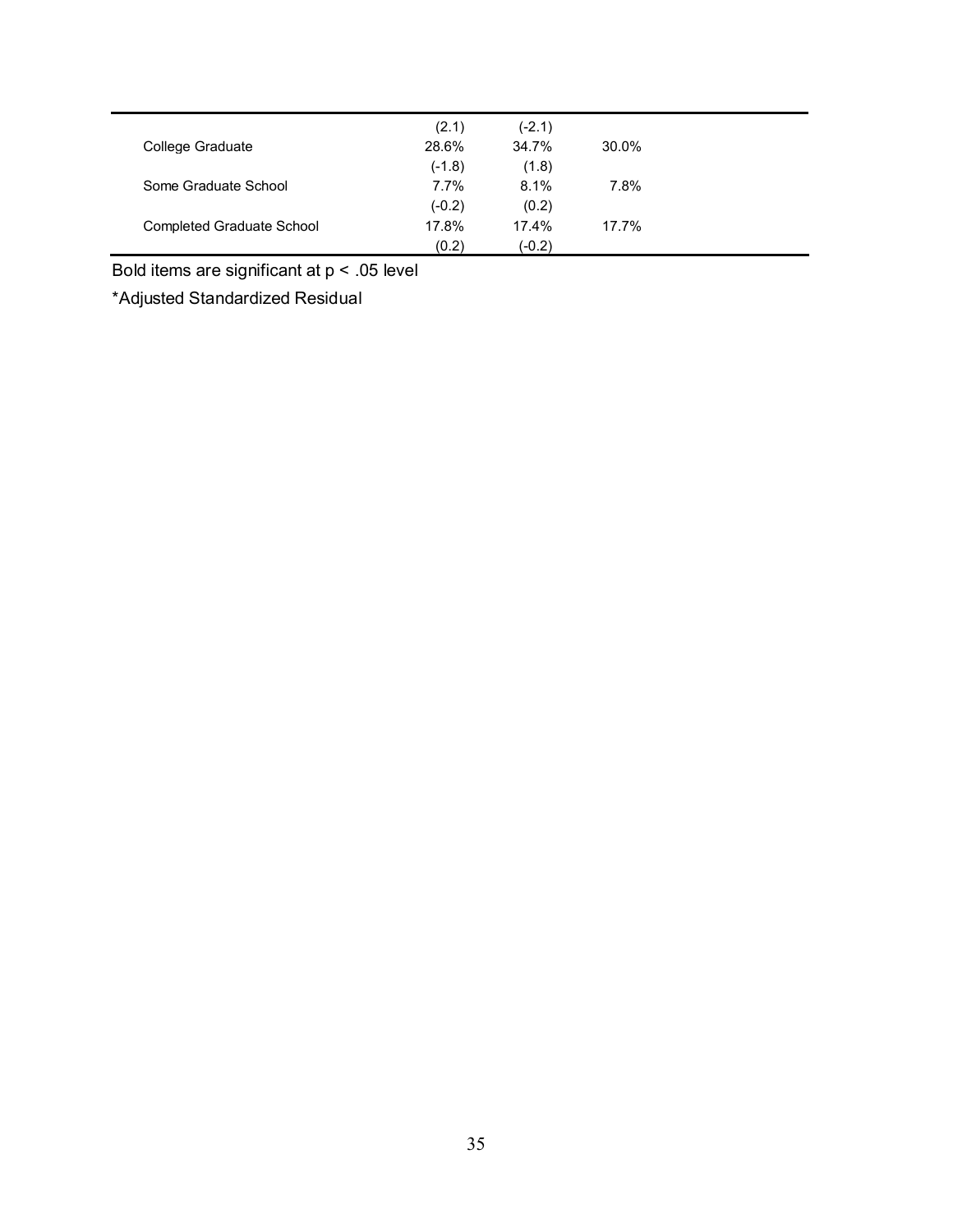|                                   | Repeater   | <b>First Timer</b> | Overall | $\chi^2$<br>(Gamma) | р               |
|-----------------------------------|------------|--------------------|---------|---------------------|-----------------|
| Purpose of trip                   |            |                    |         |                     |                 |
| <b>Business</b>                   | 5.0%       | 6.4%               | 5.3%    |                     | 26.493 < 0.001  |
|                                   | $(-0.8)^*$ | (0.8)              |         |                     |                 |
| Visit family/ friends             | 19.1%      | 10.2%              | 17.0%   |                     |                 |
|                                   | (3.2)      | $(-3.2)$           |         |                     |                 |
| Vacation                          | 51.7%      | 64.3%              | 54.6%   |                     |                 |
|                                   | $(-3.4)$   | (3.4)              |         |                     |                 |
| Special event                     | 7.6%       | 8.5%               | 7.8%    |                     |                 |
|                                   | $(-0.5)$   | (0.5)              |         |                     |                 |
| Getaway Weekend                   | 10.4%      | 3.0%               | 8.7%    |                     |                 |
|                                   | (3.6)      | $(-3.6)$           |         |                     |                 |
| Other personal travel             | 6.2%       | 7.7%               | 6.5%    |                     |                 |
|                                   | $(-0.8)$   | (0.8)              |         |                     |                 |
| Transportation                    |            |                    |         |                     |                 |
| Drove                             | 60.6%      | 39.3%              | 55.6%   |                     | $36.908$ <0.001 |
|                                   | (5.7)      | $(-5.7)$           |         |                     |                 |
| Flew                              | 39.1%      | 58.5%              | 43.6%   |                     |                 |
|                                   | $(-5.3)$   | (5.3)              |         |                     |                 |
| Train                             | 0.4%       | 2.1%               | 0.8%    |                     |                 |
|                                   | $(-2.6)$   | (2.6)              |         |                     |                 |
| How far did you travel?           |            |                    |         |                     |                 |
| Less than 100 miles               | 4.5%       | 1.3%               | 3.8%    |                     | 70.517 <0.001   |
|                                   | (2.3)      | $(-2.3)$           |         | $(0.507)$ <0.001    |                 |
| 100-250 miles                     | 11.8%      | 2.6%               | 9.6%    |                     |                 |
|                                   | (4.2)      | $(-4.2)$           |         |                     |                 |
| 251-500 miles                     | 20.6%      | 6.8%               | 17.4%   |                     |                 |
|                                   | (4.9)      | $(-4.9)$           |         |                     |                 |
| 501-1000 miles                    | 23.3%      | 21.8%              | 23.0%   |                     |                 |
|                                   | (0.5)      | $(-0.5)$           |         |                     |                 |
| More than 1,000 miles             | 39.8%      | 67.5%              | 46.2%   |                     |                 |
|                                   | $(-7.5)$   | (7.5)              |         |                     |                 |
| Days/nights of visit              |            |                    |         |                     |                 |
| Day trip                          | 3.8%       | 2.5%               | 3.5%    |                     | 5.200 0.158     |
|                                   | (0.9)      | $(-0.9)$           |         |                     |                 |
| 1 to 3 Night                      | 32.3%      | 30.9%              | 32.0%   |                     |                 |
|                                   | (0.4)      | $(-0.4)$           |         |                     |                 |
| 4 to 6 Nights                     | 38.3%      | 45.8%              | 40.0%   |                     |                 |
|                                   | $(-2.1)$   | (2.1)              |         |                     |                 |
| Longer than one weeks             | 25.7%      | 20.8%              | 24.5%   |                     |                 |
|                                   | (1.5)      | $(-1.5)$           |         |                     |                 |
| Per-Person Daily Expenditure (\$) |            | Mean               |         | t                   | р               |
| Total                             | 108.71     | 110.70             |         | $-0.27$             | 0.79            |
| <b>Transportation</b>             | 21.07      | 28.67              |         | $-3.27$             | 0.00            |

# Table 2. Tripographic Comparison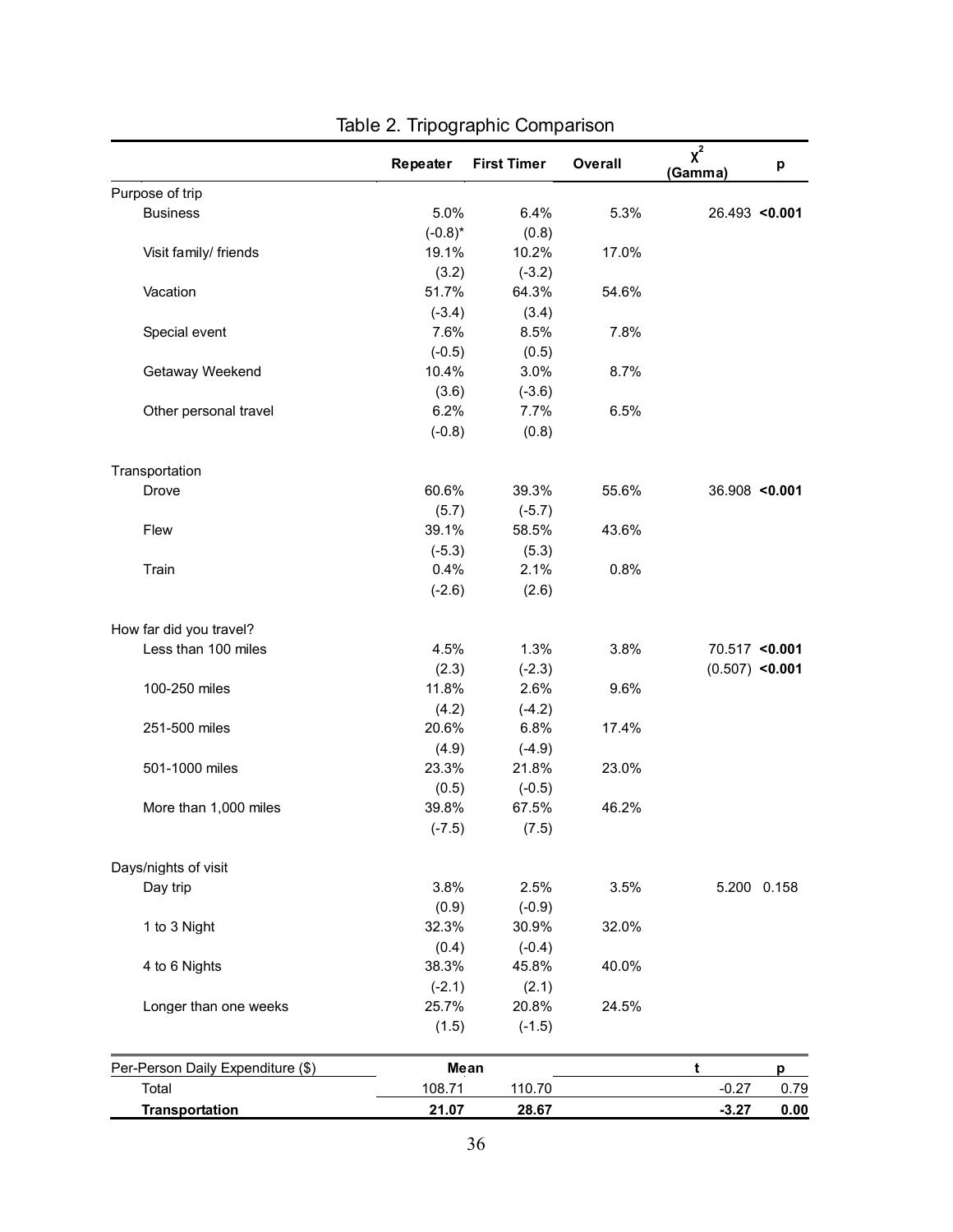| Lodging                      | 24.88 | 30.59 | $-3.04$ | 0.00 |
|------------------------------|-------|-------|---------|------|
| Food & beverage              | 19.24 | 18.55 | 0.58    | 0.57 |
| Shopping                     | 18.87 | 16.15 | 1.10    | 0.27 |
| Entertainment (non-gambling) | 9.79  | 11.10 | $-1.15$ | 0.25 |
| Gambling                     | 23.81 | 16.99 | 1.50    | 0.13 |
| Other purchases              | 11.37 | 9.67  | 0.50    | 0.62 |

Bold items are significant at p < .05 level

\*Adjusted Standardized Residual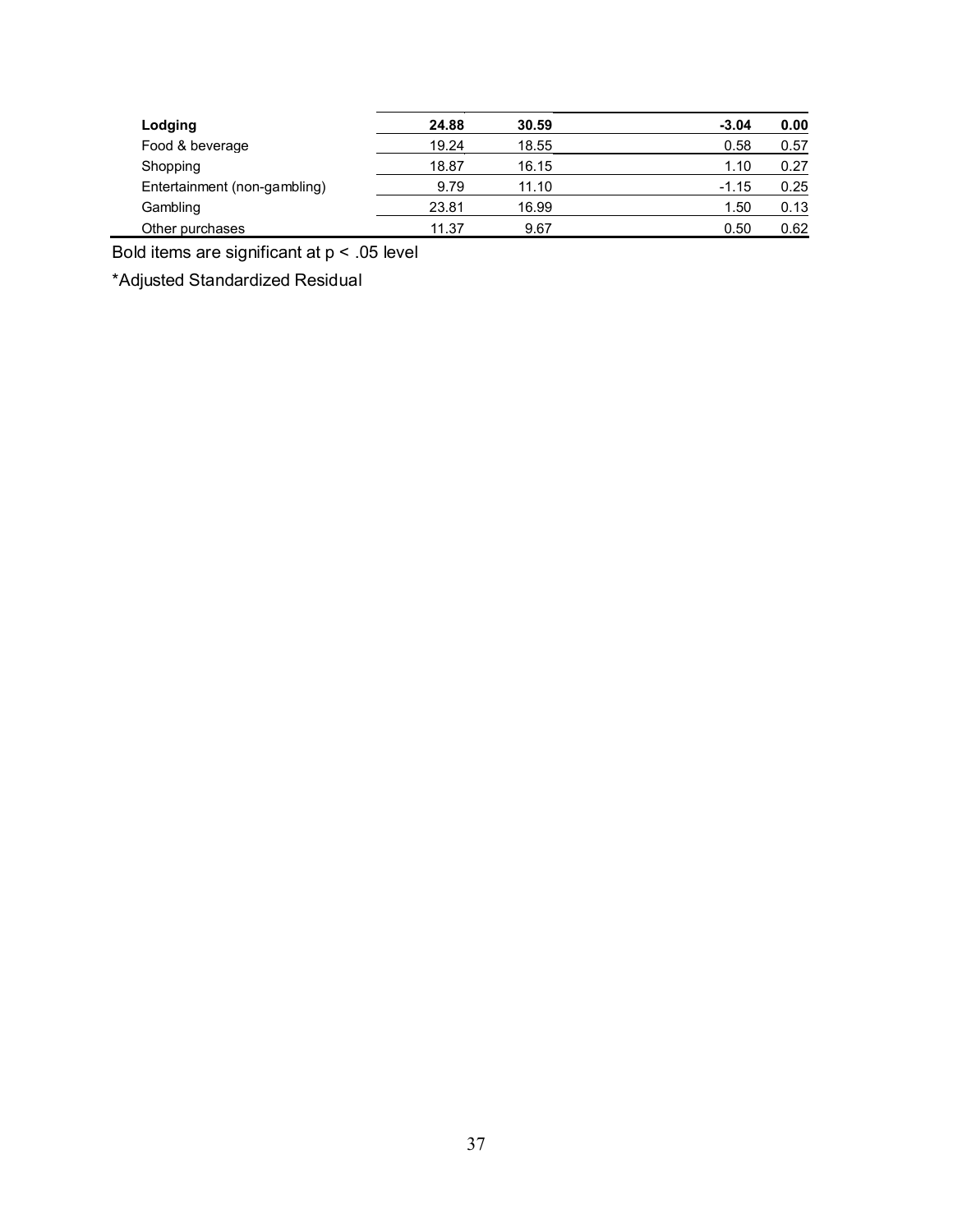|                                     | Repeater   | <b>First Timer</b> | Overall | $x^2$<br>(Gamma) | p       |
|-------------------------------------|------------|--------------------|---------|------------------|---------|
| <b>Planning Time</b>                |            |                    |         |                  |         |
| One week                            | 11.4%      | 7.9%               | 10.6%   | 14.678           | 0.005   |
|                                     | (1.5)      | $(-1.5)$           |         | (0.188)          | 0.001   |
| One month                           | 25.5%      | 20.1%              | 24.2%   |                  |         |
|                                     | (1.7)      | $(-1.7)$           |         |                  |         |
| 2 to 3 months                       | 33.2%      | 29.3%              | 32.2%   |                  |         |
|                                     | (1.1)      | $(-1.1)$           |         |                  |         |
| 3 to 6 months                       | 23.5%      | 35.4%              | 26.3%   |                  |         |
|                                     | $(-3.6)$   | (3.6)              |         |                  |         |
| More than 6 months                  | 6.4%       | 7.4%               | 6.6%    |                  |         |
|                                     | $(-0.6)$   | (0.6)              |         |                  |         |
| The Most Valuable info on Web Site  |            |                    |         |                  |         |
| Attractions                         | 30.3%      | 34.1%              | 31.2%   | 22.237 0.004     |         |
|                                     | $(-1.1)^*$ | (1.1)              |         |                  |         |
| Maps & Transportation               | 20.9%      | 30.6%              | 23.1%   |                  |         |
|                                     | $(-3.1)$   | (3.1)              |         |                  |         |
| Local events                        | 11.1%      | 4.3%               | 9.5%    |                  |         |
|                                     | (3.1)      | $(-3.1)$           |         |                  |         |
| Golf course                         | 0.9%       | 0.0%               | 0.7%    |                  |         |
|                                     | (1.5)      | $(-1.5)$           |         |                  |         |
| Accommodations                      | 12.7%      | 10.8%              | 12.2%   |                  |         |
|                                     | (0.8)      | $(-0.8)$           |         |                  |         |
| Restaurant                          | 3.5%       | 2.2%               | 3.2%    |                  |         |
|                                     | (1.0)      | $(-1.0)$           |         |                  |         |
| Nightlife                           | 1.6%       | 1.3%               | 1.5%    |                  |         |
|                                     | (0.3)      | $(-0.3)$           |         |                  |         |
| <b>Historical attractions</b>       | 16.6%      | 13.4%              | 15.8%   |                  |         |
|                                     | (1.2)      | $(-1.2)$           |         |                  |         |
| Travel packages                     | 2.5%       | 3.4%               | 2.7%    |                  |         |
|                                     | $(-0.8)$   | (0.8)              |         |                  |         |
| Influential Decision-making Factors |            |                    |         |                  |         |
| Advertising                         | 12.4%      | 16.9%              | 13.5%   | 3.164            | 0.075   |
| Articles in travel magazines or     | 0.6%       | 1.3%               | 0.8%    | 0.921            | 0.337   |
| newspaper                           |            |                    |         |                  |         |
| <b>Friends &amp; Family</b>         | 16.5%      | 27.1%              | 19.0%   | 13.180           | < 0.001 |
| Cost                                | 59.0%      | 4.2%               | 46.3%   | 218.360          | < 0.001 |
| Climate                             | 33.1%      | 45.3%              | 35.9%   | 11.835           | 0.001   |
| <b>Travel agents</b>                | 2.3%       | 11.4%              | 4.4%    | 35.702           | < 0.001 |
| Previous visits                     | 16.8%      | 12.7%              | 15.8%   | 2.265            | 0.132   |
| Television                          | 21.8%      | 19.5%              | 21.3%   | 0.574            | 0.449   |
| Convenience                         | 21.8%      | 19.1%              | 21.2%   | 0.808            | 0.369   |

# Table 3. Comparing First Timers and Repeaters' Travel Planning Characteristics

Bold items are significant at p < .05 level

\*Adjusted Standardized Residual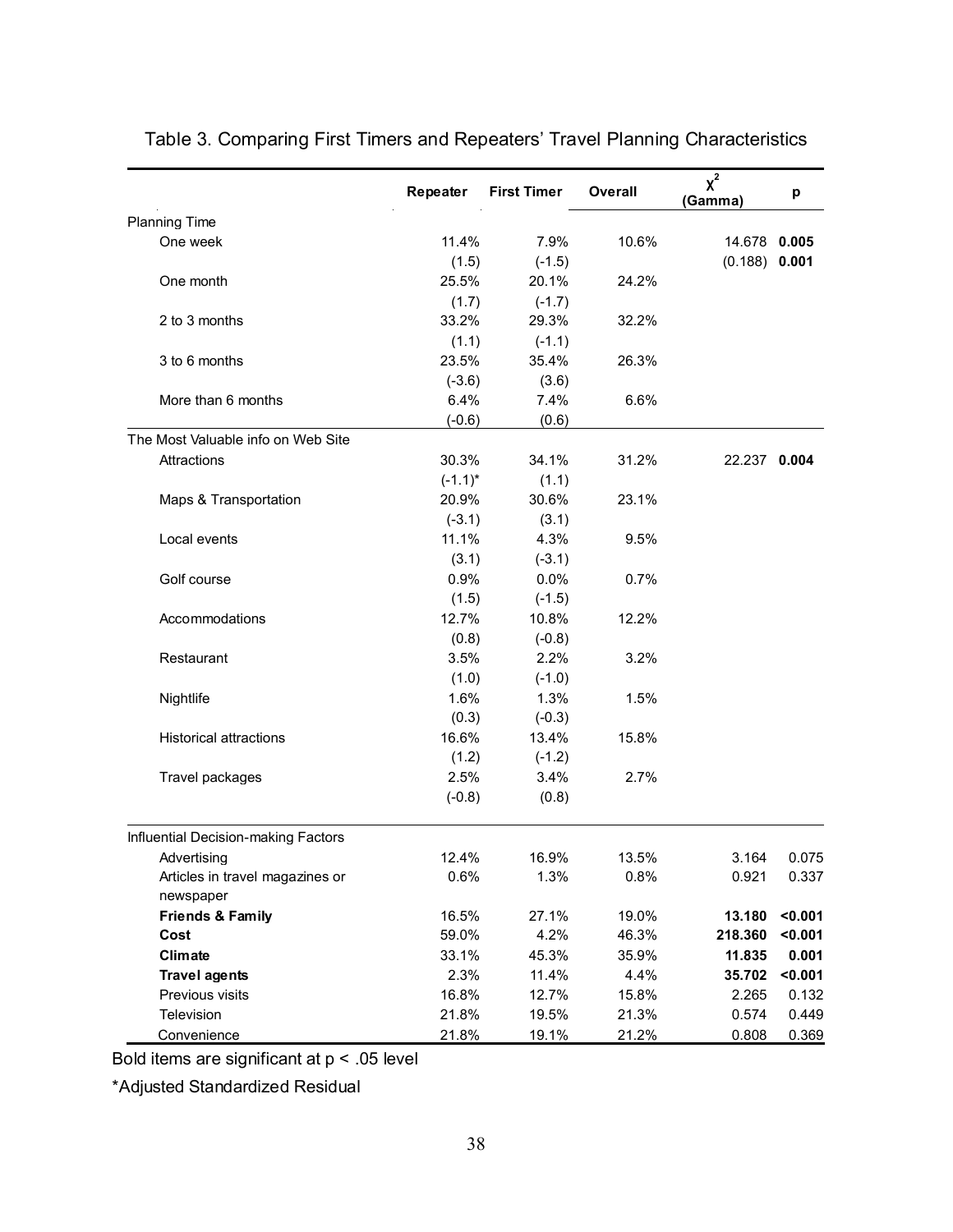|                                   |           | Congruent          |                    | Incongruent |                       | $x^2$ |         |
|-----------------------------------|-----------|--------------------|--------------------|-------------|-----------------------|-------|---------|
|                                   |           | $N-N$              | Y-Y                | $Y-N$       | N-Y                   |       | p       |
| <b>Visit Attractions</b>          | <b>RP</b> | 8.46%              | 66.79%             | 16.15%      | 8.59%                 | 6.53  | 0.09    |
|                                   |           | $(0.8)^*$          | (0.3)              | (2.2)       | $(-2.0)$              |       |         |
|                                   | <b>FT</b> | 6.78%              | 73.73%             | 15.25%      | 4.24%                 |       |         |
|                                   |           | $(-0.8)$           | $(-0.3)$           | $(-2.2)$    | (2.0)                 |       |         |
| Nightlife                         | RP        | 68.46%             | 12.69%             | 13.46%      | 5.38%                 | 2.13  | 0.55    |
|                                   |           | (0.3)              | (0.6)              | (0.4)       | $(-1.3)$              |       |         |
|                                   | <b>FT</b> | 67.37%             | 16.10%             | 11.86%      | 4.66%                 |       |         |
|                                   |           | $(-0.3)$           | $(-0.6)$           | $(-0.4)$    | (1.3)                 |       |         |
| <b>Watch Sports</b>               | <b>RP</b> | 86.15%             | 4.62%              | 3.46%       | 5.77%                 | 1.38  | 0.71    |
|                                   |           | (0.5)              | $(-0.3)$           | $(-1.0)$    | (0.5)                 |       |         |
|                                   | <b>FT</b> | 84.75%             | 3.81%              | 3.81%       | 7.63%                 |       |         |
|                                   |           | $(-0.5)$           | (0.3)              | (1.0)       | $(-0.5)$              |       |         |
| Shopping                          | <b>RP</b> | 37.44%             | 31.79%             | 17.31%      | 13.46%                | 0.28  | 0.96    |
|                                   |           | $(-0.2)$           | $(-0.3)$           | (0.0)       | (0.5)                 |       |         |
|                                   | <b>FT</b> | 38.14%             | 30.08%             | 18.22%      | 13.56%                |       |         |
|                                   |           | (0.2)              | (0.3)              | (0.0)       | $(-0.5)$              |       |         |
| <b>Nature Activates</b>           | <b>RP</b> | 34.74%             | 35.51%             | 16.03%      | 13.72%                | 1.57  | 0.67    |
|                                   |           | (0.4)              | (0.1)              | (0.9)       | $(-1.1)$              |       |         |
|                                   | FT.       | 33.47%             | 39.41%             | 15.68%      | 11.44%                |       |         |
|                                   |           |                    |                    | $(-0.9)$    |                       |       |         |
|                                   | <b>RP</b> | $(-0.4)$<br>59.49% | $(-0.1)$<br>20.90% | 9.10%       | (1.1)<br>10.51% 27.23 |       | < 0.001 |
| <b>Visit Friends &amp; Family</b> |           |                    |                    |             |                       |       |         |
|                                   | <b>FT</b> | $(-5.2)$           | (2.0)              | (1.7)       | (3.7)                 |       |         |
|                                   |           | 77.97%             | 10.17%             | 5.08%       | 6.78%                 |       |         |
|                                   |           | (5.2)              | $(-2.0)$           | $(-1.7)$    | $(-3.7)$              |       |         |
| <b>Cultural Activities</b>        | <b>RP</b> | 54.49%             | 17.69%             | 14.23%      | 13.59%                | 3.01  | 0.39    |
|                                   |           | (0.3)              | $(-1.7)$           | (0.5)       | (0.7)                 |       |         |
|                                   | <b>FT</b> | 53.39%             | 15.68%             | 18.64%      | 12.29%                |       |         |
|                                   |           | $(-0.3)$           | (1.7)              | $(-0.5)$    | $(-0.7)$              |       |         |
| Skiing                            | <b>RP</b> | 95.51%             | 1.28%              | 0.77%       | 2.44%                 | 4.21  | 0.24    |
|                                   |           | (1.9)              | $(-1.3)$           | $(-0.8)$    | $(-1.4)$              |       |         |
|                                   | <b>FT</b> | 92.37%             | 2.54%              | 1.69%       | 3.39%                 |       |         |
|                                   |           | $(-1.9)$           | (1.3)              | (0.8)       | (1.4)                 |       |         |
| <b>General Sightseeing</b>        | <b>RP</b> | 9.10%              | 62.44%             | 18.33%      | 10.13%                | 9.00  | 0.03    |
|                                   |           | (1.3)              | (0.3)              | (2.4)       | $(-2.5)$              |       |         |
|                                   | <b>FT</b> | 6.36%              | 71.19%             | 17.37%      | 5.08%                 |       |         |
|                                   |           | $(-1.3)$           | $(-0.3)$           | $(-2.4)$    | (2.5)                 |       |         |
| Play Golf                         | <b>RP</b> | 90.38%             | 4.36%              | 2.56%       | 2.69%                 | 2.83  | 0.42    |
|                                   |           | $(-1.1)$           | $(-0.3)$           | (0.5)       | (1.6)                 |       |         |
|                                   | <b>FT</b> | 92.80%             | 2.12%              | 2.97%       | 2.12%                 |       |         |
|                                   |           | (1.1)              | (0.3)              | $(-0.5)$    | $(-1.6)$              |       |         |
| <b>General Entertainment</b>      | <b>RP</b> | 53.85%             | 20.38%             | 14.62%      | 11.15% 13.71          |       | < 0.001 |
|                                   |           | (2.5)              | $(-3.6)$           | (0.1)       | (0.2)                 |       |         |
|                                   | <b>FT</b> | 44.49%             | 19.92%             | 24.58%      | 11.02%                |       |         |
|                                   |           | $(-2.5)$           | (3.6)              | $(-0.1)$    | $(-0.2)$              |       |         |

Table 4. Comparing First Timers and Repeaters' Pre- and Post-trip Activity Preferences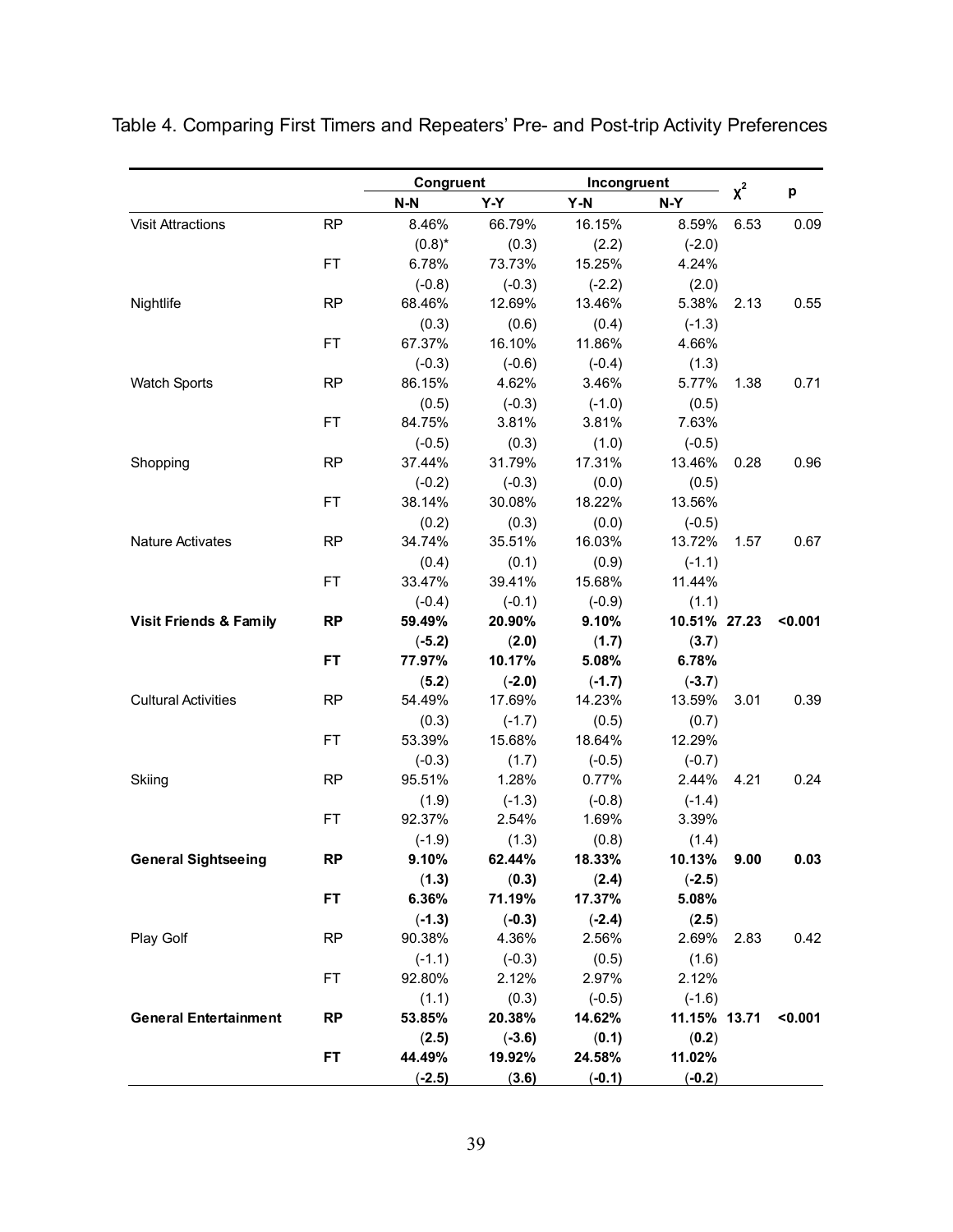|                             |           | Congruent |          | Incongruent |             | $x^2$ |         |
|-----------------------------|-----------|-----------|----------|-------------|-------------|-------|---------|
|                             |           | $N-N$     | Y-Y      | Y-N         | $N-Y$       |       | p       |
| Play Sports other than Golf | <b>RP</b> | 96.41%    | 0.38%    | 1.92%       | 1.28%       | 0.35  | 0.95    |
|                             |           | $(-0.5)$  | (0.2)    | (0.5)       | $(-0.1)$    |       |         |
|                             | <b>FT</b> | 97.03%    | 0.42%    | 1.69%       | 0.85%       |       |         |
|                             |           | (0.5)     | $(-0.2)$ | $(-0.5)$    | (0.1)       |       |         |
| <b>Outdoor Recreation</b>   | <b>RP</b> | 48.08%    | 26.15%   | 14.23%      | 11.54%      | 1.52  | 0.68    |
|                             |           | (0.1)     | $(-0.2)$ | $(-1.0)$    | (0.9)       |       |         |
|                             | <b>FT</b> | 47.88%    | 23.31%   | 14.83%      | 13.98%      |       |         |
|                             |           | $(-0.1)$  | (0.2)    | (1.0)       | $(-0.9)$    |       |         |
| <b>Casino Gaming</b>        | <b>RP</b> | 57.18%    | 27.44%   | 9.36%       | 6.03% 16.62 |       | < 0.001 |
|                             |           | $(-0.6)$  | $(-3.4)$ | (0.8)       | (2.7)       |       |         |
|                             | FT        | 59.32%    | 18.64%   | 17.37%      | 4.66%       |       |         |
|                             |           | (0.6)     | (3.4)    | $(-0.8)$    | $(-2.7)$    |       |         |

Bold items are significant at p < .05 level

\*Adjusted Standardized Residual

"N-N" refers to the group consistently indicated no interest in the activity (i.e., Chose "No" in both pre- and post-trip survey); "Y-Y" refers to the group consistently indicated interest in the activity (i.e., Chose "Yes" in both pre- and post-trip survey); "N-Y" refers to the group indicated no interest in the activity before the trip, but showed interest after the trip (i.e., Chose "No" in pre- trip survey, and "Yes" in post-trip survey); "Y-N" refers to the group indicated interest in the activity before the trip, but showed no interest after the trip (i.e., Chose "Yes" in pre- trip survey, and "No" in post-trip survey).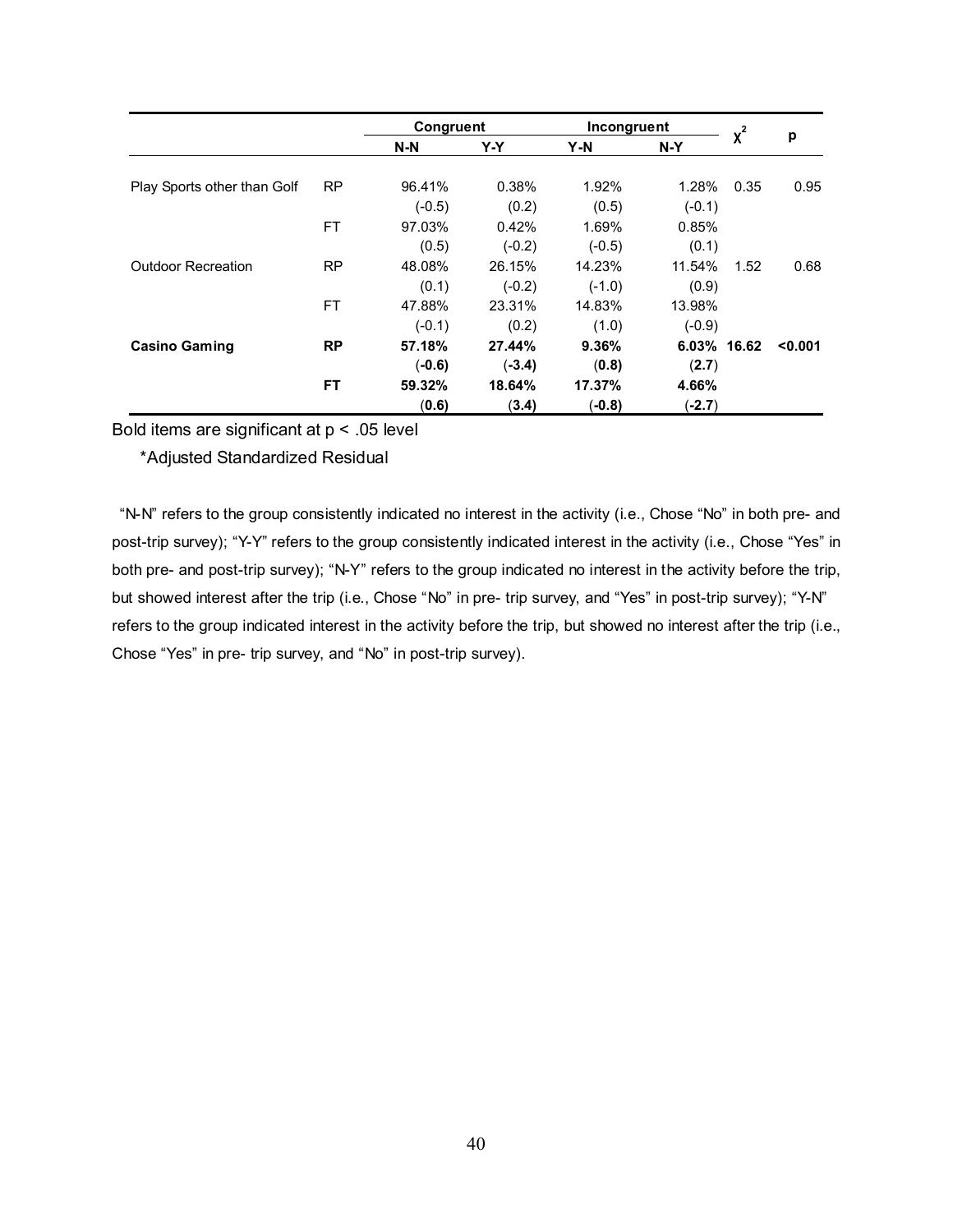|                                    |            | <b>Repeater First Timer</b> | <b>Overall</b> | $x^2$<br>p<br>(Gamma) |
|------------------------------------|------------|-----------------------------|----------------|-----------------------|
| Probability of Re-visit in 2 years |            |                             |                |                       |
| 0% chance                          | $0.9\%$    | $3.8\%$                     | 1.6%           | $134.399$ <0.001      |
|                                    | $(-3.1)^*$ | (3.1)                       |                | $(-0.541)$ <0.001     |
| Very low probability               | $3.7\%$    | 13.6%                       | $6.0\%$        |                       |
|                                    | $(-5.6)$   | (5.6)                       |                |                       |
| Low probability                    | 4.4%       | 13.6%                       | 6.5%           |                       |
|                                    | $(-5.0)$   | (5.0)                       |                |                       |
| 50% chance                         | 14.1%      | 30.1%                       | 17.9%          |                       |
|                                    | $(-5.6)$   | (5.6)                       |                |                       |
| High probability                   | 18.5%      | 13.6%                       | 17.4%          |                       |
|                                    | (1.8)      | $(-1.8)$                    |                |                       |
| Very high probability              | 14.8%      | 11.0%                       | 13.9%          |                       |
|                                    | (1.5)      | $(-1.5)$                    |                |                       |
| 100% chance                        | 43.6%      | 14.4%                       | 36.8%          |                       |
|                                    | (8.1)      | $(-8.1)$                    |                |                       |

Table 5. Comparing First timers and Repeaters' Future Revisit Intention

Bold items are significant at p < .05 level

\*Adjusted Standardized Residual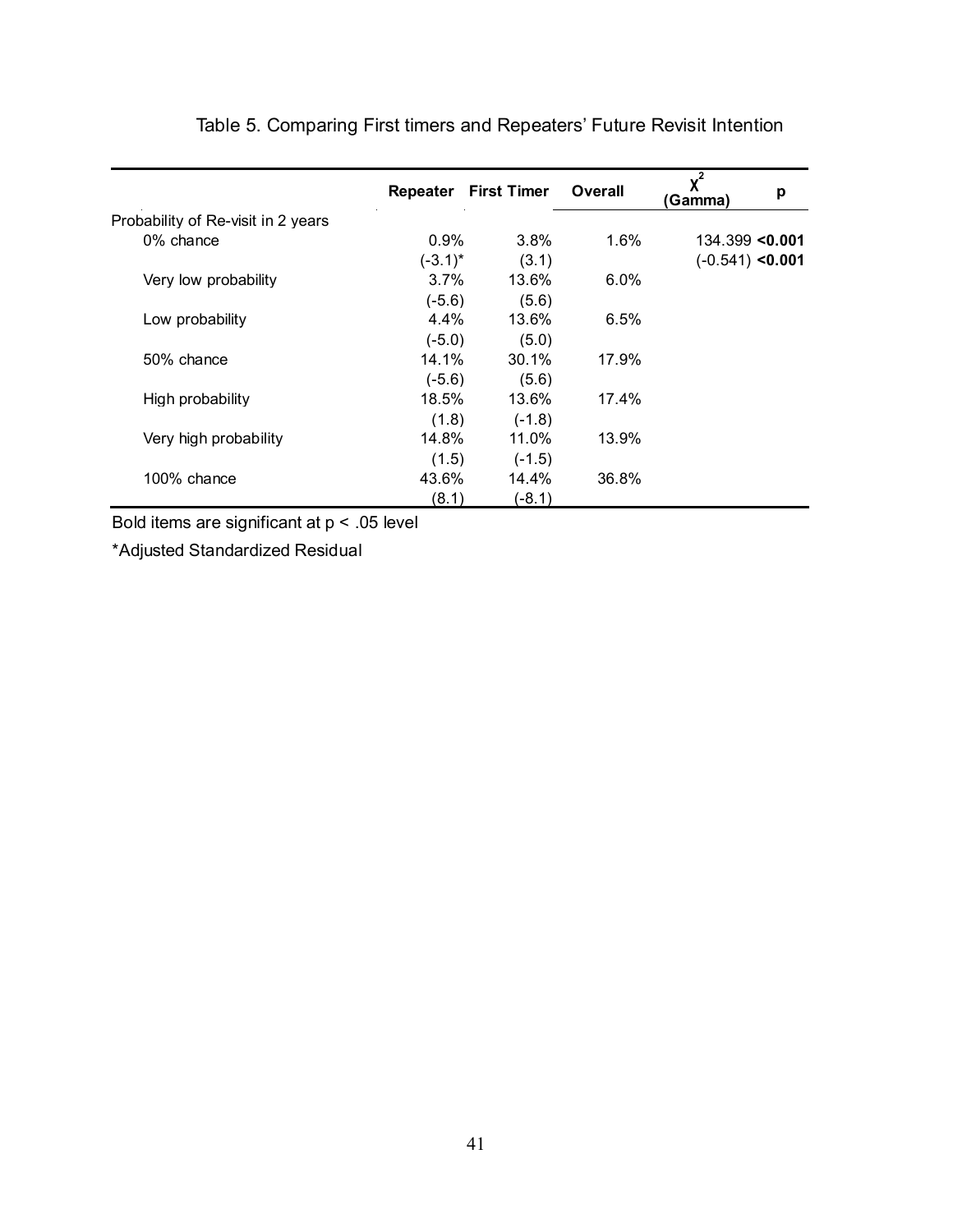|                            |                            | <b>Mean</b>                                   |      |         |
|----------------------------|----------------------------|-----------------------------------------------|------|---------|
|                            | Repeater                   | <b>First timer</b>                            | t    | p       |
| Satisfaction <sup>1</sup>  |                            |                                               |      |         |
| <b>Attractions</b>         | 4.21<br>$(n=685, SD=0.87)$ | 4.05<br>$(n=210, SD=0.98)$                    | 2.33 | 0.020   |
| Transportation             | 3.79<br>$(n=579, SD=1.05)$ | 3.70<br>$(n=193, SD=1.08)$                    | 1.06 | 0.289   |
| <b>Accommodation</b>       | 4.16<br>$(n=699, SD=0.91)$ | 3.93<br>$(n=219, SD=1.02)$                    | 3.15 | 0.002   |
| <b>Restaurants</b>         | 4.13<br>$(n=741, SD=0.89)$ | 3.79<br>$(n=229, SD=0.96)$                    | 4.86 | < 0.001 |
| Entertainment              | 4.04                       | 3.94<br>$(n=551, SD=0.95)$ $(n=171, SD=0.97)$ | 1.20 | 0.229   |
| <b>Overall Experience</b>  | 4.36<br>$(n=763, SD=0.77)$ | 4.15<br>$(n=233, SD=0.88)$                    | 3.51 | < 0.001 |
| Word of Mouth <sup>2</sup> | 6.34<br>$(n=776, SD=0.82)$ | 6.13<br>$(n=235, SD=0.93)$                    | 3.42 | 0.001   |

Table 6. Comparing First timers and Repeaters' Satisfaction Level and WOM

Bold items are significant at p < .05 level

<sup>1</sup> Satisfaction was measured on a 5-point scale with 5= "very satisfied" and 1="very dissatisfied."<sup>2</sup> Word-of-mouth was measured on a 7-point scale with 7="extremely positively." and 1="extremely negatively" and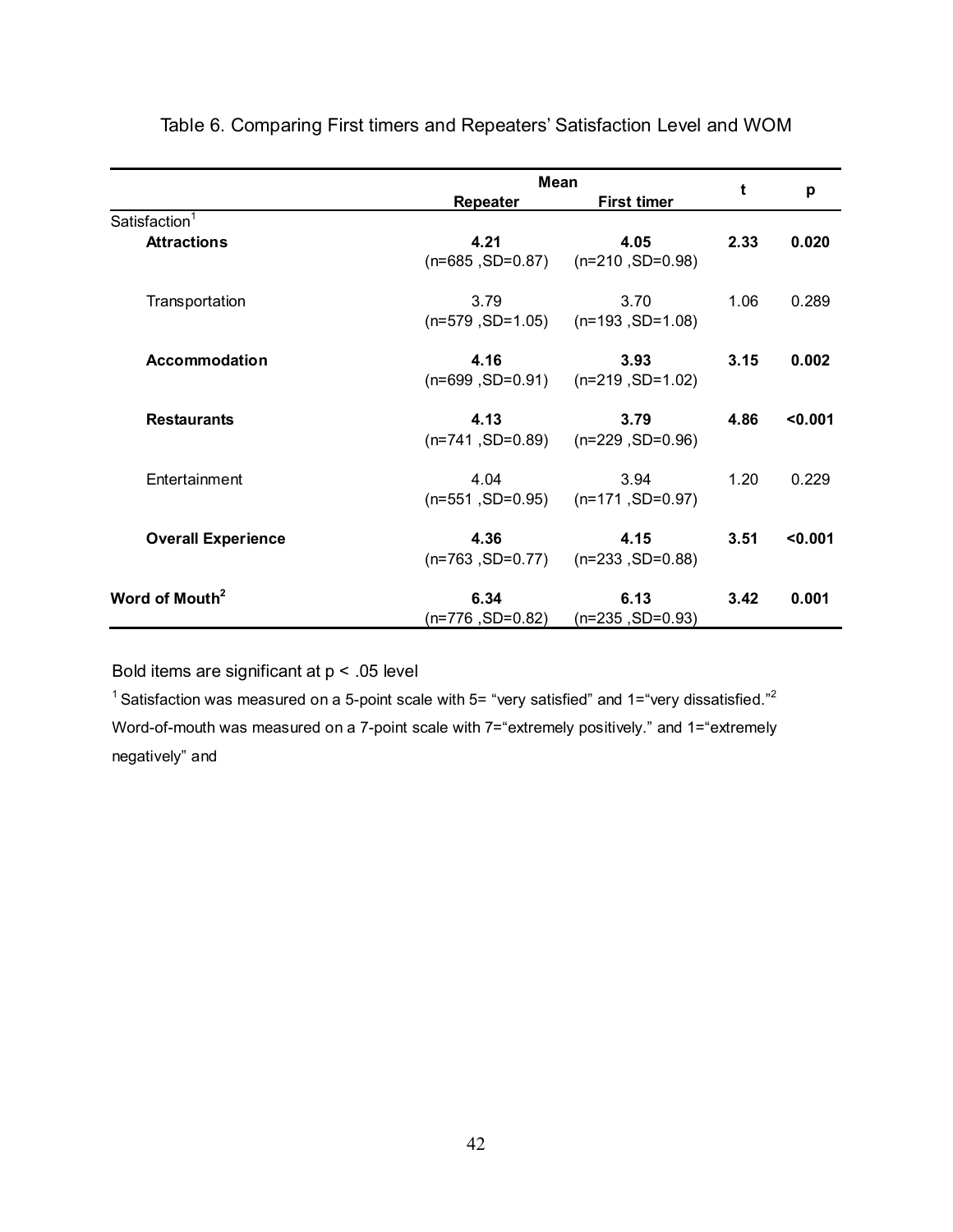|                             | Variables                 | Previous Findings                                                   | Current Study                                  |
|-----------------------------|---------------------------|---------------------------------------------------------------------|------------------------------------------------|
|                             |                           |                                                                     |                                                |
|                             |                           | First-time visitors participated in more diverse                    | Repeaters were more consistently               |
|                             |                           | destinations and activities than repeat visitors                    | interested in visiting family and friends, and |
|                             |                           | (Opperman, 1997)                                                    | casino gaming, while first-timers tended to    |
|                             | <b>Activities Pursued</b> | First-time visitors were more likely to take local tours and        | be more consistently interested in general     |
|                             | (Interested)              | explore destination widely, whereas repeat visitors were            | sightseeing                                    |
|                             |                           | more likely to engage in shopping and gourmet tours                 |                                                |
|                             |                           | (McKercher & Wang, 2004; Lau & McKercher, 2004)                     |                                                |
|                             |                           | Repeat visitors were more involved in local life related            |                                                |
|                             |                           | is while first-time visitors were more likely to visit<br>activitie |                                                |
|                             |                           | popular tourism attractions (Wang, 2004)                            |                                                |
|                             |                           | The desire for exploration and novelty was more relevant            | Repeaters were more likely to visit friends    |
|                             |                           | to first-time visitors while the desire to meet different           | and families than first-timers                 |
|                             |                           | people was more closely associated with repeat visitors             |                                                |
| Enpographic Characteristics | Purpose of Trip           | (McKercher & Wang, 2004)                                            |                                                |
|                             | (Motivation)              | First-time visitors are more interested in learning about           |                                                |
|                             |                           | the cultural heritage of destination, while repeat visitors         |                                                |
|                             |                           | are more interested in spending time with friends and               |                                                |
|                             |                           | -au & McKercher, 2004)<br>family (I                                 |                                                |
|                             |                           |                                                                     | First-timers planned to fly to their state     |
|                             | Transportation Mode       | ⋚                                                                   | destinations, while more repeaters preferred   |
|                             |                           |                                                                     | driving                                        |
|                             | Distance of Travel        | First timers tended to travel greater distance than                 | First timers tend to travel greater distance   |
|                             |                           | repeaters (Tiefenbacher, Day & Walton, 2000)                        | than repeaters                                 |
|                             |                           | visitors generally stayed longer than first-time<br>Repeat          | First timers tend to stay longer than<br>O     |
|                             | Length of Stay            | although a reversal result was found from the<br>visitors           | repeaters                                      |
|                             |                           | market segment (Opperman, 1997)<br>specific                         |                                                |

Table 7. Comparative Analysis of Findings between Selected Previous Studies and Current Study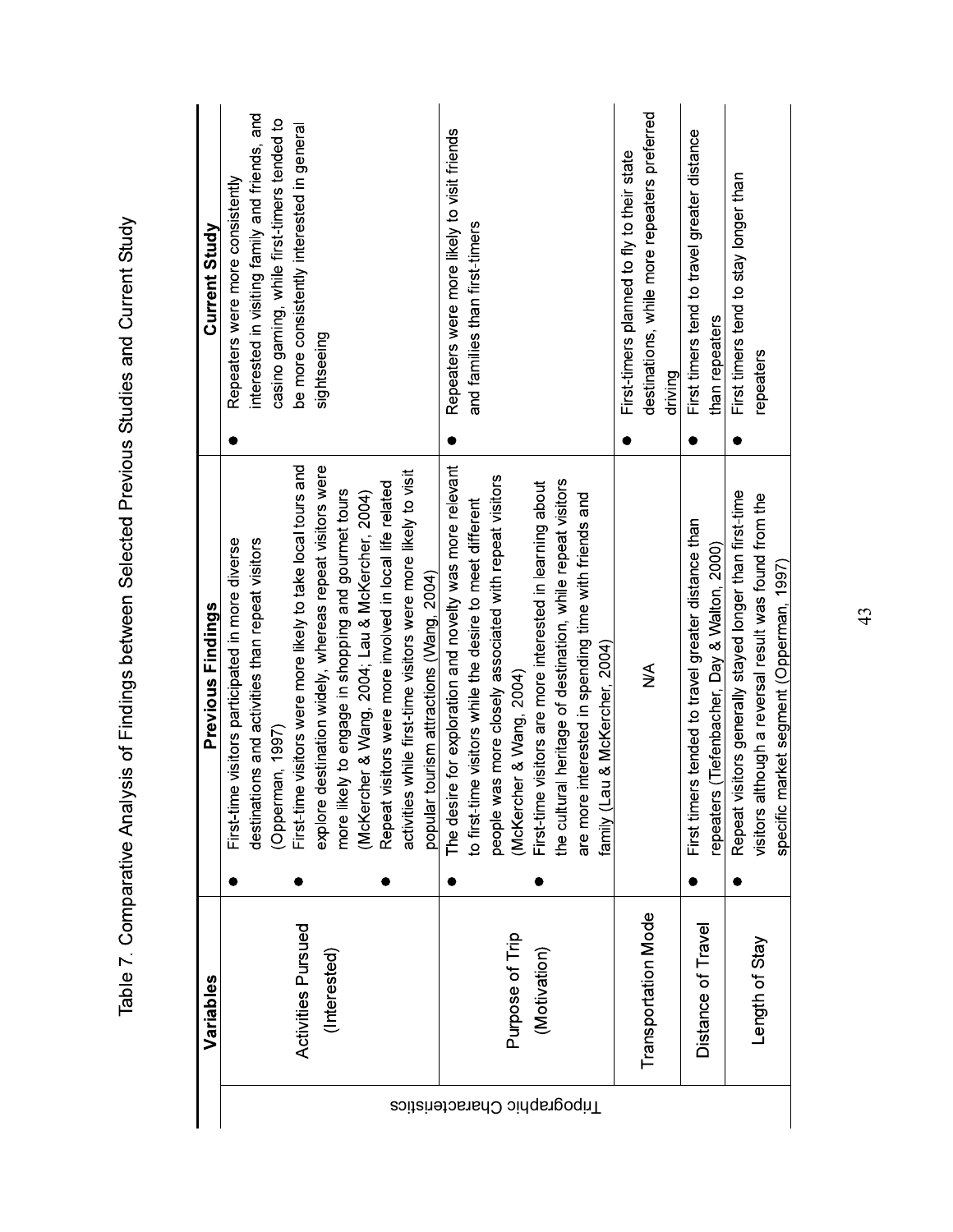| Variables            |                       | Previous Findings                                              |           | Current Study                                  |
|----------------------|-----------------------|----------------------------------------------------------------|-----------|------------------------------------------------|
|                      |                       | es of first-time visitors are higher than repeat<br>Expenditur |           | Although there is little difference between    |
|                      | Individual Daily      | visitors although it is different by the countries of origin   |           | first-timers and repeaters' individual daily   |
|                      |                       | (Opperman, 1997)                                               |           | expenditures, first-timers tend to spend       |
|                      | Expenditure           | Expenditures of repeat visitors are higher than first-time     |           | significantly more money on transportation     |
|                      |                       | visitors (Wang, 2004)                                          |           | and accommodations than repeaters              |
|                      |                       | rely on their prior experience as a major<br>Repeaters         |           | First-timers appear to be active travel        |
|                      |                       | source in travel planning (Andereck and<br>nformation          |           | planners, who start seeking information        |
|                      |                       | Caldwell 1993; Assael 2004; Fodness and Murray 1997;           |           | much earlier. Their travel planning behavior,  |
| Travel Planning      |                       | and Dubelaar 2002)<br>Woodside                                 |           | as well as their travel consumption pattern,   |
|                      |                       | also search information extensively in travel<br>Repeaters     |           | seems to be "tourism/travel" oriented, while   |
|                      |                       | planning (Lehto et al., 2004; Shanka & Taylor, 2004)           |           | repeaters' planning behavior seems to be       |
|                      |                       |                                                                |           | more "recreation/activity" oriented            |
|                      |                       | Although most travelers tend to overplan their travel,         |           | Repeaters were more consistently               |
|                      |                       | repeat visitors tend to make more congruent plans than         |           | interested in visiting family and friends, and |
|                      |                       | first-time visitors, and are less likely to change their plans |           | casino gaming, while first-timers tended to    |
| Activities Pursued   |                       | (S. Stewart & Vogt, 1999)                                      |           | be more consistently interested in general     |
| (Interested)         |                       | Previous destination experience did not significantly          |           | sightseeing                                    |
|                      |                       | influence the incongruence between planned and realized        |           |                                                |
|                      |                       | spending or length-of-stay (March & Woodside, 2005)            |           |                                                |
|                      | Future Return         | Revisit intention was higher for repeat visitors than          |           | Repeat intention within the next 2 years was   |
|                      | Intention             | first-time visitors (Kozak, 2001; Lau & McKercher, 2004)       |           | higher for repeat visitors than first timers   |
|                      |                       |                                                                | $\bullet$ | Repeaters were more likely to give positive    |
| Post-Trip Evaluation | Word-of-Mouth         | ⋚                                                              | $\bullet$ | word-of-mouth than first timers                |
|                      | Overall and Attribute | visitors were more satisfied with their<br>First time          |           | Repeaters were significantly more satisfied    |
|                      | Satisfaction          | experience in Hong Kong than repeat visitors (McKercher        |           | with attractions, accommodations, and          |
|                      |                       | <u>&amp; Wang, 2004)</u>                                       |           | restaurants than first timers                  |